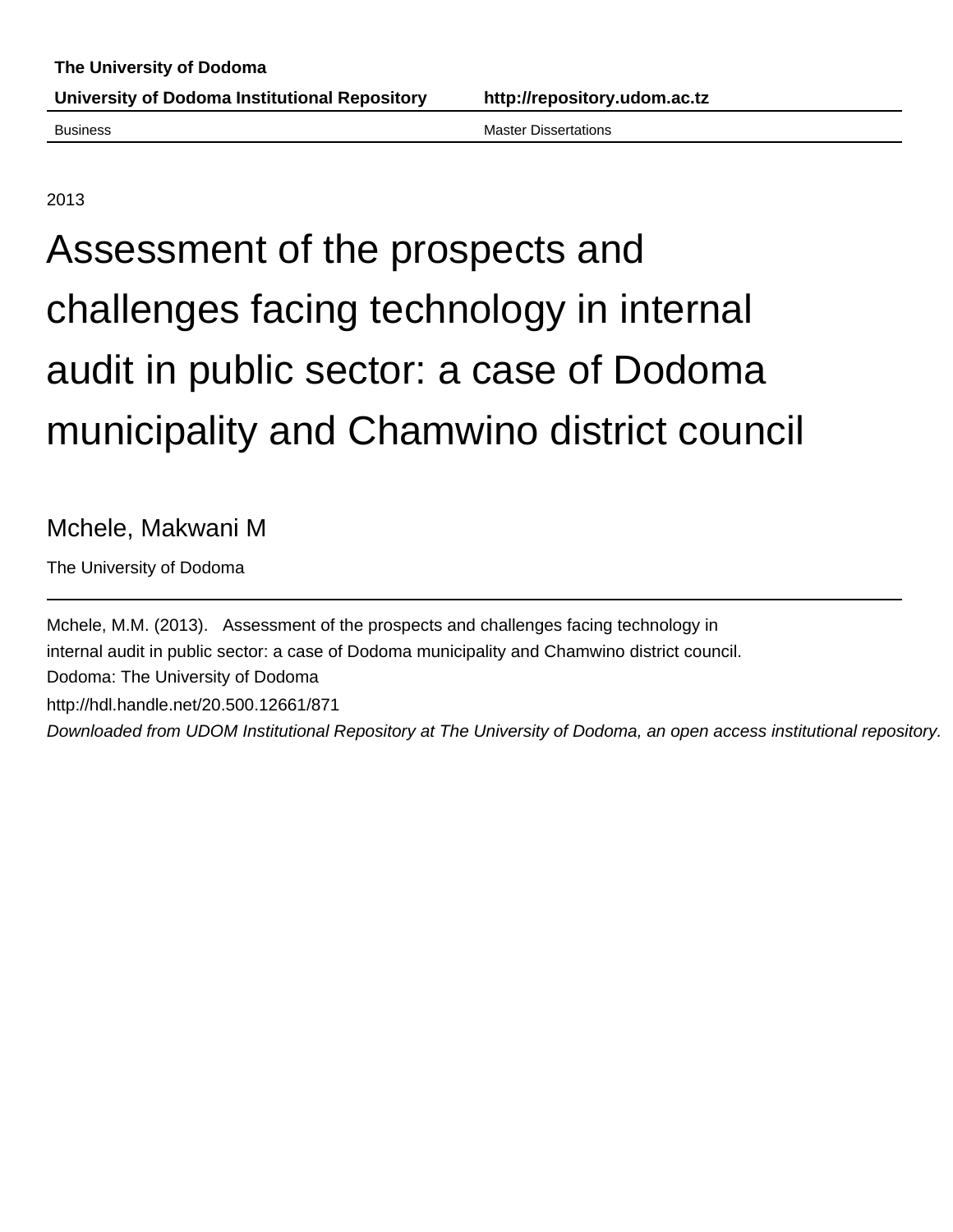## ASSESSMENT OF THE PROSPECTS AND CHALLENGES FACING TECHNOLOGY IN INTERNAL AUDIT IN PUBLIC SECTOR: A CASE OF DODOMA MUNICIPALITY AND CHAMWINO DISTRICT COUNCIL

By

Makwani Mashiku Mchele

Dissertation Submitted in Partial Fulfillment of the Requirements for the Degree of

Master of Business Administration of the University of Dodoma

The University of Dodoma

October, 2013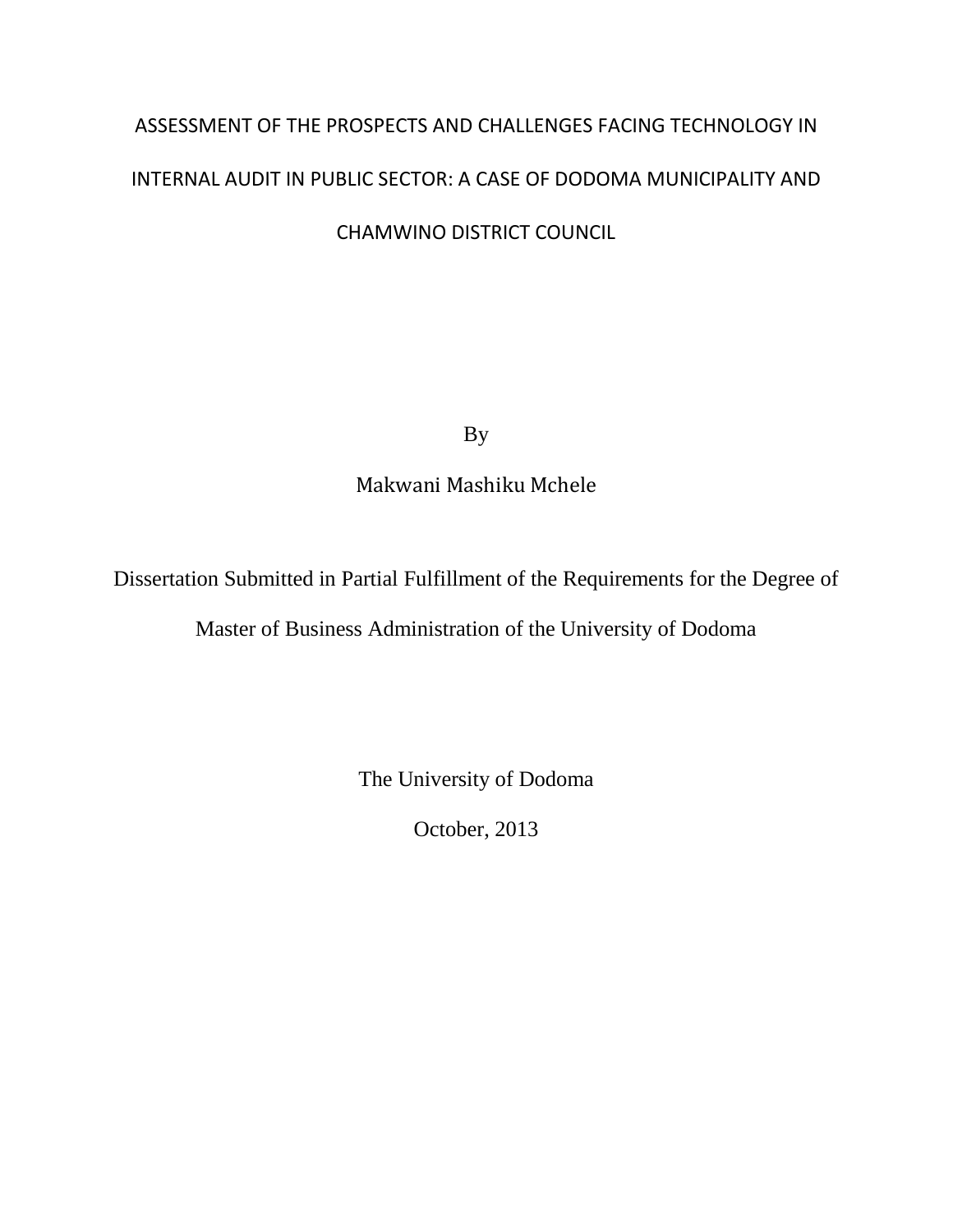#### **CERTIFICATION**

The undersigned certifies that he has read and hereby recommends for acceptance by the University of Dodoma, a dissertation titled "**Assessment of the prospects and challenges facing technology in internal audit in public sector: A case of Dodoma municipality and Chamwino district council"** in partial fulfillment of the requirements for the degree of Master of Business Administration of the University of Dodoma.

……………………………………

Dr. Ahmed M. Ame

(Supervisor)

Date………………………………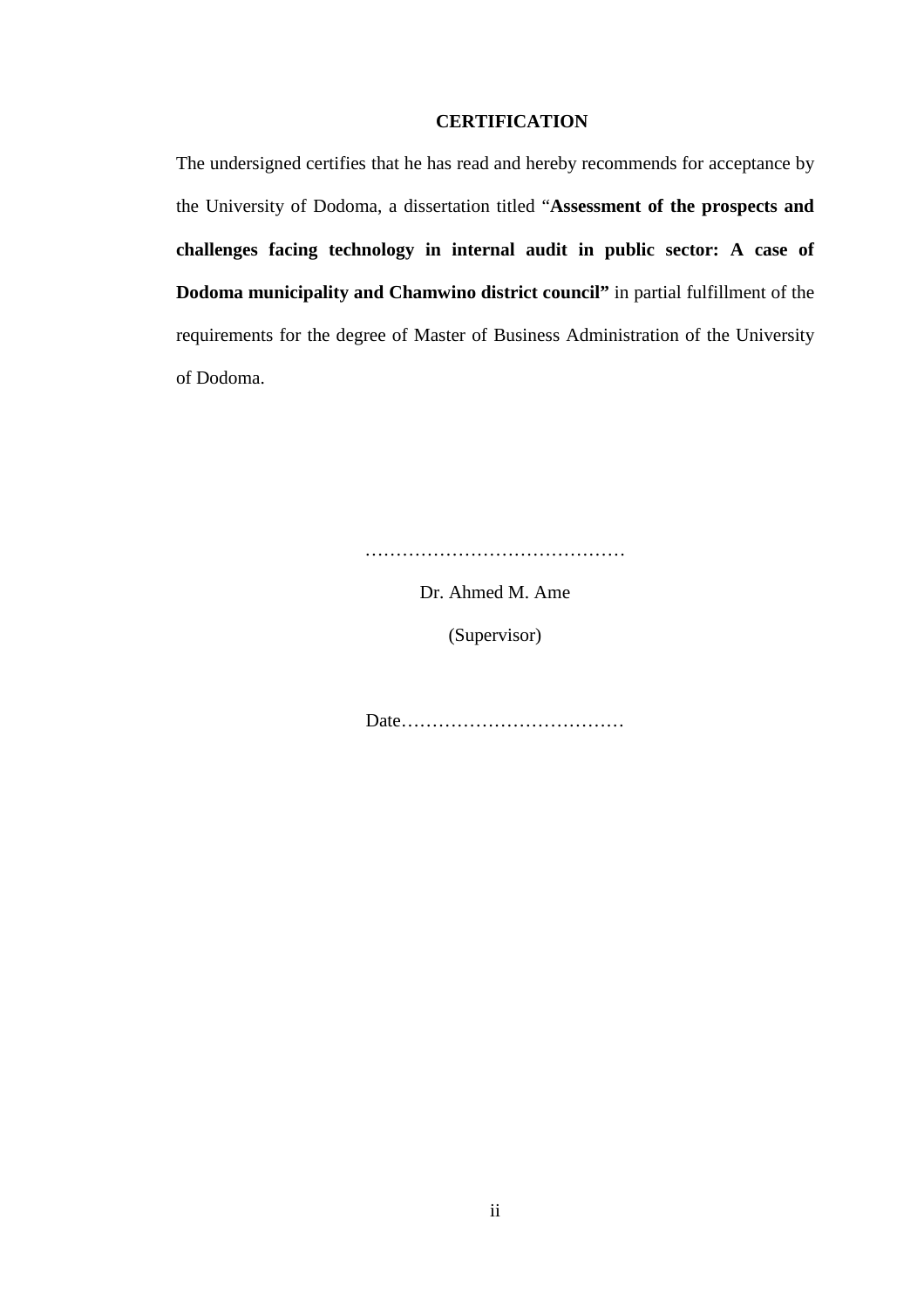#### **DECLARATION AND COPYRIGHT**

**I, Mashiku Mchele Makwani,** declare that, this dissertation is my own original work and that it has not been presented and will not be presented at any other University for a similar or any other degree award.

Signature…………………………

No part of this dissertation may be reproduced, stored in any retrieval system, or transmitted in any form or by any means without prior permission of the author or the University of Dodoma.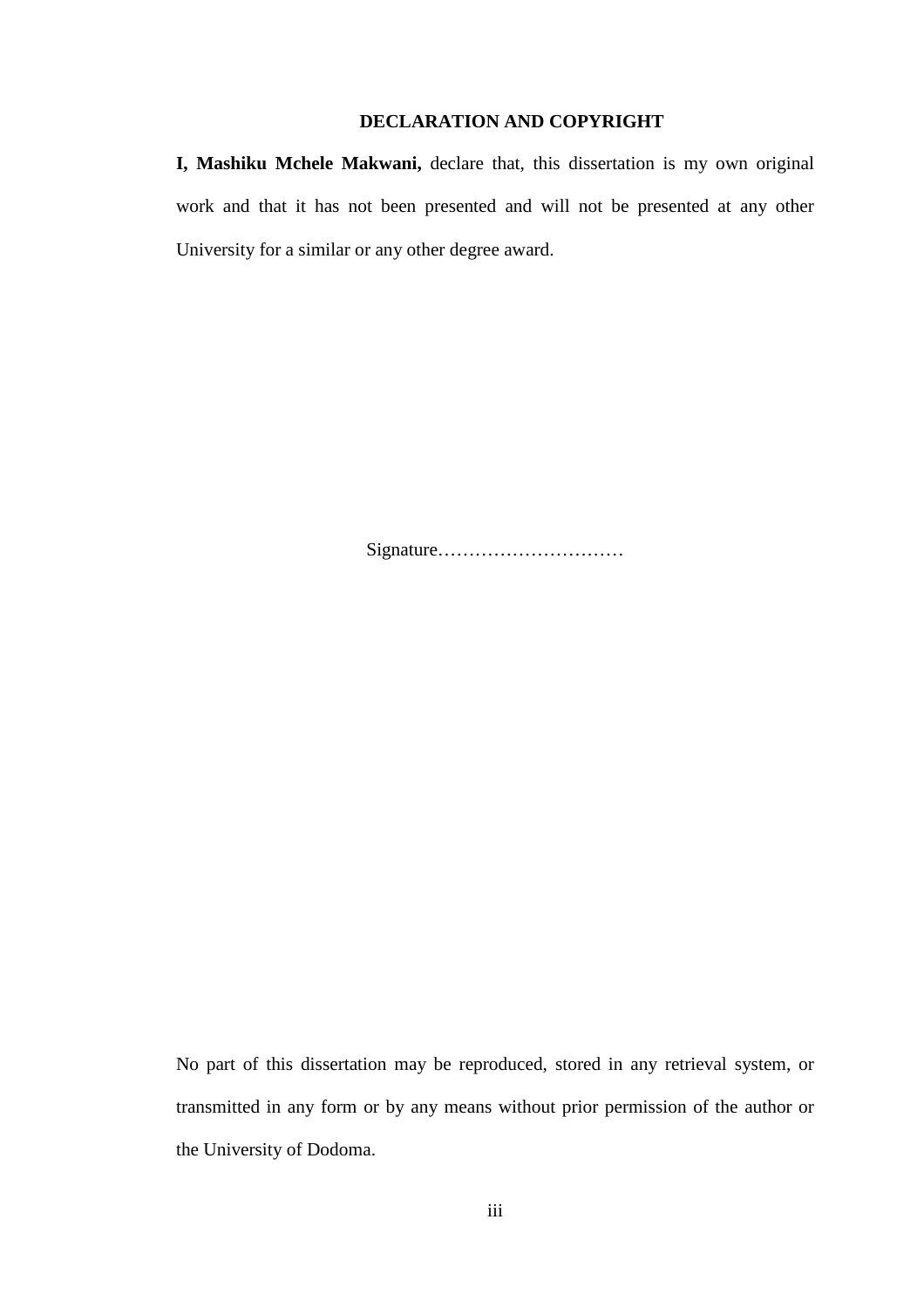#### **ACKNOWLEDGEMENT**

Many people have contributed in terms of encouragement, moral, material and technical support to the successful completion of this study. I frankly admit that without their help, I would not have finished this all alone. It is impossible to list all of them here, but their contribution is highly appreciated.

My first and foremost thanks go to the Almighty God for guiding me all the way long and making me who I am today.

My heartfelt gratitude should also go to my supervisor and mentor, Dr. Ahmed M. Ame. Through his guidance, criticism and moral support, I was able to complete this work timely. I am deeply thankful for the courage he gave me from the beginning of my coursework to this juncture.

I would like also to extend my deep appreciation to the District Executive Director (DED) Chamwino and the Municipal Director of Dodoma for allowing me to carry out the research in their organizations and to the respondents in the surveyed office for accepting being interviewed and providing useful information during data collection.

Furthermore, my deepest gratitude should also go to my family brothers and sisters Leah, Juma, James, Masalu, Malimi and Njile. Equally weighted, I would like to extend my gratitude to my good friends including Chilongo, Kajale, Msechu, Mwakapala, Kaluse, Mathew, Minja and Makona (to mention but a few) for their support, company and courage at various stages in my studies.

Finally, I am grateful and indebted to my family especially my beloved wife Magreth Mbuke S.J. and my adored son Makwani David who missed my attention in some way during the course of this study. But with their back-up and tolerance, together we made it.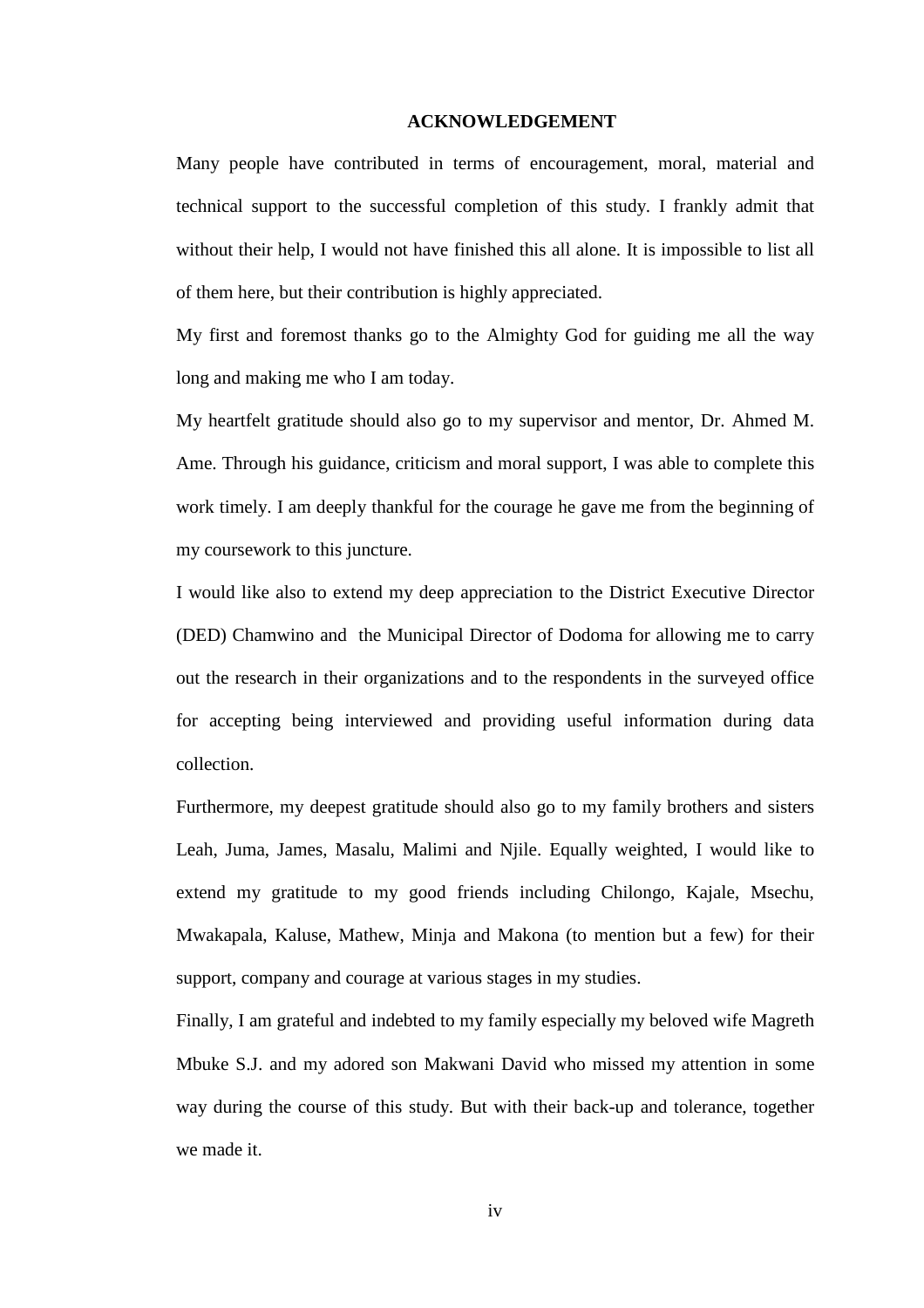#### **DEDICATION**

This dissertation is dedicated to my father Mr Makwani and My late beloved mother Kashinje Magege (May God be pleased with her) who laid the foundation of my education.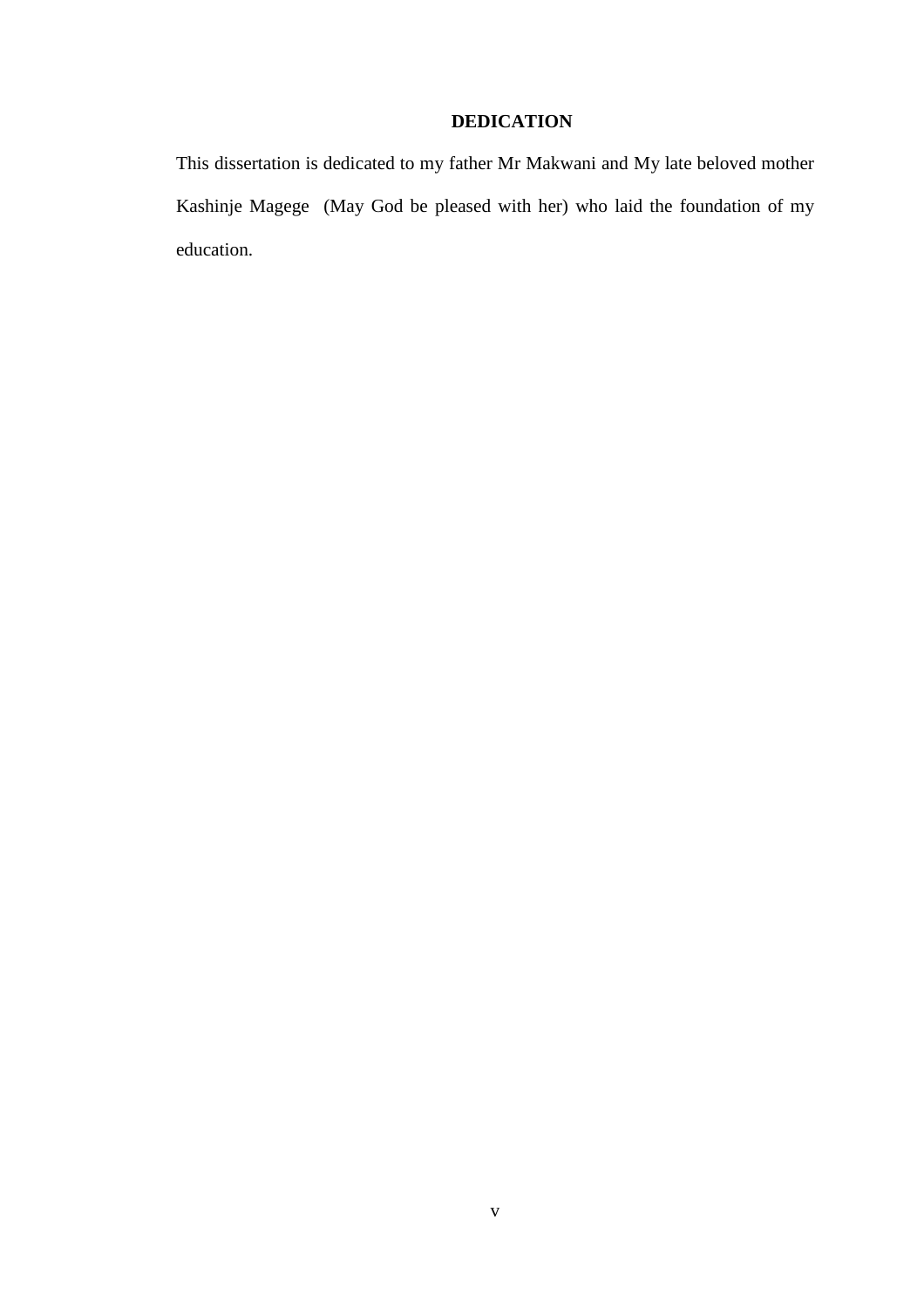#### **ABSTRACT**

This study was established to assess the contribution of technology on internal audit in the public sector. The study has examined the perceptions of audit officers in application of information technology in audit issues, explored the contribution made by IT in implementing audit activities and investigated on the challenges facing the application of IT in internal audit issues in the public sector. The research used a case study methodology where multiple cases were taken and collected data and information using questionnaire, direct interviews and documentations. Participants involved in the study were management of the Chamwino district council and Dodoma Municipality, internal auditors and accountants. The collected data and information were mainly analyzed using explanation building and pattern matching.

The study identified that all the respondents agreed that that the auditors in the public sector are happy with IT audit because it assists them more than manual audit. Further, the study revealed that the IT audit is important in all audit activities. This is explained by its contributions such as; easier to track error and mistakes, helps to control fraudulent actions, easy to arrive into best opinion, mitigates risks, provides more accurate results and is cost effective and time consuming.

Furthermore, the study observed that lack of experienced and skilled personnel, shortage of work force; problems arising from the use of Epicor, management perceptions over internal auditors, lack of IT policy that limits system accessibility and unreliable electric power supply are likely to impede the application of IT in internal audit issues.

The study recommends that more staff should be employed, more training should be provided to staff, and staff should be sensitized to follow policies in the public sector. In addition, the management is advised should do away with the culture of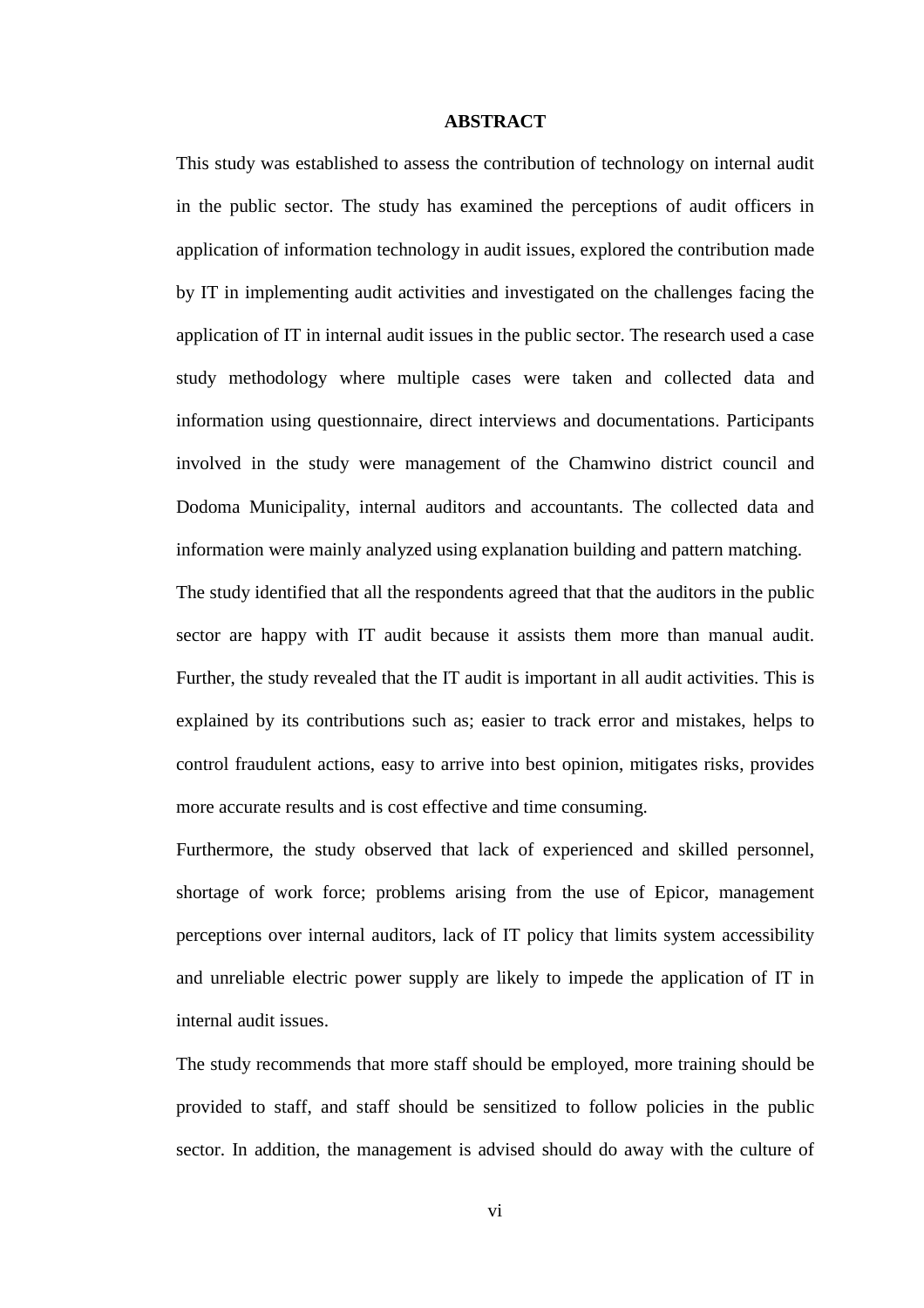perceiving internal audit as a police unit. It should look at it as a friend in providing vital information for decision making. Moreover, the central government is requested to take a lead in ensuring that the IT policy is put in place.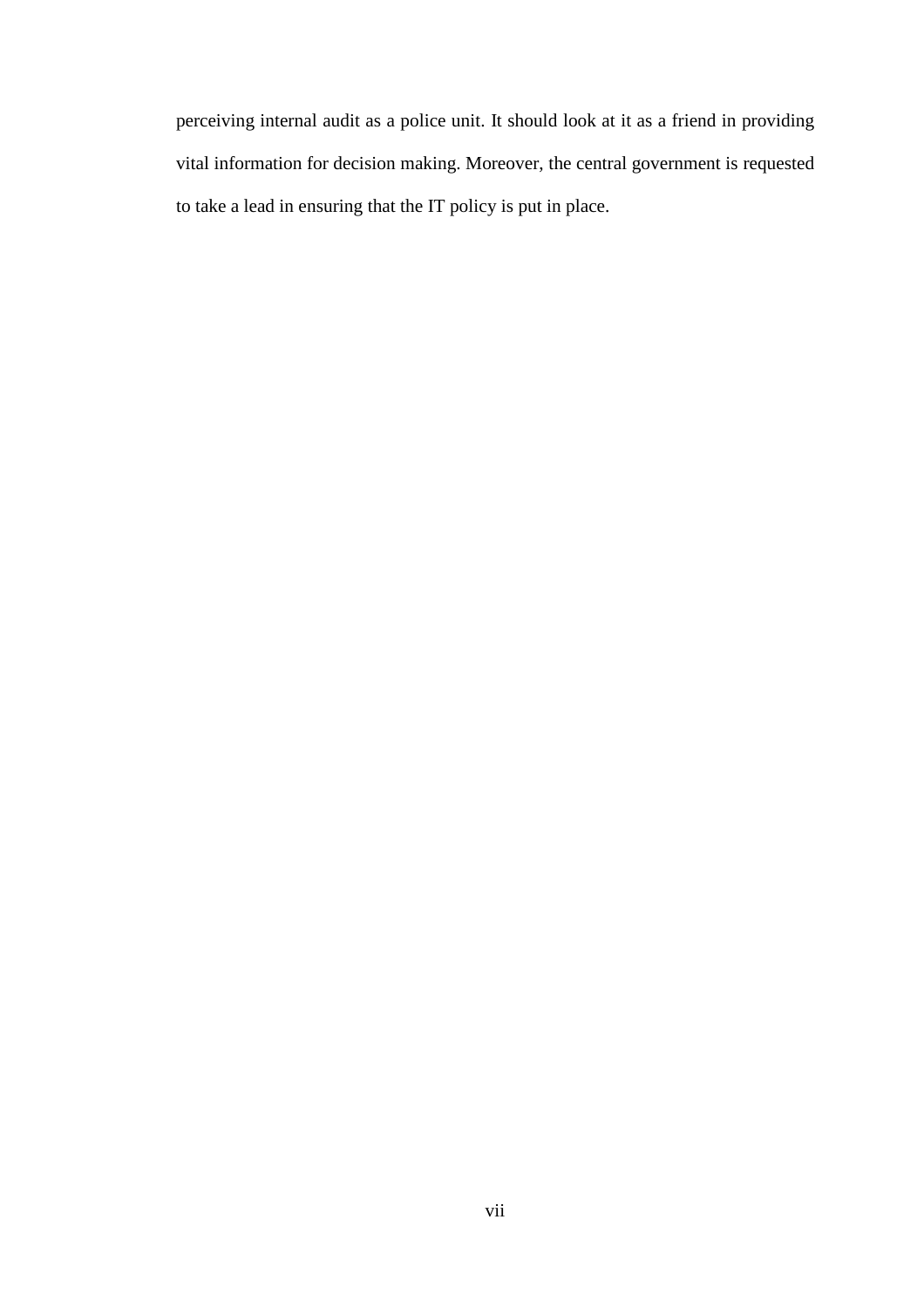| 1.0   |                                                                         |  |
|-------|-------------------------------------------------------------------------|--|
| 1.1   |                                                                         |  |
| 1.1.1 | Historical Background of Information Technology in the Public Sector  1 |  |
| 1.1.2 |                                                                         |  |
| 1.2   |                                                                         |  |
| 1.3   |                                                                         |  |
| 1.3   |                                                                         |  |
| 1.5   |                                                                         |  |
| 1.6   |                                                                         |  |
| 1.7   |                                                                         |  |
|       |                                                                         |  |
| 2.0   |                                                                         |  |
| 2.1.1 |                                                                         |  |
| 2.1.2 |                                                                         |  |
| 2.1.3 |                                                                         |  |
| 2.1.4 |                                                                         |  |
| 2.1.6 |                                                                         |  |
| 2.1.7 |                                                                         |  |
| 2.1.8 |                                                                         |  |
| 2.1.9 |                                                                         |  |
| 2.2   |                                                                         |  |
|       |                                                                         |  |

## **TABLE OF CONTENT**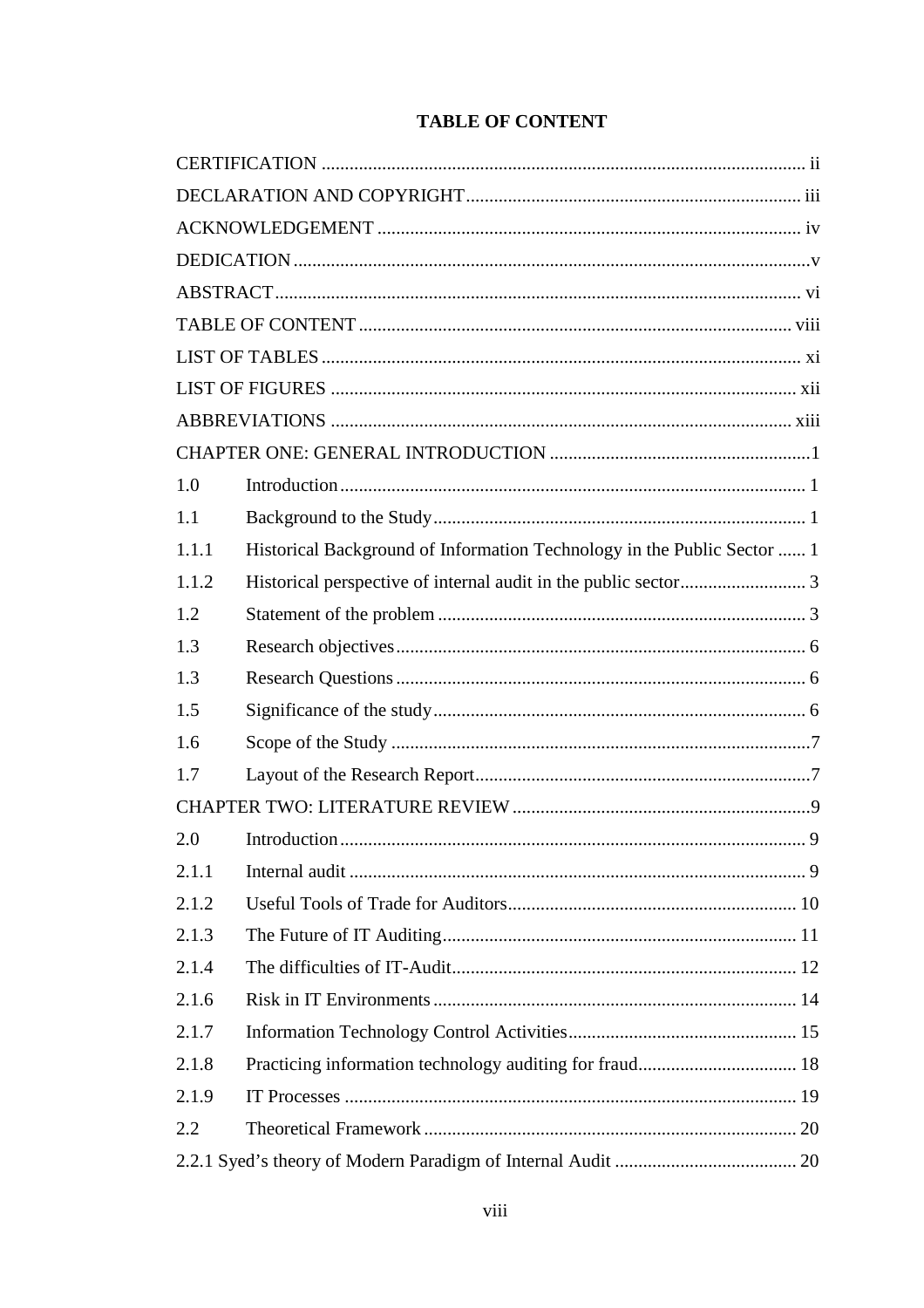| 2.3   |                                                         |  |
|-------|---------------------------------------------------------|--|
| 2.4   |                                                         |  |
|       |                                                         |  |
| 3.0   |                                                         |  |
| 3.1   |                                                         |  |
| 3.2   |                                                         |  |
| 3.3   |                                                         |  |
| 3.4   |                                                         |  |
| 3.5   |                                                         |  |
| 3.6   |                                                         |  |
| 3.7   |                                                         |  |
| 3.8   |                                                         |  |
| 3.9   |                                                         |  |
|       |                                                         |  |
| 4.2   |                                                         |  |
| 4.2.2 |                                                         |  |
| 4.2.3 |                                                         |  |
| 4.3.6 |                                                         |  |
| 4.3.7 |                                                         |  |
|       | CHAPTER FIVE: SUMMARY, CONCLUSION AND RECOMMENDATIONS60 |  |
| 5.0   |                                                         |  |
| 5.1   |                                                         |  |
| 5.1.1 |                                                         |  |
| 5.1.2 |                                                         |  |
| 5.1.3 |                                                         |  |
| 5.2   |                                                         |  |
| 5.2.1 |                                                         |  |
| 5.2.2 |                                                         |  |
| 5.2.3 |                                                         |  |
| 5.3   |                                                         |  |
| 5.3.1 |                                                         |  |
| 5.3.2 |                                                         |  |
| 5.3.2 |                                                         |  |
| 5.4   |                                                         |  |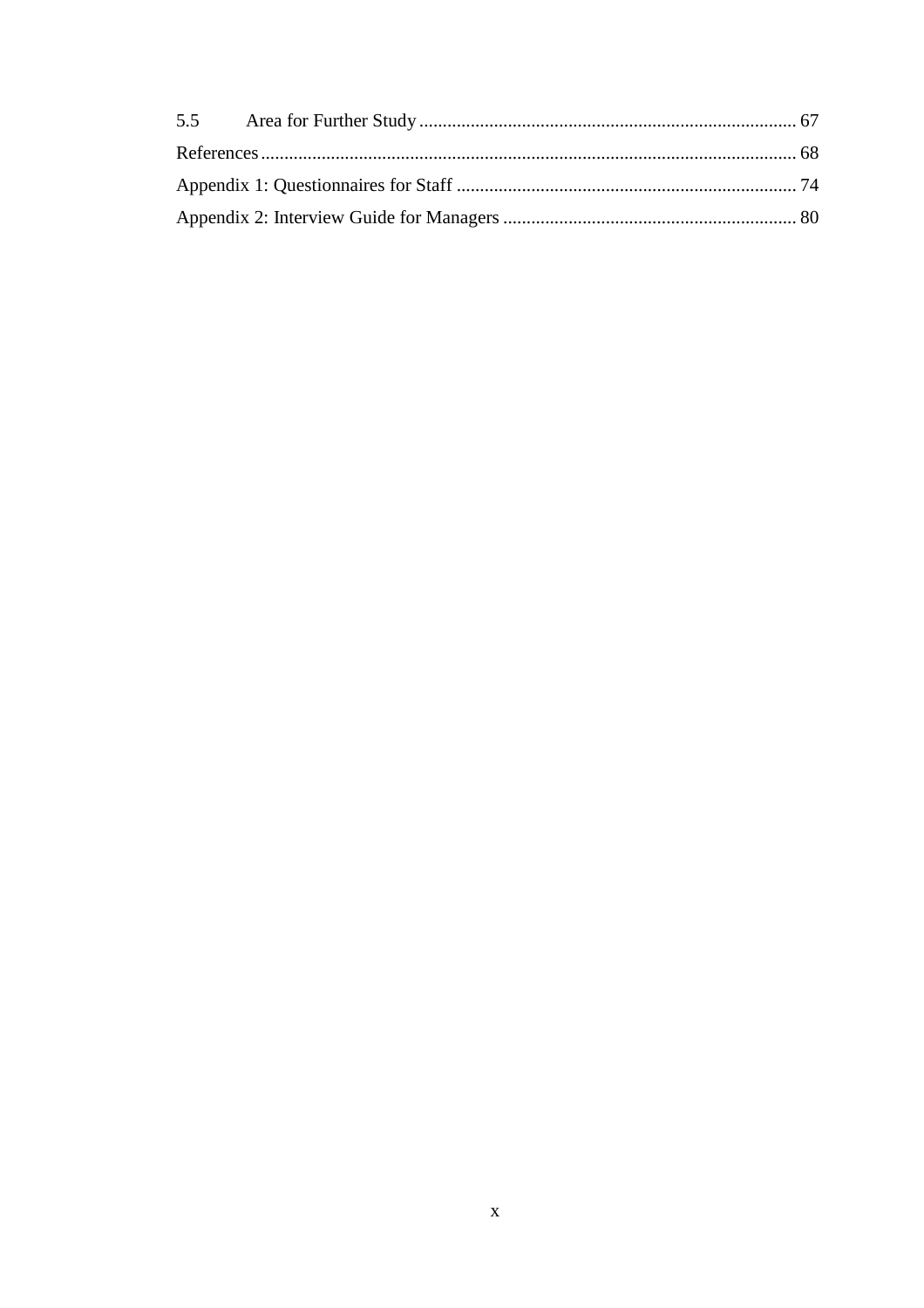## **LIST OF TABLES**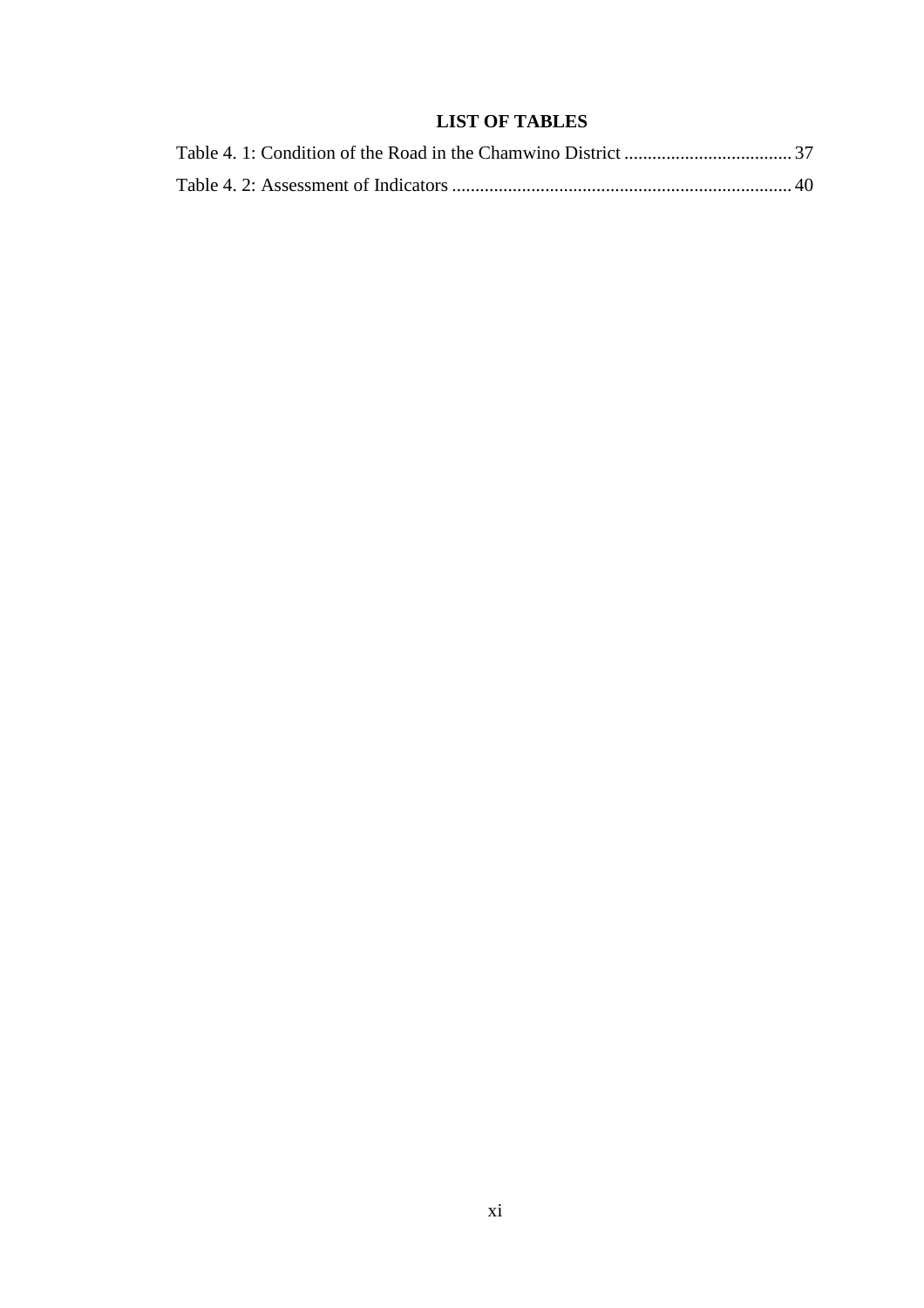## **LIST OF FIGURES**

|--|--|--|--|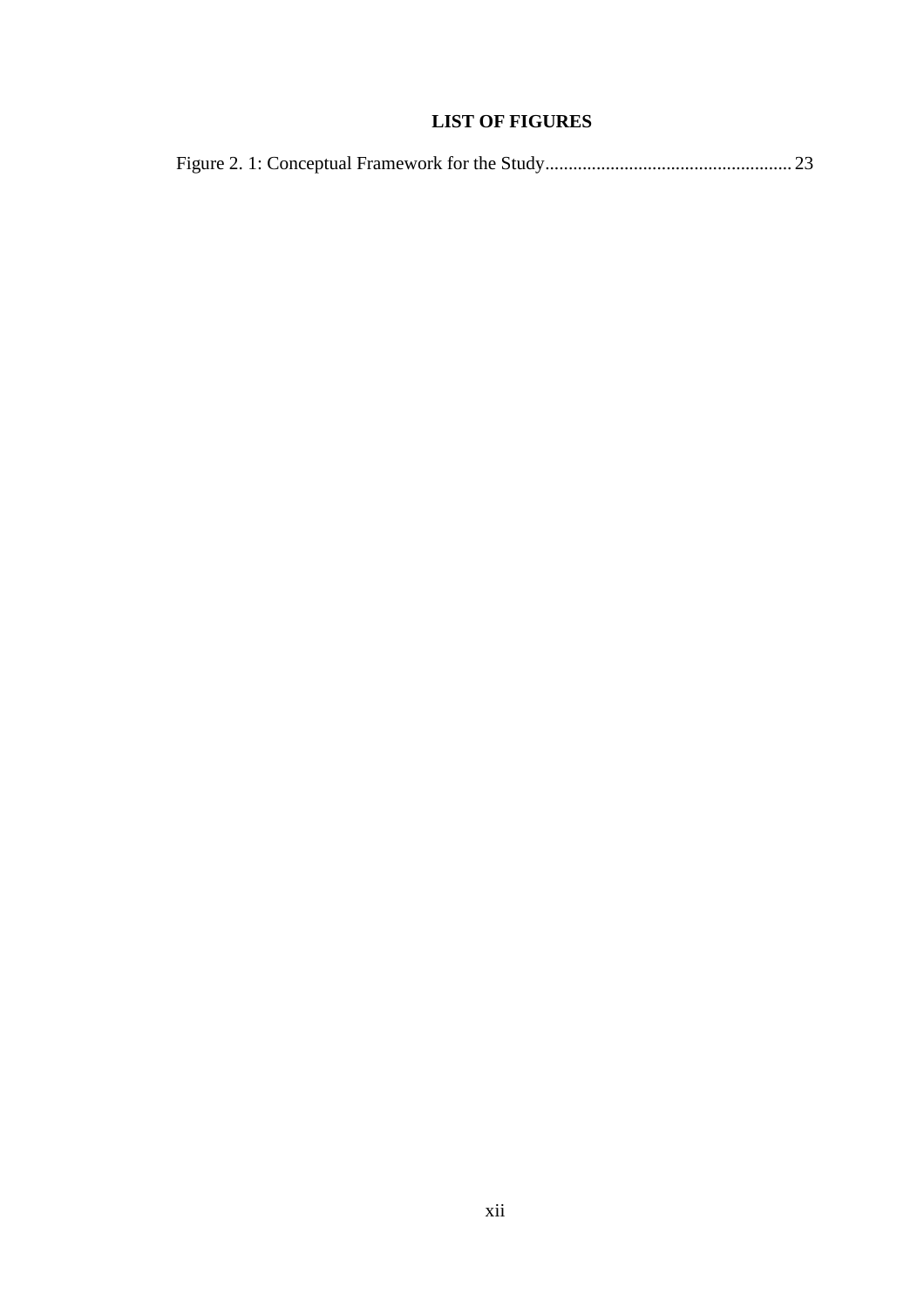#### **ABBREVIATIONS**

| CAG          | <b>Controller and Auditor General</b>                     |
|--------------|-----------------------------------------------------------|
| LGAs         | <b>Local Government Authorities</b>                       |
| <b>LPO</b>   | <b>Local Purchase Order</b>                               |
| IT           | <b>Information Technology</b>                             |
| <b>IFMS</b>  | <b>Integrated Financial Management System</b>             |
| <b>SAS</b>   | <b>Statement on Auditing Standards</b>                    |
| <b>AICPA</b> | American Institute of Certified Public Accountants        |
| <b>PCAOB</b> | <b>Public Company Accounting Oversight Board</b>          |
| <b>ICT</b>   | Information and Communications Technologies               |
| <b>COBIT</b> | Control Objectives for Information and related Technology |
| <b>PHC</b>   | Population and Housing Census                             |
| <b>URT</b>   | United Republic of Tanzania                               |
| <b>IPSAS</b> | <b>International Public sector Accounting Standards</b>   |
| <b>MOF</b>   | Ministry of Finance                                       |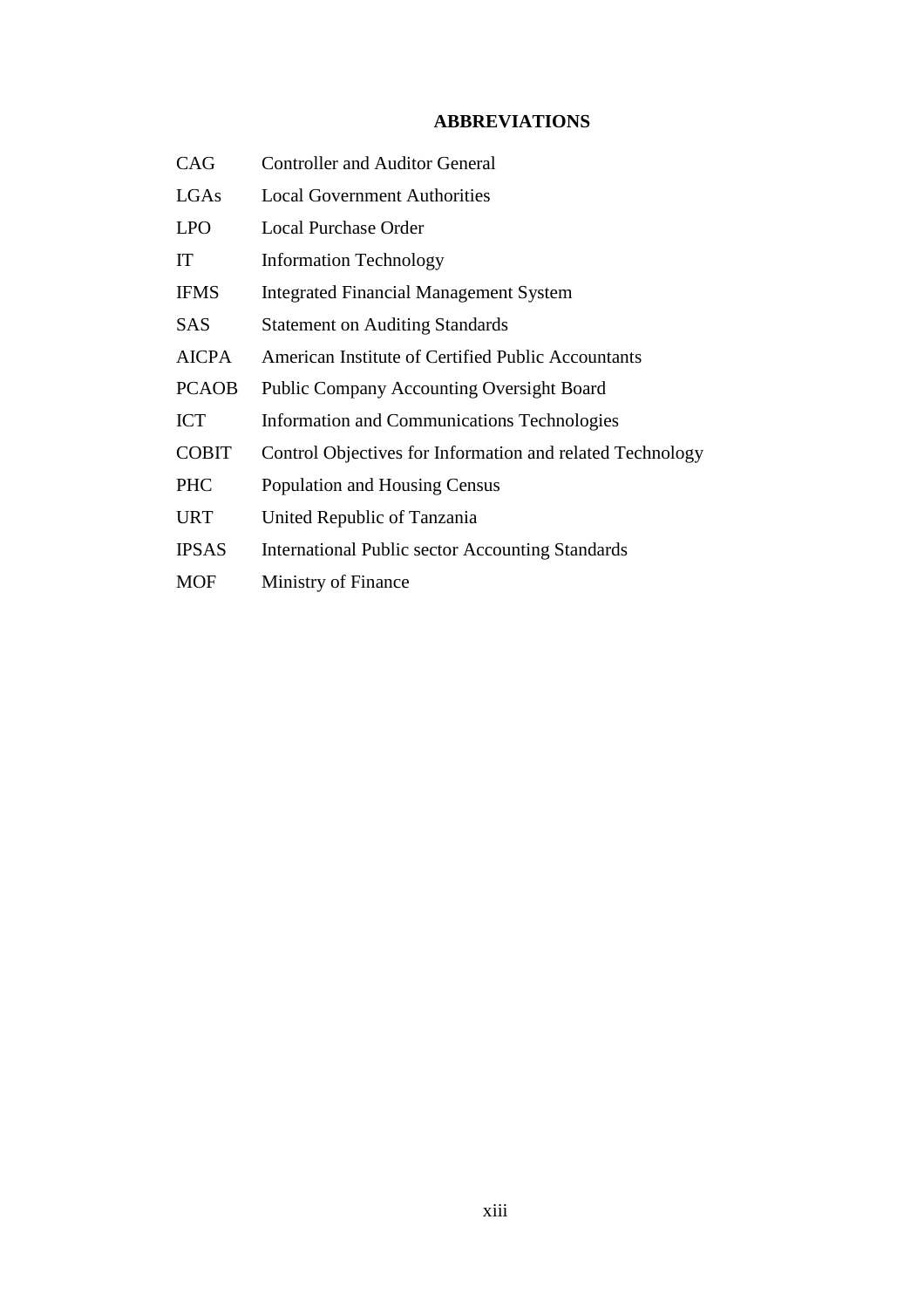#### **CHAPTER ONE**

#### **GENERAL INTRODUCTION**

#### **1.0 Introduction**

This chapter explains the history of Information Technology and the modern internal auditing in the public sector environments. It begins with the background of the study, statement of the problem, research objectives and questions and winds up with the significance of the study.

#### **1.1 Background to the Study**

#### **1.1.1 Historical Background of Information Technology in the Public Sector**

Tanzania has a total population of 44,928,923 (URT, 2012), and it is amongst the East Africa's most populace country. The World Bank, the International Monetary Fund and bilateral development partners have provided funds to help rehabilitate Tanzania's economic infrastructure, and to alleviate poverty. The key challenge was to put the country's accounting and financial management on a firmer footing by introducing control on commitments, and expenditures through an appropriate approval hierarchy and a control system specific to the public sector.

The convergence of information and technology, the influence that technology has on accounting, auditing and the need to efficiently manage information, have made Information Technologies (IT) to be among the highest strategic priorities in public sector in Tanzania (URT, 2007).

The first computer in Tanzania, an ICT 1500, was installed in the Ministry of Finance in 1965. By 1974, there were seven computers in the country and the Ministry of Finance had already acquired a new computer, an ICL 1900. The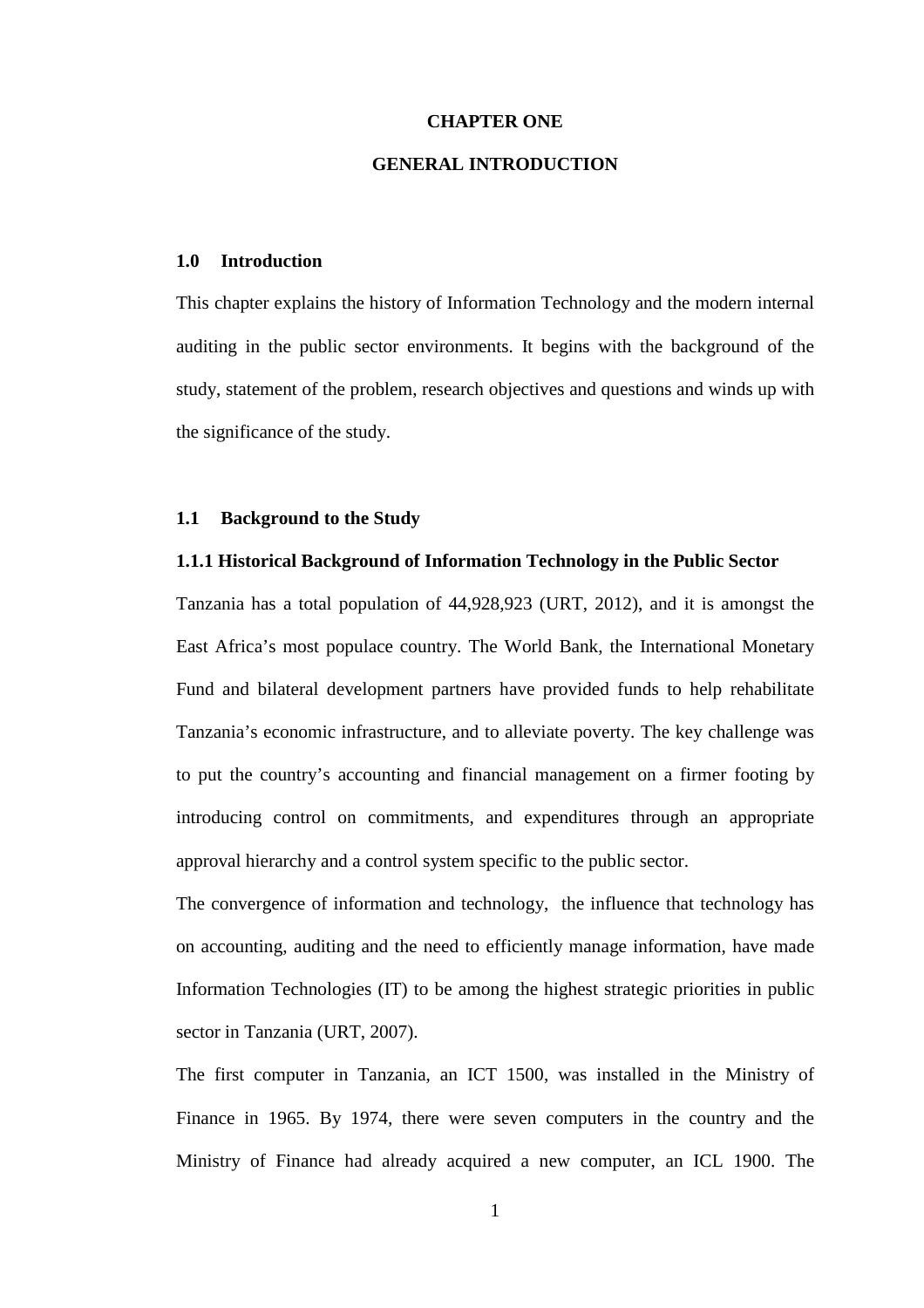introduction of computers was beset by problems in almost all installations; installations were totally dependent on foreign experts. In some cases, these experts were not adequately qualified or experienced. Applications tended not to be properly documented and thus could run only if these foreign experts were around; when they left the country the applications stopped functioning. After the failure to computerize the government accounting system and the consequent heavy financial loss, the government came under great criticism from members of parliament and the general public in which they pointed out other failures. In 1974 through the Government Gazette, the government banned the importation of computers and all related equipment into Tanzania (URT, 2007)*.* 

The Ministry of Finance later appointed two teams to carry out a study of the viability and utilization of computers in the country. The first team was made up of members from the National Institute of Productivity and the International Labour Organization of the United Nations. This team advised the government to formulate a national policy on computer technology (acquisition and utilization), and a national training programme in computer science.

The second team was called the Government Computer Task Force. Where most of its members came from the Government Computer Service Centre at the Ministry of Finance. The team was to report on computer utilization in existing installations, applications running on the computers, the manpower base in the country and those computers that should be surrendered to suppliers. The team recommended that a computer advisory committee be formed to advise the Minister for Finance on computer matters, and that the government should lay down detailed guidelines on computer acquisition in Tanzania. The team advised the Minister returning any damaged computers to suppliers. According to (URT, 2007), the government adopted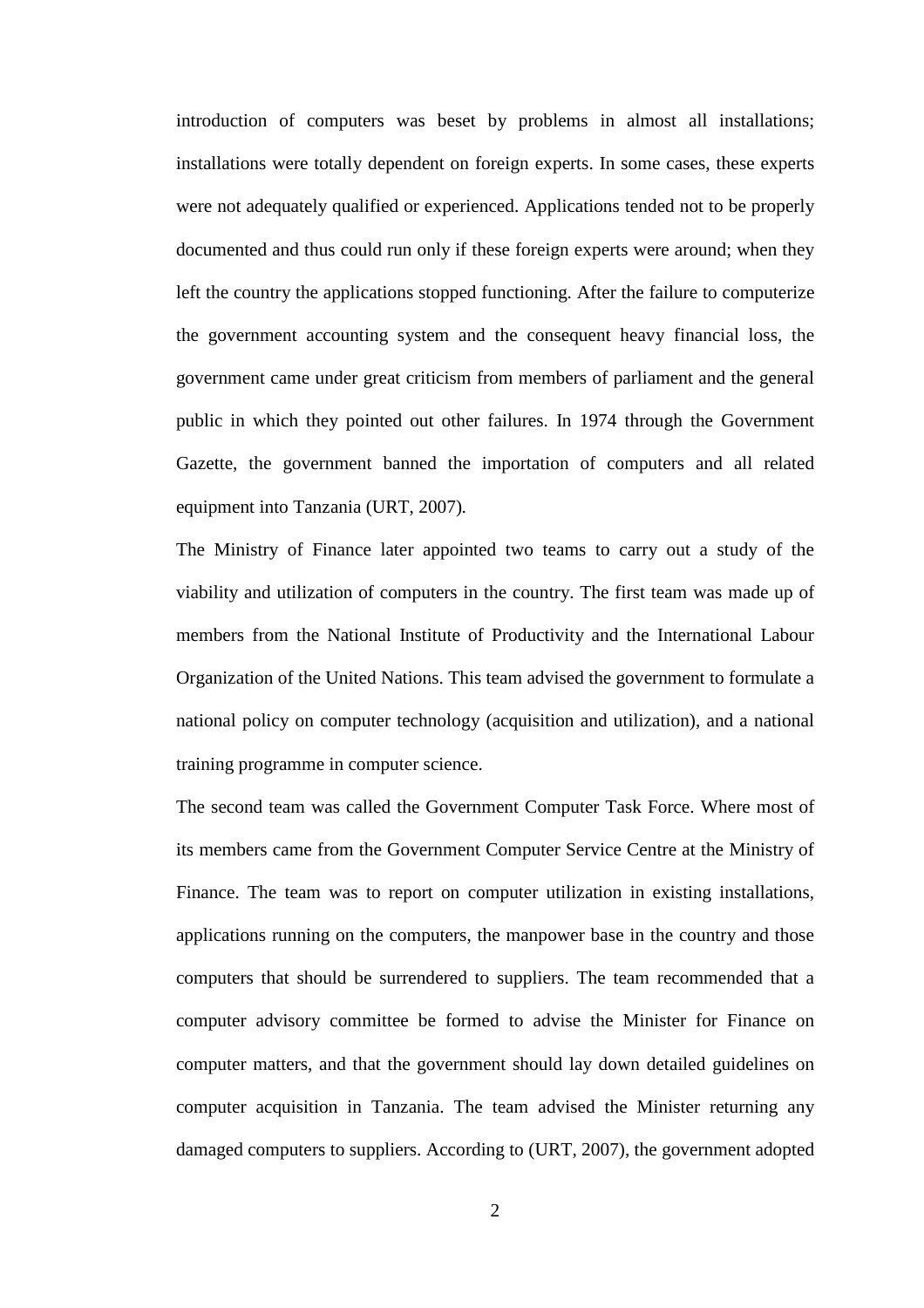all the recommendations from the second team and implemented them. It adopted some of the recommendations of the first team but did not implement them.

However, attempts by the Government in most public sectors, especially Local Government Authorities to integrate IT in their operations resulted to an introduction of accounting and auditing software commonly known as EPICOR (URT, 2008).

#### **1.1.2 Historical perspective of internal audit in the public sector**

The history of internal audit in Tanzania started during the colonial era but it was manual audit, and was based on involvement of paper work. Internal audit is an independent appraisal function within a Local government authority, for the review of activities as a service to all levels of management. It is a control that measures, evaluates and reports upon the effectiveness of internal controls, financial and others as a contribution to the efficient use of resources within a Local Government Authorities (URT, 2006).

The manual audit was introduced to bring together general information relevant to the work of the audit section and all instructions issued to internal audit staff, so that the aims and policies of internal audit function are clearly laid down and a uniform and consistent approach can be achieved. The Local Government Finances Act No.9 of 1982 requires the accounts of every District and Urban council to be audited internally by an internal auditor employed by the authority concerned. Internal audit is part of the internal control system established by the council management*.* (URT, 2005).

#### **1.2 Statement of the problem**

Financial Sector reforms in Tanzania have been under way since 1992. While large parts of the financial management system continue to be paper-based, the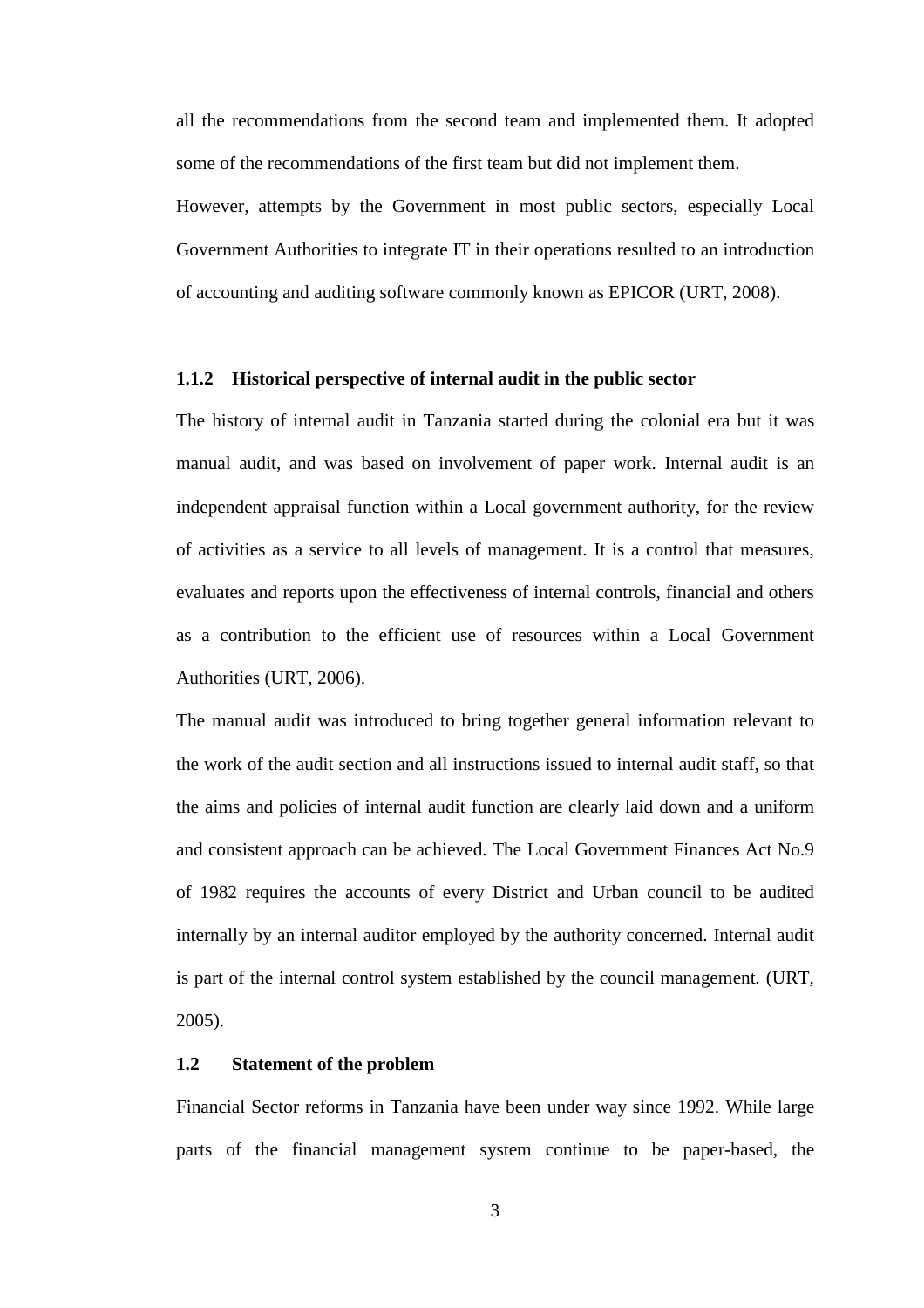Government has been progressively computerizing various aspects of its financial management functions and moved from a manual accounting system toward a computerized system. In the past, Ministries, Departments and Agencies (MDAs) originated and effected their own payments through a decentralized system, and this inhibited control of public resources (URT, 2007).

 The Integrated Financial Management System (IFMS) was initially introduced as part of the Civil Service Reform Programme in 1996 in order to strengthen expenditure management. By 1999, all 43 of the MDAs had been incorporated into the system, and the 12 revenue collection points of the Tanzania Revenue Authority in Dar es Salaam were brought on-line in July 2001. Customized versions of the accounts payable, accounts receivable, general ledger, cash management and purchase order modules have been installed for Ministries in Dar es Salaam. As a result, all central government budgetary expenditure are now implemented through the system (WB, 2002).

Information Technology (IT) assists the Local Government Authorities (LGAs) to transform the way they operate and support public service delivery initiatives and improved efficiency, functionality and/ or automation. While technology and related improvements present LGAs with efficient services delivery, they also involve new or enhanced risks. LGAs in Tanzania have started using information technology to improve the quality and effectiveness of internal controls and audit report.

LGAs, for instance in Dodoma Municipality, Prime Minister Office – Regional Administration and Local Government and Treasury, within five years back started using EPICOR accounting package to record, classify, posting and preparation of the financial statement (URT, 2007).

Epicor Enterprise Financials as a customizable and scalable solution was chosen as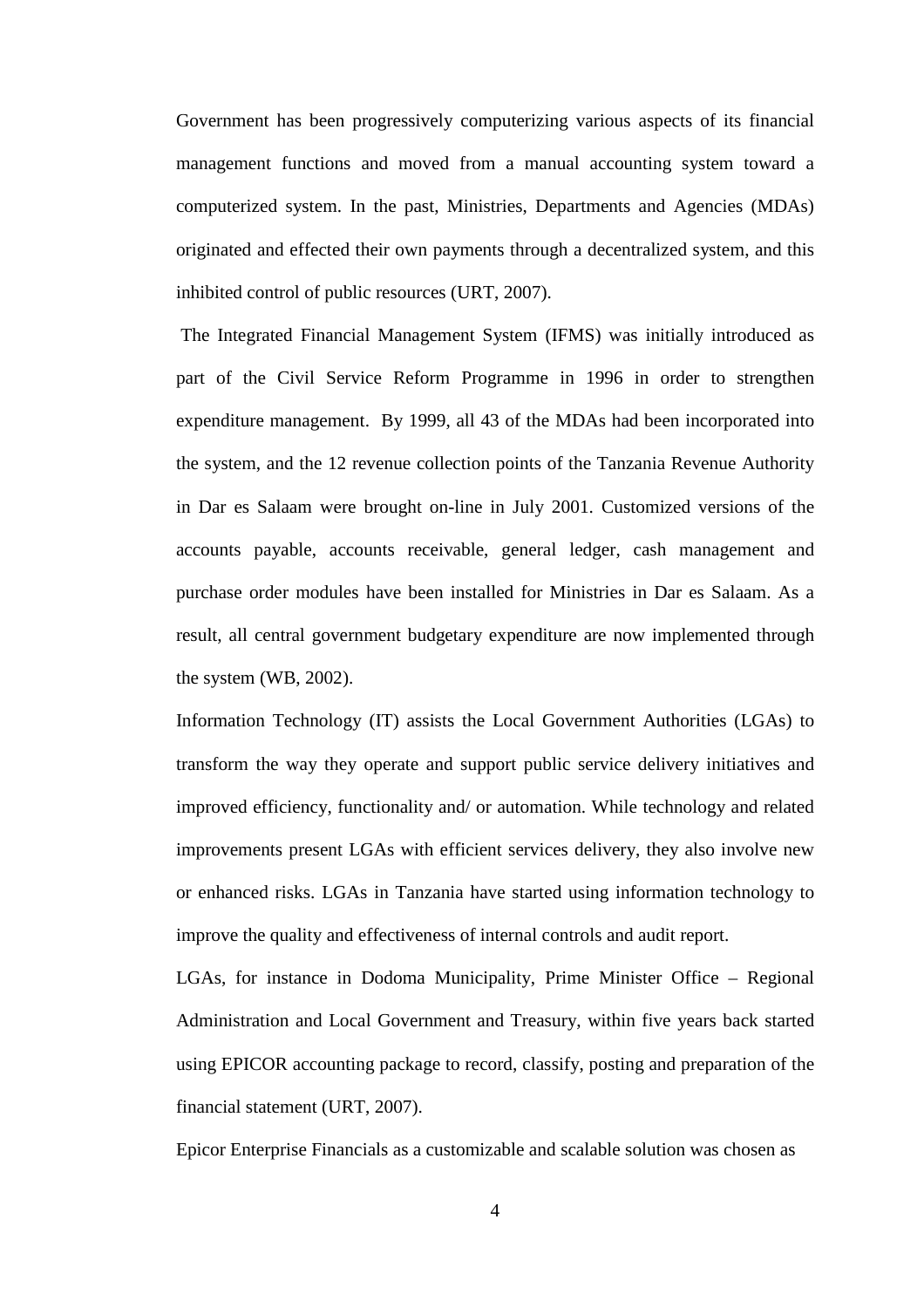the universal framework across all Tanzanian governmental Ministries, Departments and Agencies. According to (Nyoni, 2007), the Implementation of an Epicor-based Integrated Financial Management System (IFMS) as a single system across the Government provides critical controls over commitments and expenditures, consolidation of the national accounts with accurate reporting, rapid integration of additional government offices and rapid skills transfer. The Epicor-based IFMS has helped Tanzania to significantly eliminate over expenditure, contain the country's debt burden and restore confidence of international development partners (URT, 2007). This effort combined with the solid economic policies of the Tanzania government has led to real GDP growth of more than 5.2% in 2004. Despite all the challenges surrounding the IFMIS system functionality, architectural incompleteness and short of some key expected benefits, the overall implementation of EPICOR based IFMIS has been quite a remarkable and impressive achievement for the Tanzania Government (Richard, 2009).

 According to (URT, 2011), the assessment of accounting systems shows that, many Councils' IFMS/Epicor accounting package are either not operational or their utilization is still at low levels. Also, we noted lack of refresher and user training on IFMS/Epicor, EPICOR not compliant to IPSASs and implementation of Epicor Version 9.02 did not fully meet the LGAs requirements. Our review indicates that the efforts made to strengthen the Internal Audit function, there are still capacity gaps that need to be addressed in order to make the internal audit function more effective so as to achieve the required outcome (URT, 2011).

However this study wishes to understand the relative perceived IT contribution (EPICOR) and challenges of information technology in the internal audit towards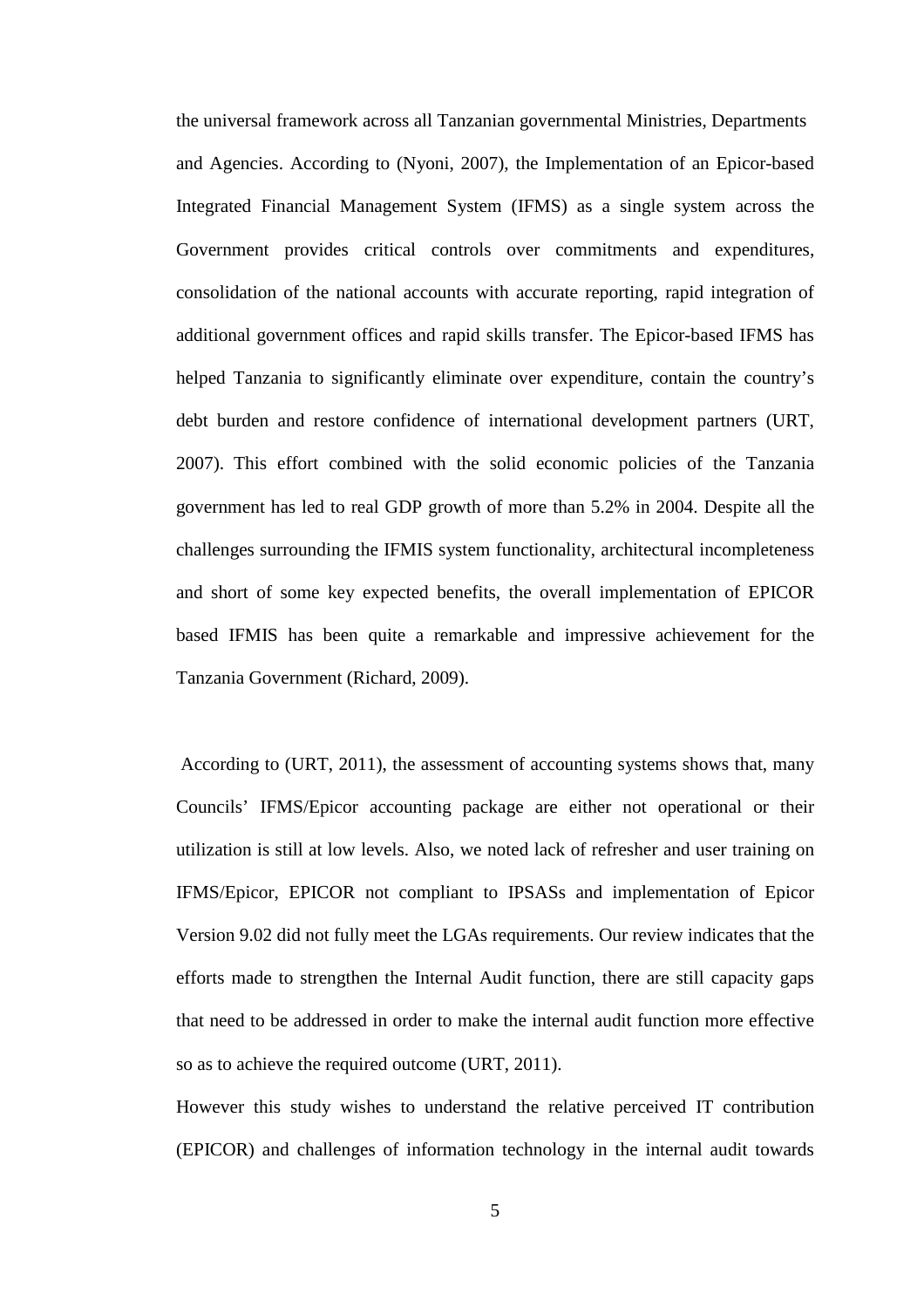improving the quality and effectiveness of internal controls in terms of revenue and expenditure patens.

#### **1.3 Research objectives**

The main objective of this study was to find out the prospects and challenges facing application of Information Technology in the internal audit function in public sector. Specifically, the study intends to meet the following objectives;

- i. To understand the perceptions of audit officers with regards to the application of Information Technology in audit issues.
- ii. To understand the contribution made by IT in implementing audit activities.
- iii. To investigate on the challenges facing the application of IT in audit activities.

#### **1.4 Research Questions**

In order to meet the above stated objectives, this study aimed at finding answers to the following research questions.

- i. What are the perceptions of audit officers in the application of Information Technology in audit issues?
- ii. What is the contribution made by IT in implementing audit activities?
- iii. What are the challenges facing the application of IT in the internal audit issues?

#### **1.5 Significance of the study**

The study has a number of contributions to make in the respect of knowledge, policy and management practices. For the case of knowledge contribution, the finding of the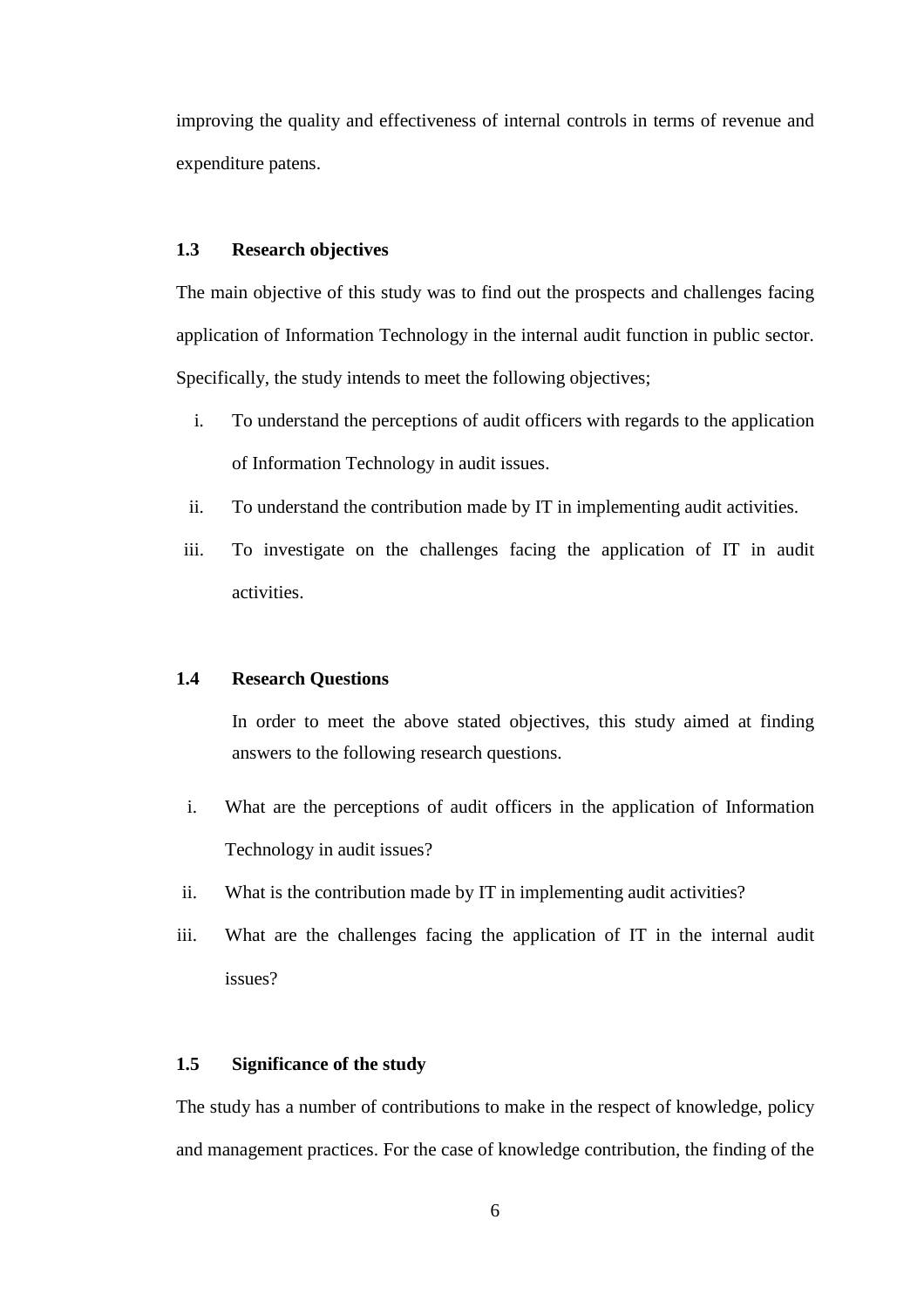study has improved our understanding on the use of public money and efficiency in the delivery of services. With respect to policy application, the findings will assist the policy planners to formulate and implement policies that will generate improved development performance. Finally, the study findings may be of great importance to management as it will help to build IT awareness to most controls that relate to the effectiveness and efficiency of various management decision making processes which are relevant to the internal audit or assessment of control risk in order to optimize performance.

#### **1.6 Scope of the Study**

The study was conducted in Dodoma Municipality and Chamwino District council because these two places they apply IT in their audit functions. In additional, it was found convenient to conduct this study in Chamwino and Dodoma Municipality.

#### **1.7 Layout of the Research Report**

In this chapter, background of information to the problem is provided. Statements of the problem to the study, objectives and significance of the study all have been described. Chapter two gives the definition of key terms, theoretical perspectives, and empirical review of literature and then summarizes conceptual framework that guided the study. At the end of this chapter knowledge gap is given signifying the needs for study in the context of Tanzania environment. Chapter three provides a detailed discussion on the way the research was conducted. It shows the design employed, data sources and sample size and selection of the units of analysis together with sampling methods used. The chapter close with the matter pertaining to data collection, analysis techniques and data quality issues. Chapter four presents the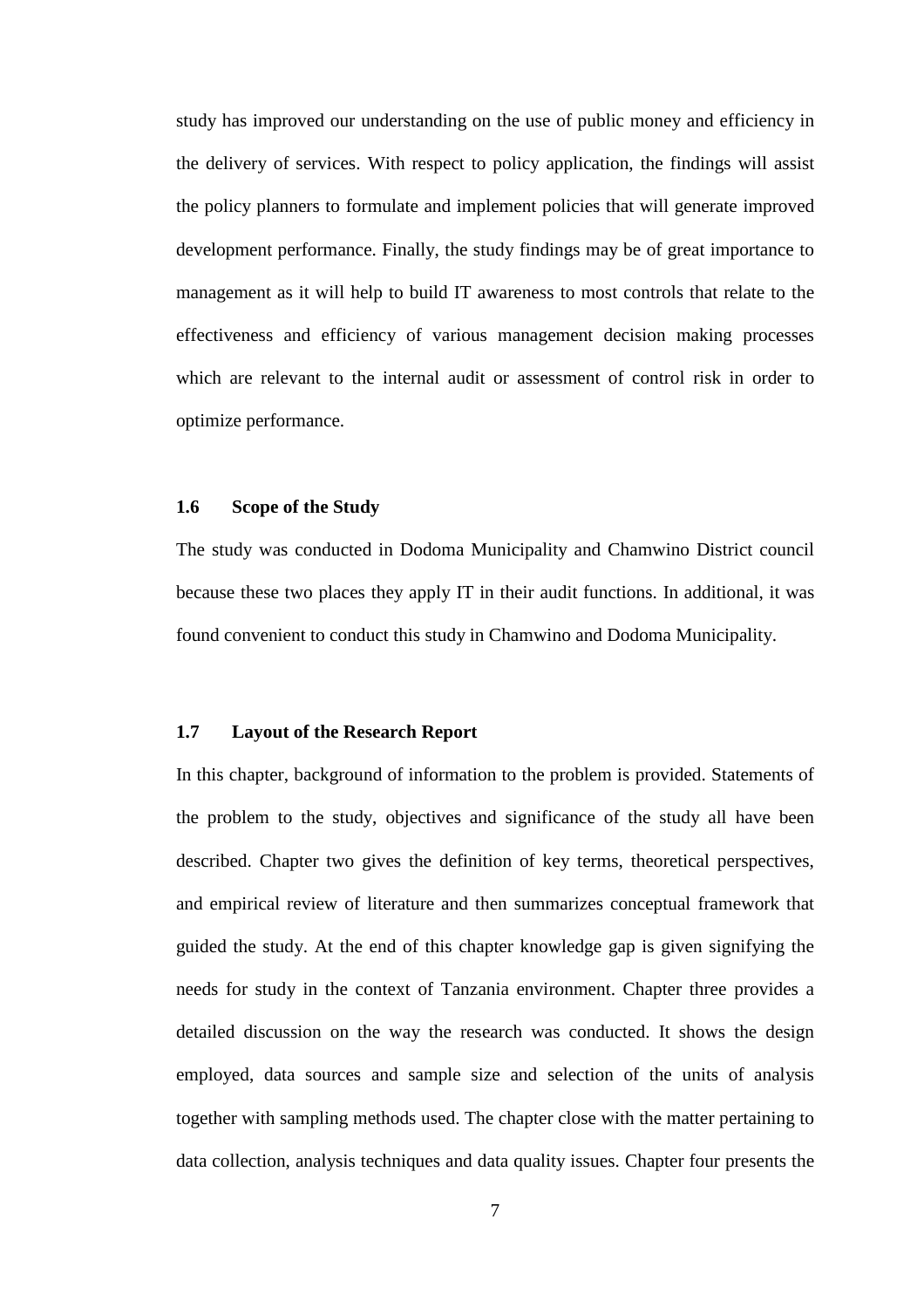research findings as guided by research objectives laid down in chapter one. It gives precise interpretation and discussion of the findings. Finally, chapter five is the last one that concludes the findings of the study. It points out the contribution of the study by providing theoretical and policy implications. The chapter ends up by showing the limitation of the study and finally provides the way forward for further studies.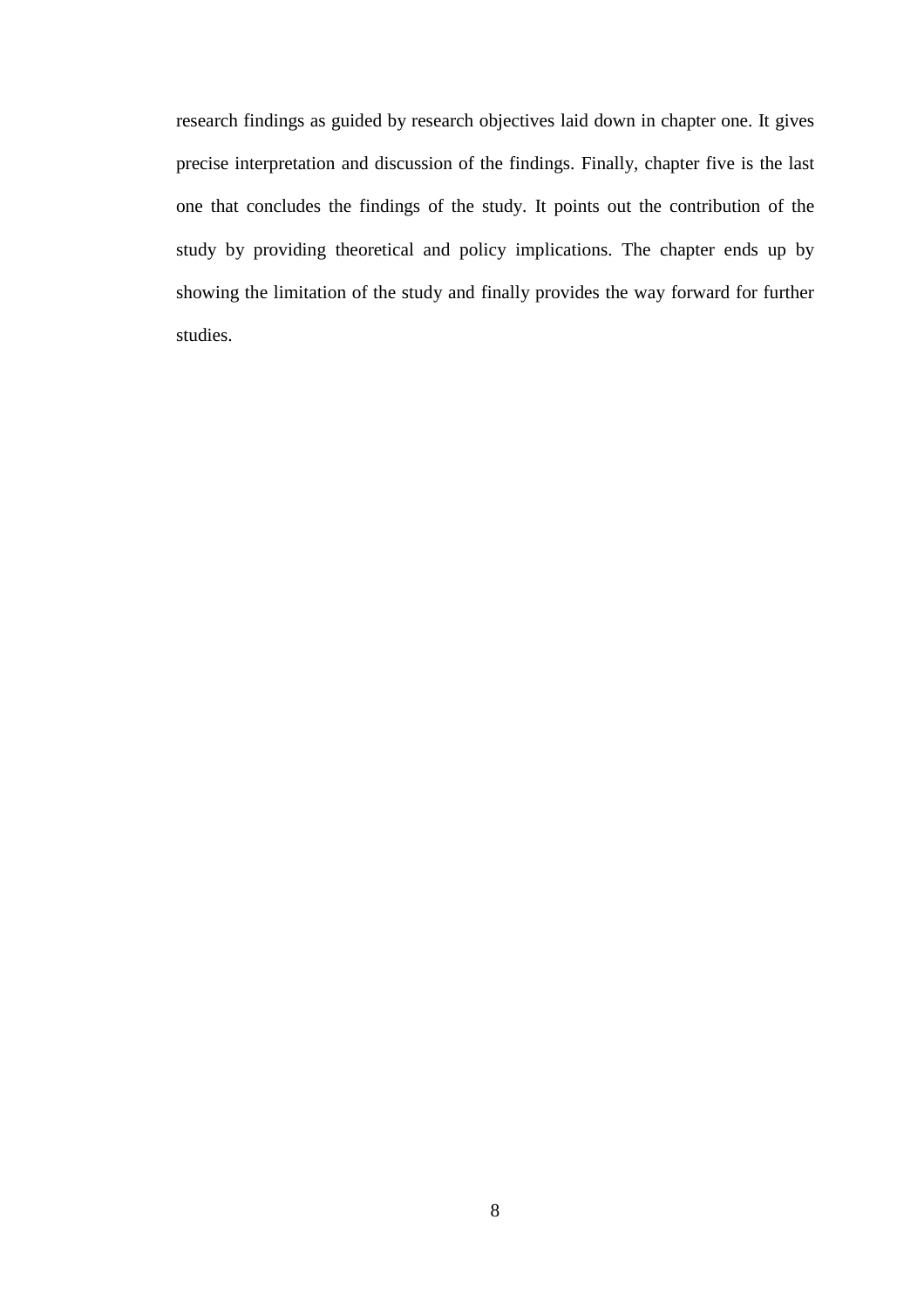## **CHAPTER TWO LITERATURE REVIEW**

#### **2.0 Introduction**

The Literature review of this study will focus on the earlier introduced research objectives, the review will analyse how different authors recommend best practice on IT audit process. The chapter begins with the description of each of these concepts and the theories related to IT in audit process. Later, it presents the empirical studies on the issues related to IT strategies in the internal audit systems which cover both on the contributions and challenges of its application in the public sector. The chapter winds up with conceptual framework of the study.

#### **2.1 Conceptualization of Key Terms**

This part will focus on the earlier introduced research objectives, the review will analyse how different authors recommend best practice on IT audit concepts.

#### **2.1.1 Internal audit**

In order to appreciate the role and responsibilities of internal auditing, it is worth noting the changes in definitions to reflect the changing role, responsibilities and activities. According to Patrick (1998) Auditing is a systematic process of objectively obtaining and evaluating evidence regarding assertions about economic actions and events to ascertain the degree of correspondence between those assertions and established criteria and communicating the results to interested users*.*  By identifying the changing role of internal audit, it forms a base for surveying how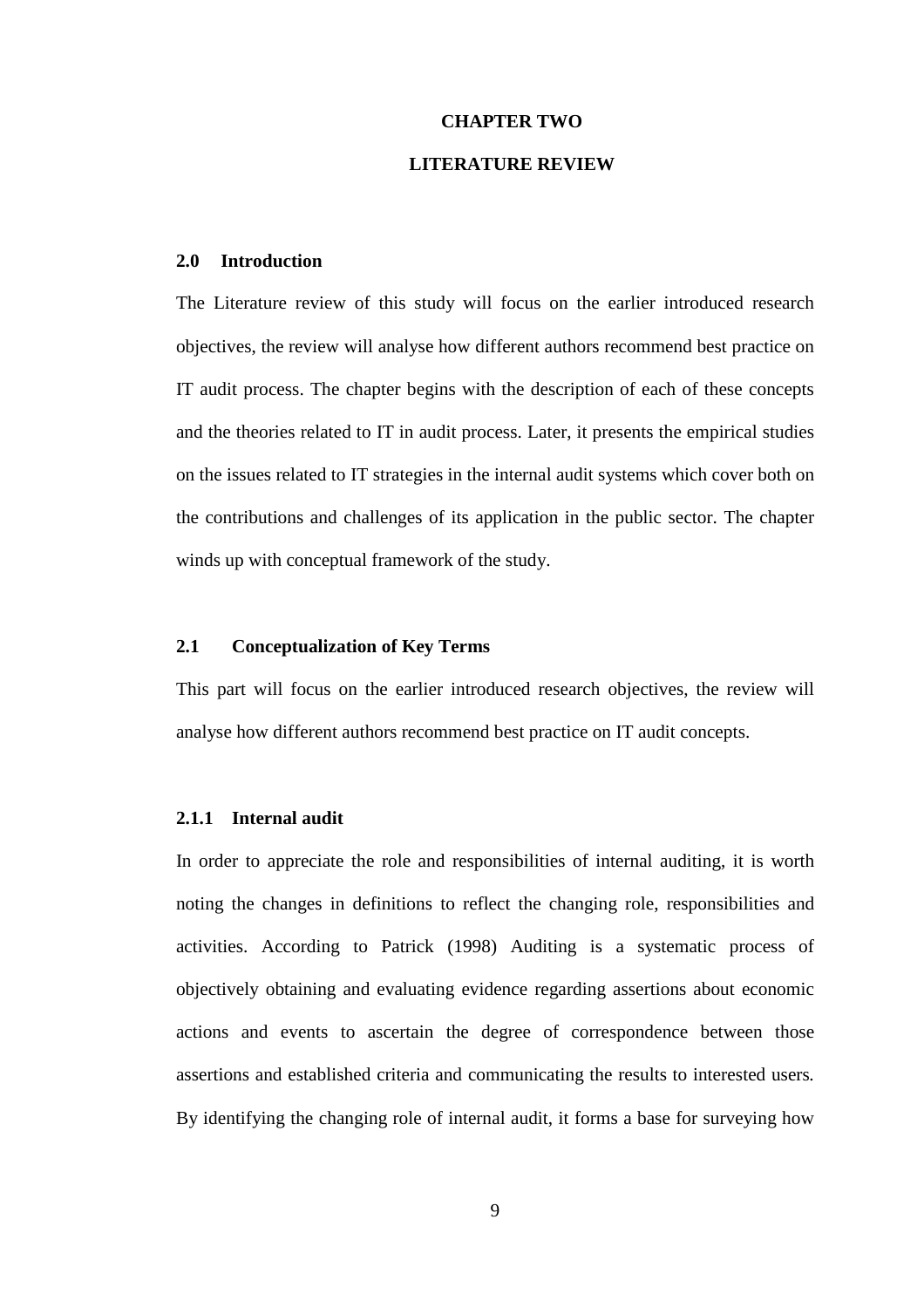the internal auditor views these changes in light of practical experiences working in the public sector.

According to CIAA (1999) Internal auditing is an independent, objective, assurance and consulting activity designed to add value and improve an organization's operations. It helps an organization accomplish its objectives by bringing a systematic, disciplined approach to evaluate and improve effectiveness of risk management, control, and governance process'. The role of internal audit is to provide independent assurance that an organization's risk management, governance and internal control processes are operating effectively. Internal auditors deal with issues that are fundamentally important to the survival and prosperity of any organization. Unlike external auditors, they look beyond financial risks and statements to consider wider issues such as the organization's reputation, growth, and its impact on the environment and the way it treats its employees (IIA-UK, 2000). The current definitions for internal audit therefore imply that the role of the internal auditor has moved on from that of an appraisal, monitoring and evaluating function, to that of a providing assurance, consultancy, assistance and advice.

#### **2.1.2 Useful Tools of Trade for Auditors**

In the past, where large volumes of transactions were involved, auditors relied on samples of transactions to perform their tests (Arens and Loebbecke, 1994). Within the IT audit literature, there are a variety of resources to guide practitioners at the operational level. For example, the Information Systems Audit and Control Association's (ISACA) Control Objectives for Information and related Technology (COBIT) provides a detailed series of potential controls and checklists. Additionally, there are many publications (Davis, 1997) and textbooks (Hall and Singleton, 2005;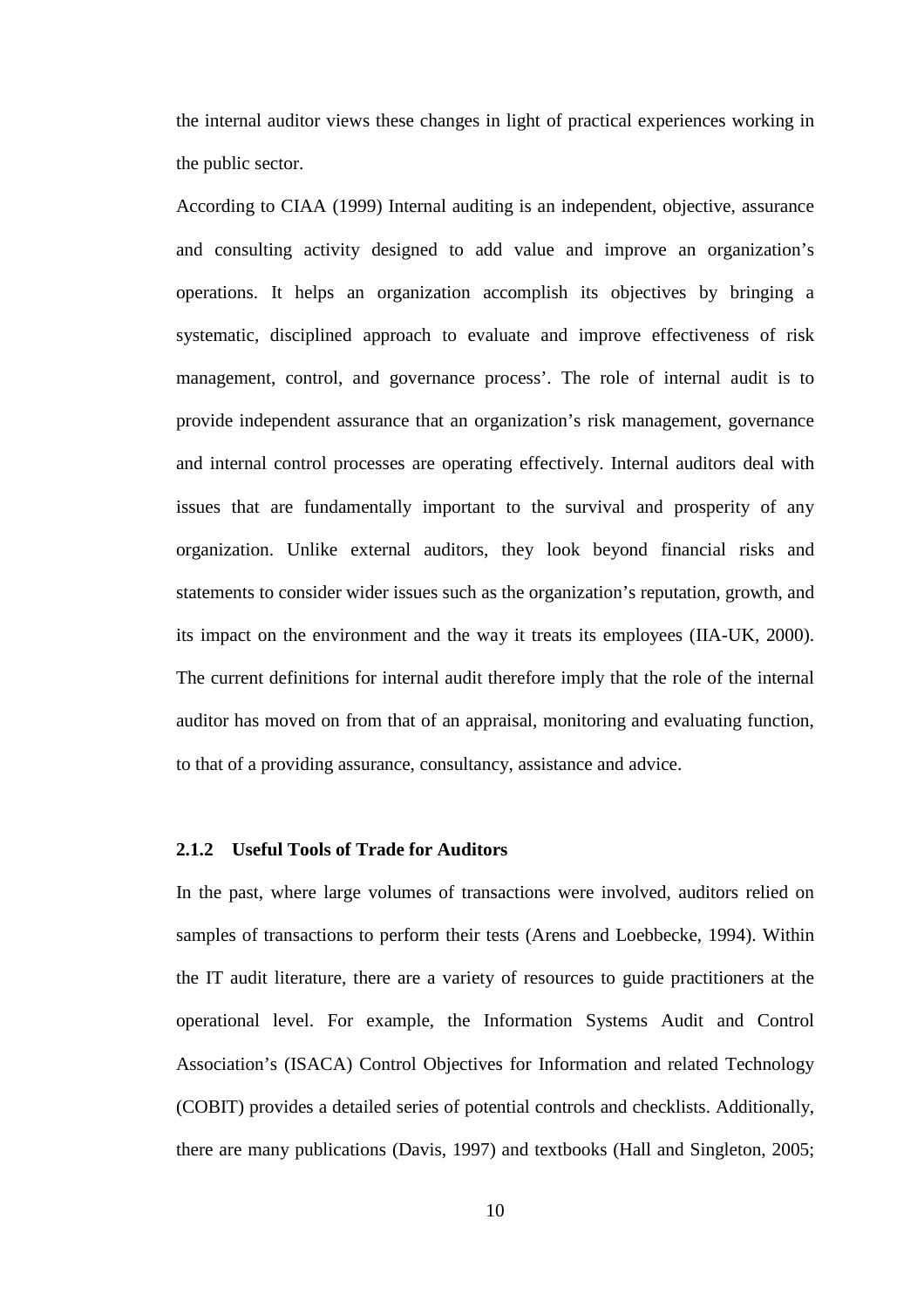Hunton et al., 2004) which provide overviews of IT audit processes and specific direction for audit tasks.

 Technology allows them to perform test from 100% records drawn from the clients system. According to EDPACS (2000), the majority of leading software now enables users to download data into transportable files, such as Excel, Lotus, or ASCII text. Similarly, using auditing software, data can be downloaded from accounting programs into laptop computers where auditors can perform their audit functions more easily and with little inconvenience to the client. As part of Computer Assisted Audit Tools and Techniques (CAATTs), auditors can use interrogation software. This may include many types of tools and techniques, such as generalised audit software, utility software, test data, application tracing and mapping, and audit expert systems.

#### **2.1.3 The Future of IT Auditing**

The changes in technology are continuous and it is never known when there will be a constant application of non-volatile technology.

The future is, of course, difficult to predict but certain trends seem inexorable. Globalisation; aggregation of providers; the development of niche markets; and bewildering array of information sources on one hand and commercial homogenisation on the other, are examples of such trends (Scammer, 1999). Market competitions also add to the need for modifying IT products and hence more changes in technology. According to Jean (2003), auditors can expect most accounting transactions and other data to be in electronic form without any paper documentation because electronic storage becomes more efficient. In this case auditing can be influenced by technology in limitless ways, and how it will be changed is subject to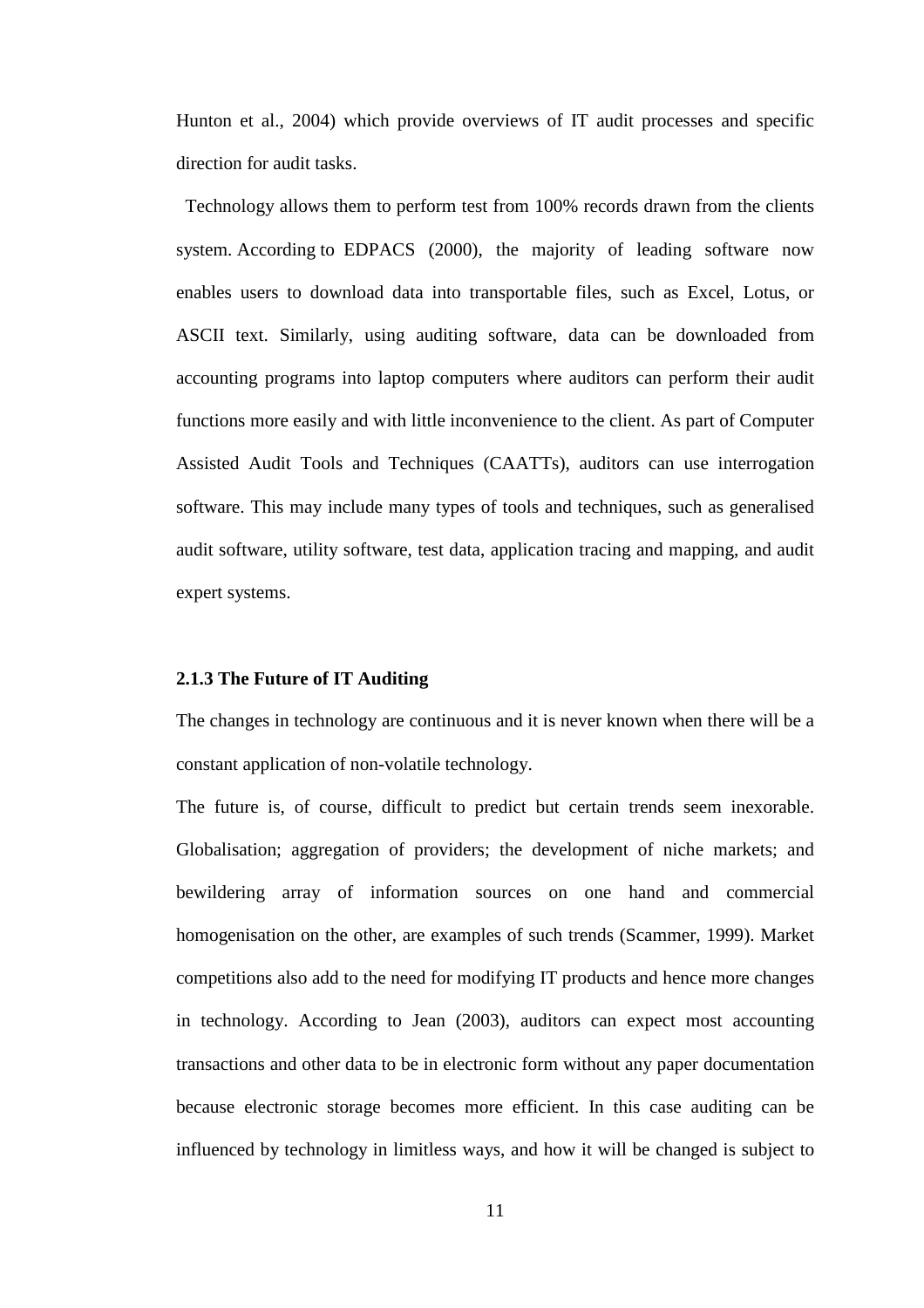match conjecture. Siltow (2001) asserts that, auditors as well as other professions are the most pressing question for the future. Accordingly, it is not how information technology will change, but how the process will be managed. In addition to that, is how will the profession manage to cope in terms of standards, skills and tools of audit.

#### **2.1.4 The difficulties of IT-Audit**

In the view of information technology (IT), internal auditor are faced with two problems or difficulties which need them to think of clearing them (Brown, 2002):

- 1) How to give assurance that the strategic risks associated with the management's decision to computerize are properly managed (IT audit),and;
- 2) How to audit the financial information that is being processed using computers (Auditing in computerized Information Systems).

#### **2.1.5 Risk and Security concerns**

Despite the fact that improvements in IT give organizations efficient methods of recording, processing, storing and transmitting information, there are major concerns that come with these new developments. Similarly, Lynch and Gomaa (2003), argue that while on one hand the infusion of progressively advanced information technology into business organisations can improve the capturing, processing, and reporting of critical decision- making information across the enterprise, on other hand it can create an environment that is more vulnerable to fraud. Consequently, auditors can be in dilemma on which system to select. This can even lead to what is known as duplication of task performance (Jean et al 2003). That is using both systems (manual and IT-related).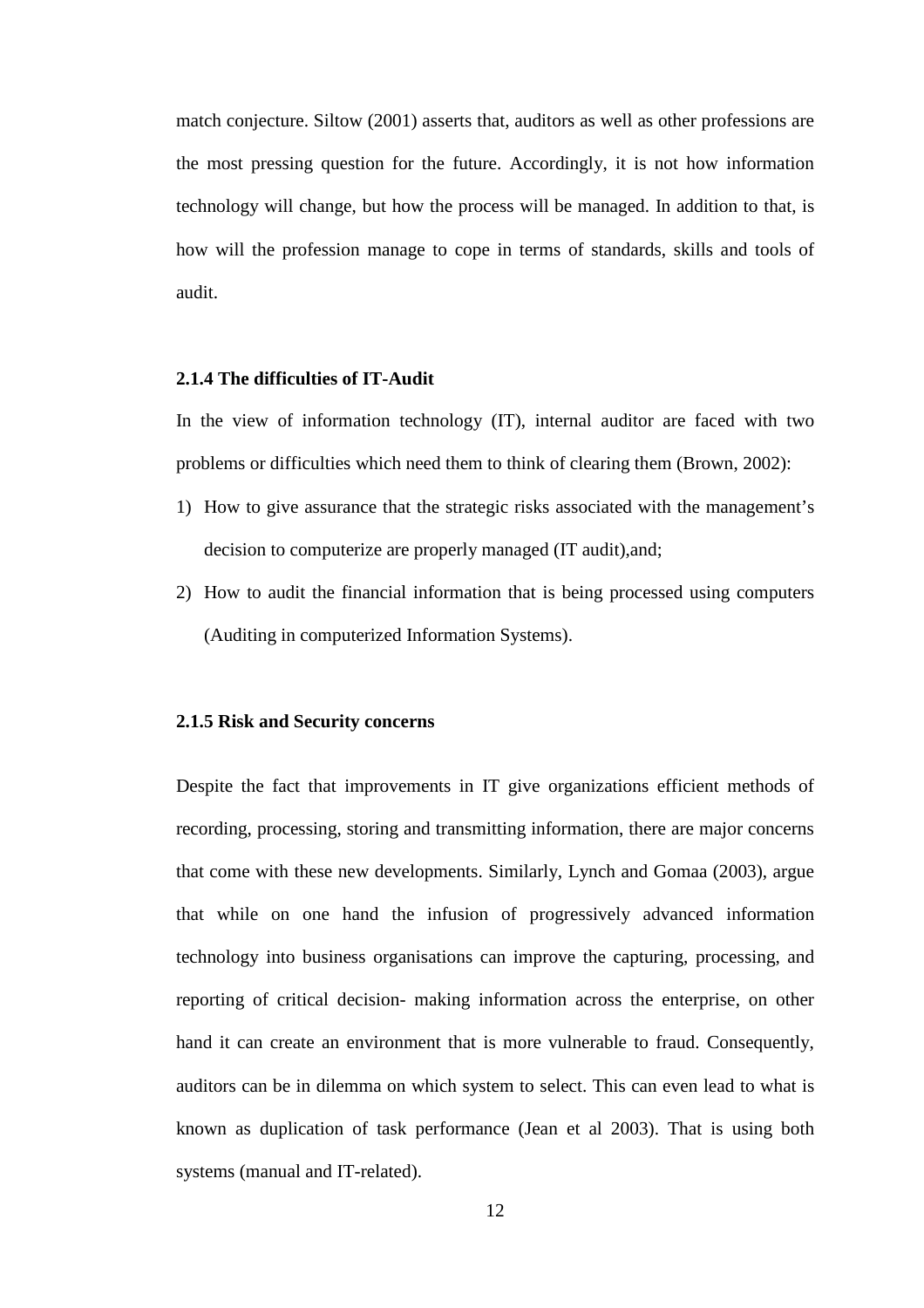In the past few years, there was little access to corporate systems of corporate data via networks, terminals or workstations, provided the computer premises were physically secured and the whole system of inputting and processing was controlled and tracked (Dormer and Corlett, 2001). But due to the emergence of end-user processing for all in the 1980s, the situation changed. The remote access of networks and sharing of data, and later the rise of terrorism, hacking, viruses and the provision of new ways of performing inter-business processing and providing new networkbased customer services have emerged. Everyone wants security, since the new technology is not only useful to the legitimate users and inventors but also abusers are working 24 hours to outperform new controls.

To stay viable, changes are inevitable, however, it is also true that each time when a system is changed, replaced or updated, organisations run a risk of weakening the underlying internal controls and opening a door to error or fraud as it may take some times for users of a new system to be conversant with it. It may however, take a couple of times for auditors to familiarise themselves with the new system. The benefits that are associated with incoming technology often attract the management to rush to it without first seeing and being pre-cautionary to the associated risk of its coming. Moreover, the rush for these benefits has a syndrome of making most organisations disregard the maintenance of controls.

The weakening of controls and threat of new kinds of vulnerability touches the core of internal controls bestowed under the responsibility management who in turn rely on (internal) auditors to provide assurance.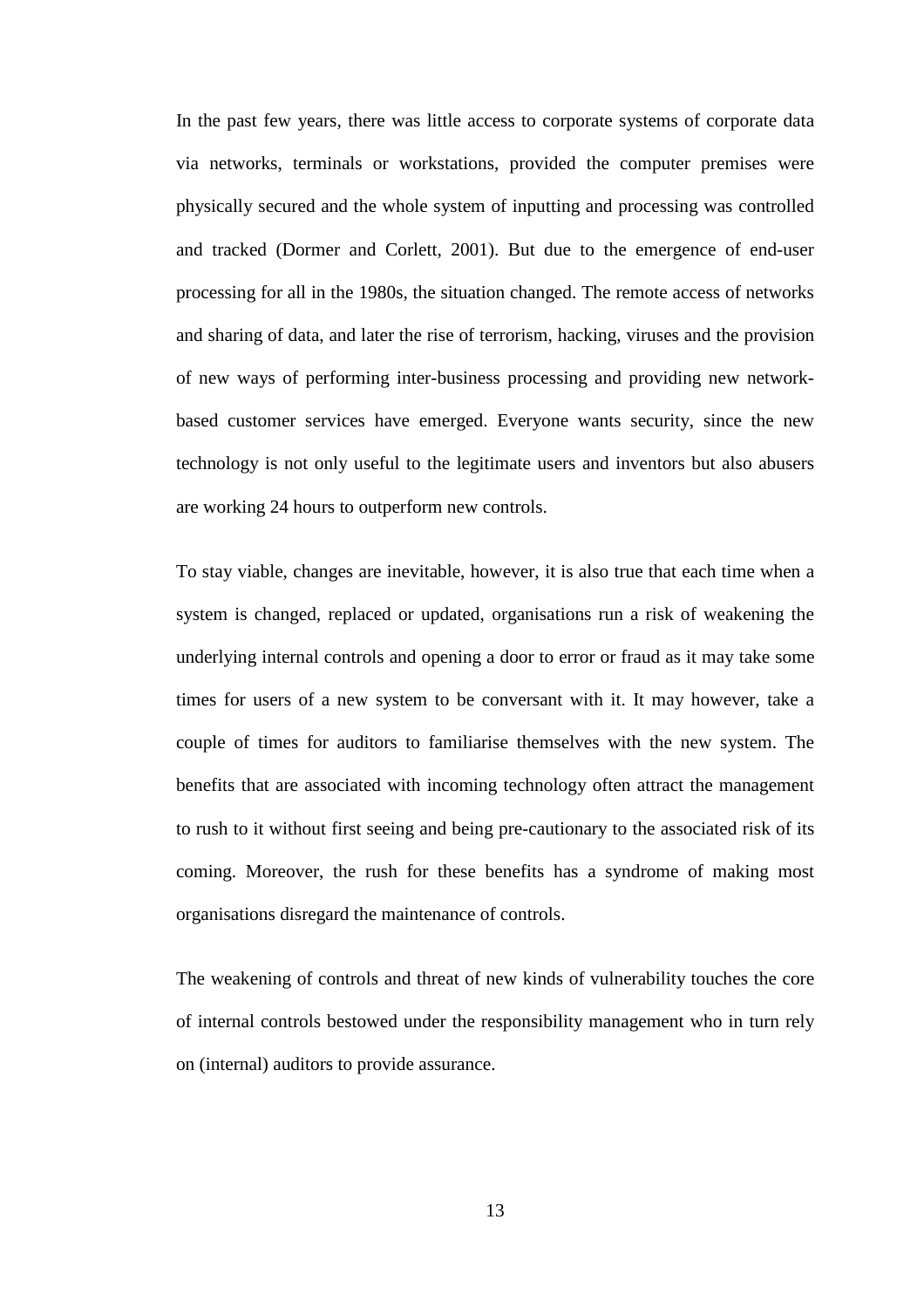#### **2.1.6 Risk in IT Environments**

Organizations that use IT face three kinds of risks (Chambers and Rand, 1997) namely: strategic, security and operational risks. They are further outlined below as follows.

#### • **Strategic IT Risks**

 Strategic Information Technology (IT) risk is when IT is used as the enabler to key processes used by the organization to develop, deliver, and manage products, services, and support operations e.g. in banks.

#### • **Security Risks**

Security here means confidentiality, integrity and availability of information to right person, time and place. Security risks come from hackers, interested computer novices, dishonest vendors or competitors, disgruntled current or former employees, organized crime, or even agents of espionage.

#### • **Operational IT Risks**

Operational risks come into three types:

- o First is the volume forecasts risks, this is when the organization misjudge the level of activity and as a result may acquire IT facilities that do not match to its volume of operations;
- o Secondly, is on the flow of Management Information Systems (MIS) that happens when IT becomes a hindrance in passing information from one part to another, and;
- o Third are risks related to outsourcing of IT services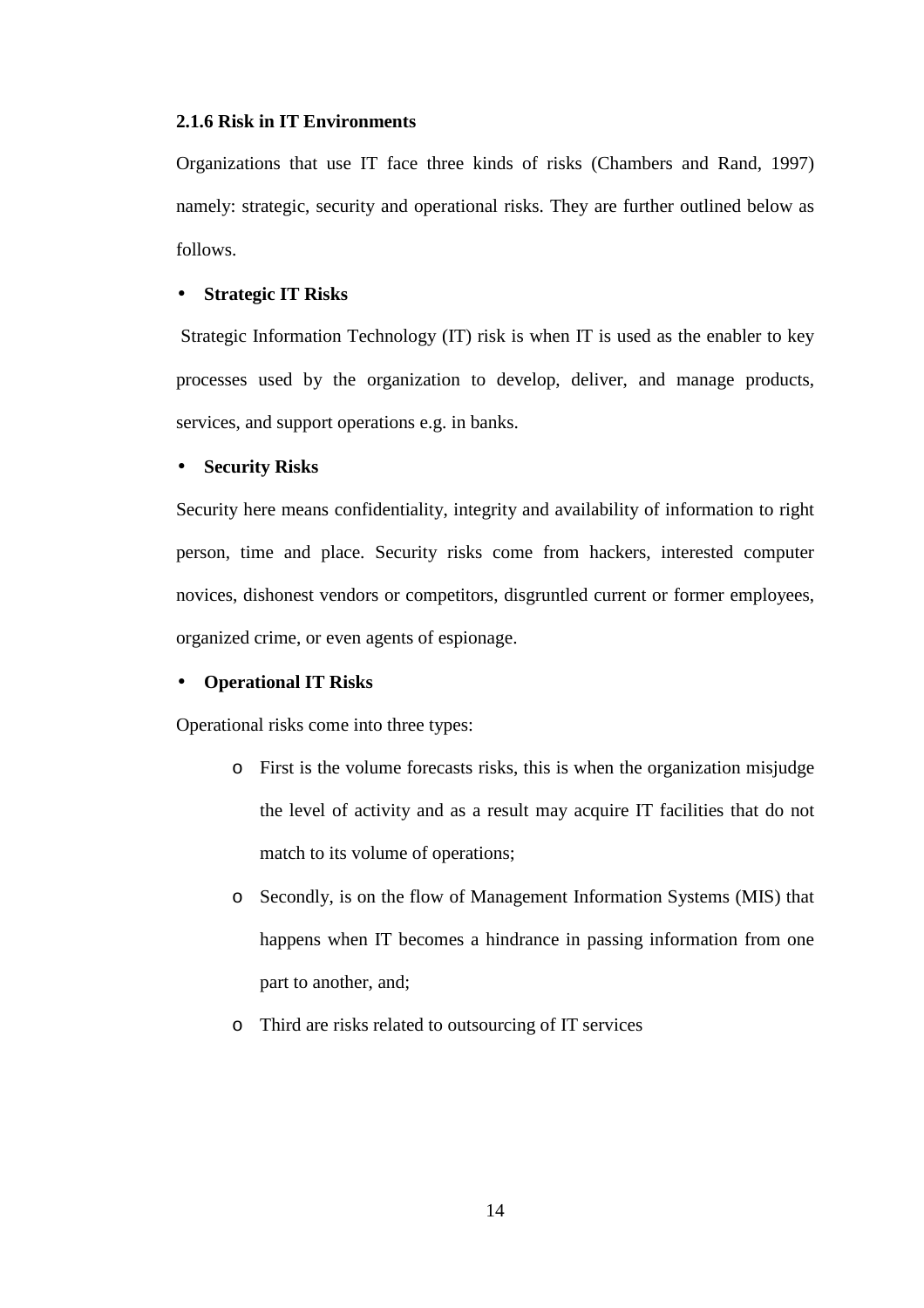#### **2.1.7 Information Technology Control Activities**

Vanstapel (2004) in the guidelines for internal control standards for the public sector expresses that information systems imply to specific types of control activities. Actually information technology controls consist of two broad groupings, which are general controls and application controls as discussed below.

#### **a) General Controls**

General controls are the structure, policies and procedures that apply to all or a large segment of an entity's information systems - such as mainframe, minicomputer, network, and end-user environments - and help ensure their proper operation. They create the environment in which application systems and controls operate. General controls relate to the overall information-processing environment and has a large effect on the organization's computer operations. Types of general controls include:

- Organizational Controls that includes segregation of duties controls;
- Data Center and Network Operations Controls that ensures the proper entry of data into an application system and proper oversight of error correction;
- Hardware & Software Acquisition and Maintenance Controls that includes controls to compare data for accuracy when it is input twice by two separate components;
- Access Security Controls that ensures the physical protection of computer equipment, software, and data, and is concerned with the loss of assets and information through theft or unauthorized use;
- Application System Acquisition, Development, and Maintenance Controls that ensures the reliability of information processing, and;
- Managerial controls to ensure that there is no unauthorized access to IT assets According to (Rand,2007), the major categories of general controls are: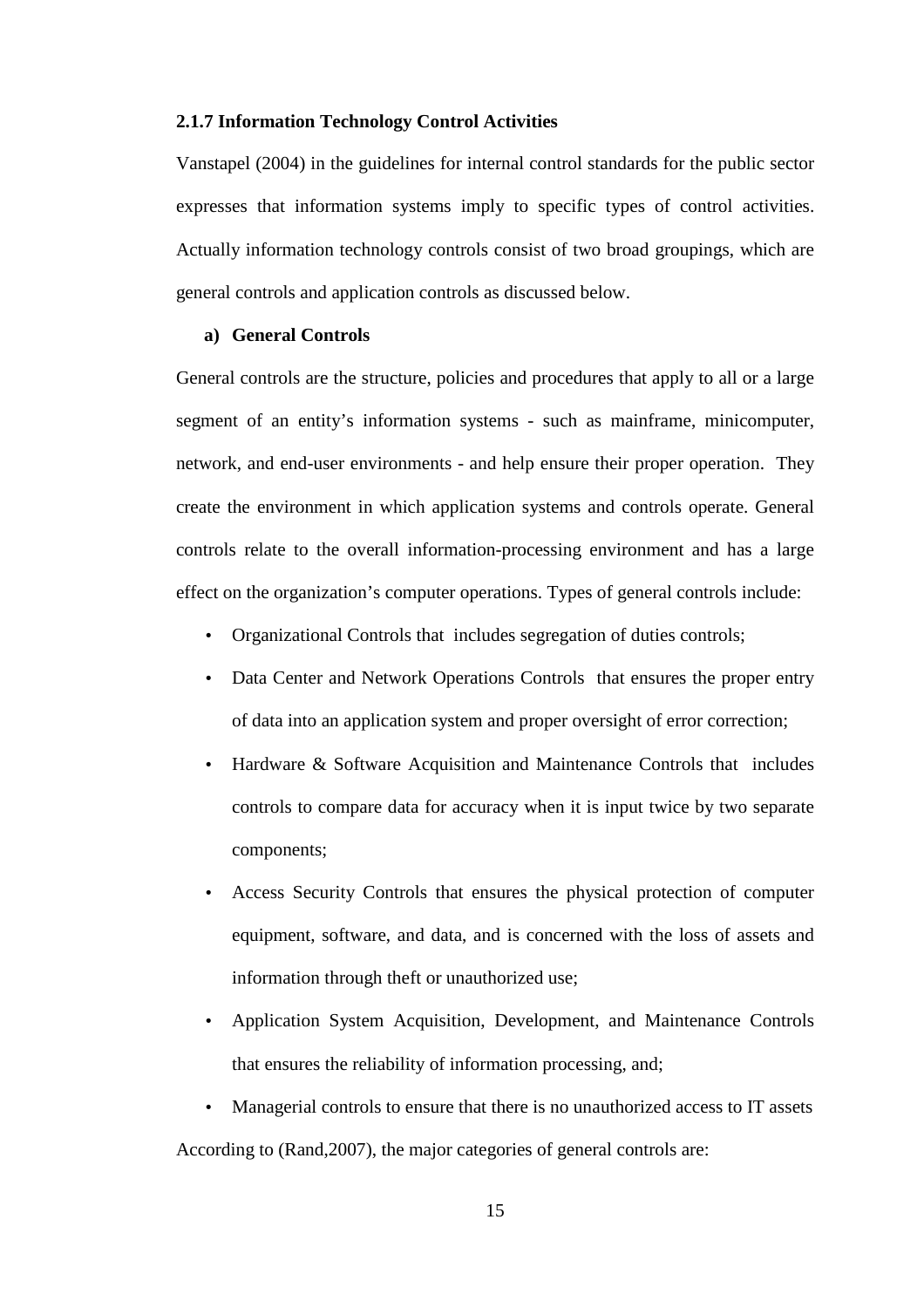- i. Entity wide security program planning and management that provide a framework and continuing cycle of activity for managing risk, developing security policies, assigning responsibilities, and monitoring the adequacy of the entity's computer-related controls.
- ii. Access controls which limit or detect access to computer resources (data, programs, equipment, and facilities), thereby protecting these resources against unauthorized modification, loss, and disclosure. Actually, access controls include both physical and logical controls.
- iii. Controls on the development, maintenance and change of application software that prevent unauthorized programs or modifications to existing programs.
- iv. System software controls that limit and monitor access to the powerful programs and sensitive files that control the computer hardware and secure applications supported by the system.
- v. Segregation of duties which implies that policies, procedures and an organizational structure are established to prevent one individual from controlling all key aspects of computer-related operations and thereby conducting unauthorized actions or gaining unauthorized access to assets or records.
- vi. Service continuity controls that help to ensure that when unexpected events occur, critical operations continue without interruption or are promptly resumed and critical and sensitive data are highly protected.

#### **b) Application Controls**

Chambers (1997) points that application controls and the manner in which information flows through information systems can be categorized into three phases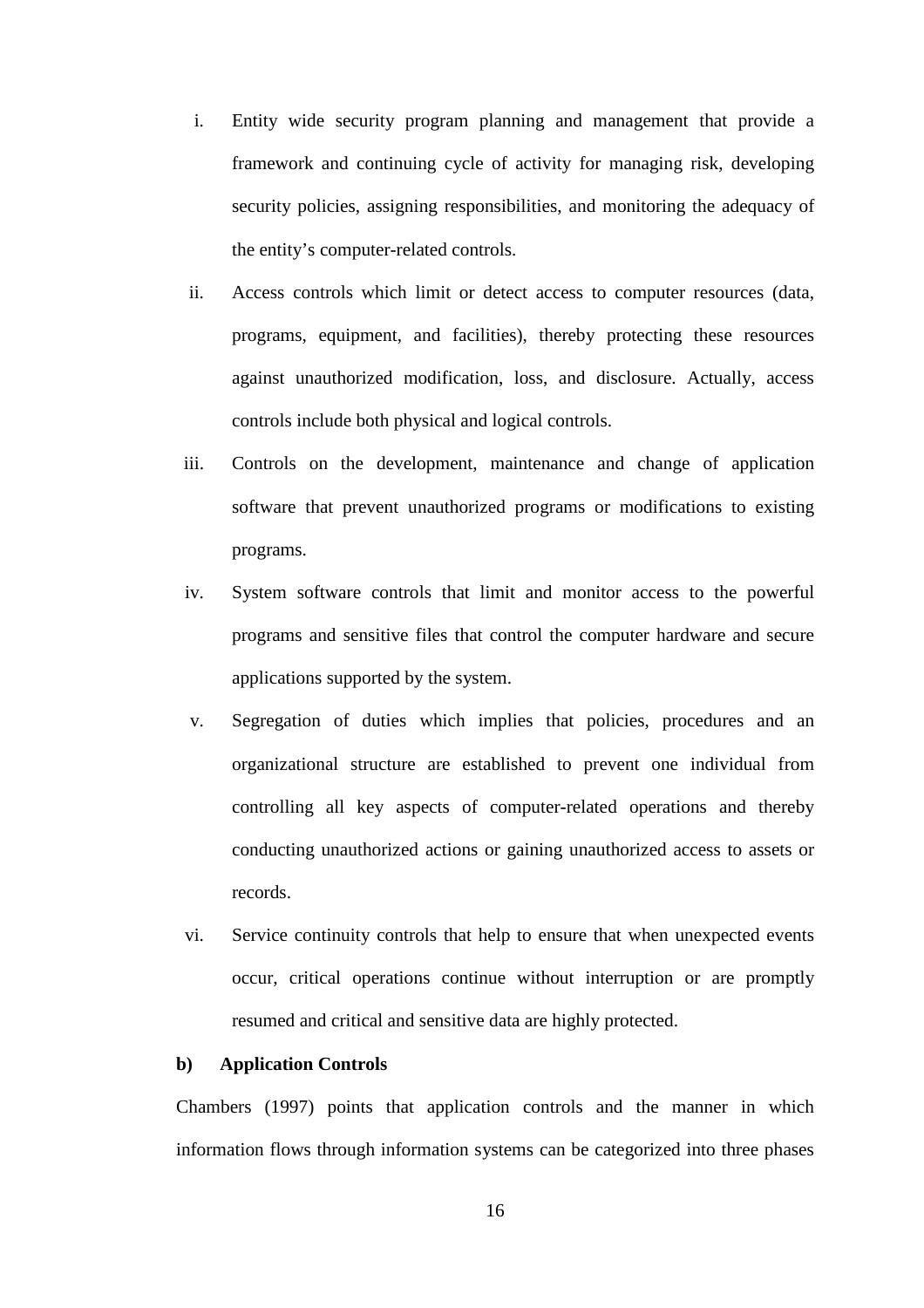of a processing cycle namely, input, process and output. Input is where data are authorized, converted to an automated form, and entered into the application in an accurate, complete, and timely manner;

Processing is where data are properly processed by the computer and files are updated correctly;

Output is where files and reports generated by the application reflect transactions or events that actually occurred and accurately reflect the results of processing. Output also concerns about the extent to which reports are controlled and distributed to the authorized users.

 Rand (1997) discusses that application controls may be categorized by the kinds of control objectives they relate to, including whether transactions and information are authorized, complete, accurate and valid. Authorization controls concern the validity of transactions and help ensure transactions represent events that actually occurred during a given period. Completeness controls relate to whether all valid transactions are recorded and properly classified. Accuracy controls address whether transactions are recorded correctly and all the data elements are accurate. According to Rand (1997), controls over the integrity of processing and data files, if deficient, could nullify each of the above mentioned application controls and allow the occurrence of unauthorized transactions, as well as contribute to incomplete and inaccurate data. Application controls thus include programmed control activities, such as automated edits, and manual follow-up of computer-generated output, such as reviews of reports identifying rejected or unusual items.

Brown (2002) suggests that, General and application controls are interrelated and both are needed to help ensure complete and accurate information processing. Because information technology changes rapidly, the associated controls must evolve

17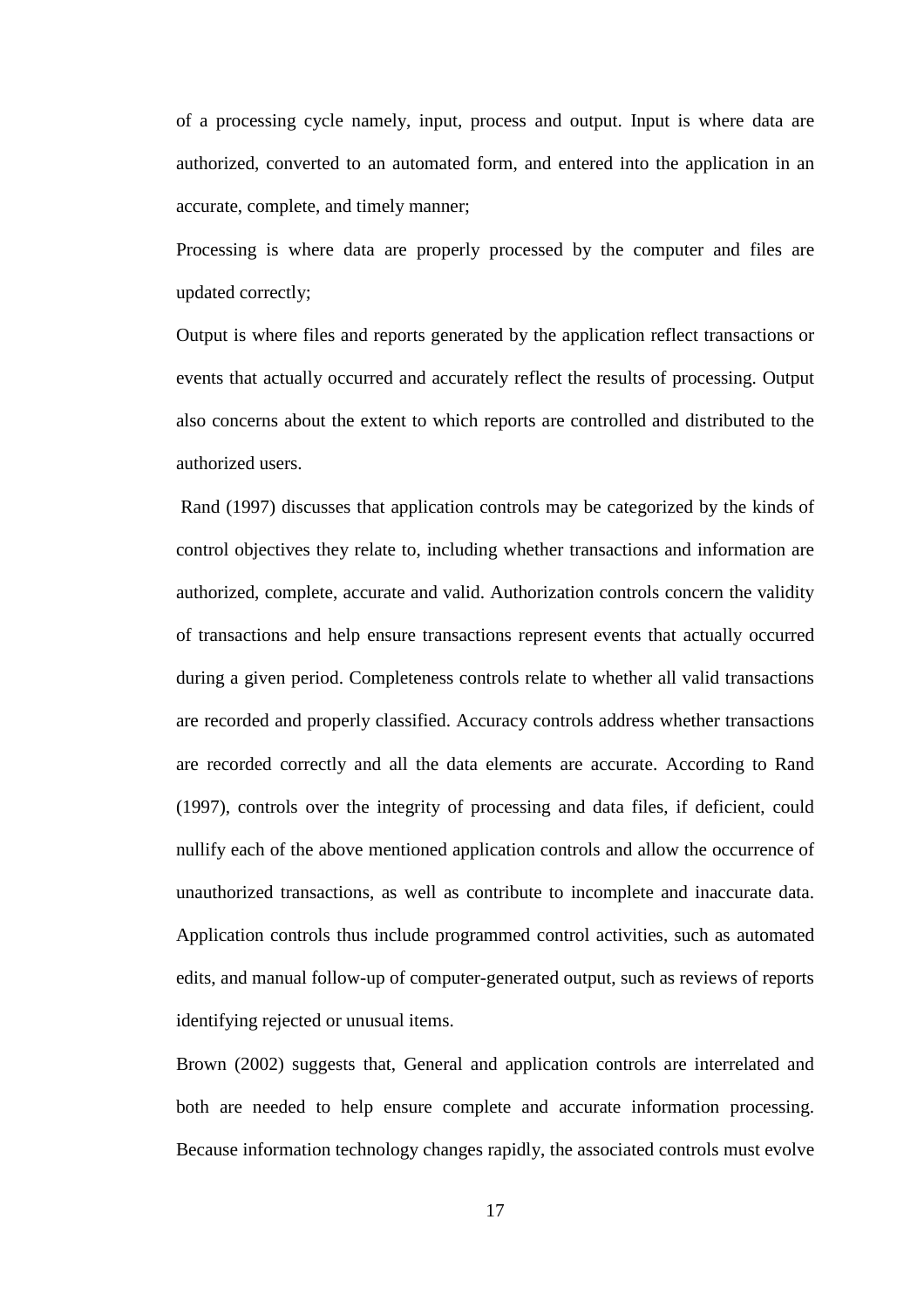constantly in order to remain effective. This becomes imperative because the audit's primary role, except in areas of management advisory services, is to provide a statement of assurance as to whether adequate and reliable internal controls are in place and are operating in an efficient and effective manner.

#### **2.1.8 Practicing information technology auditing for fraud**

Dale and Ellis (2008) model fraud as an incidence that is often difficult to detect and even harder to prove in a court of law. The authors provide insight into common practices applicable to practicing professionals who are auditing for fraud in an information technology (IT) environment. Whether or not an auditor is auditing for fraud, all auditors are expected to assume responsibility for detecting fraud and assessing antifraud programs. (AICPA, 1999) emphasizes auditors exercising their professional skepticism to identify risks that may result in a material misstatement due to fraud. (PCAOB, 2001) also requires auditors to evaluate fraud-related activities as a component of an internal audit function. With rapid advancements in information communications and technologies (ICT) and an increasingly mobile accessible environment (i.e., wireless networking), it is no surprise that companies are increasingly reliant on IT equipment and applications for the delivery of operations. With this regard, IT audit provides a vital role in the prevention, detection and investigation of fraud.

(ACFE, 2007) argues that an effective system of internal control will help prevent material misstatements, whether due to error or fraud, from occurring in a company's financial statements. In fact much recent work has gone into ensuring that controls are in place, documented and tested to provide evidence that they are designed and operating effectively (AICPA,1999). However, all this work is for naught if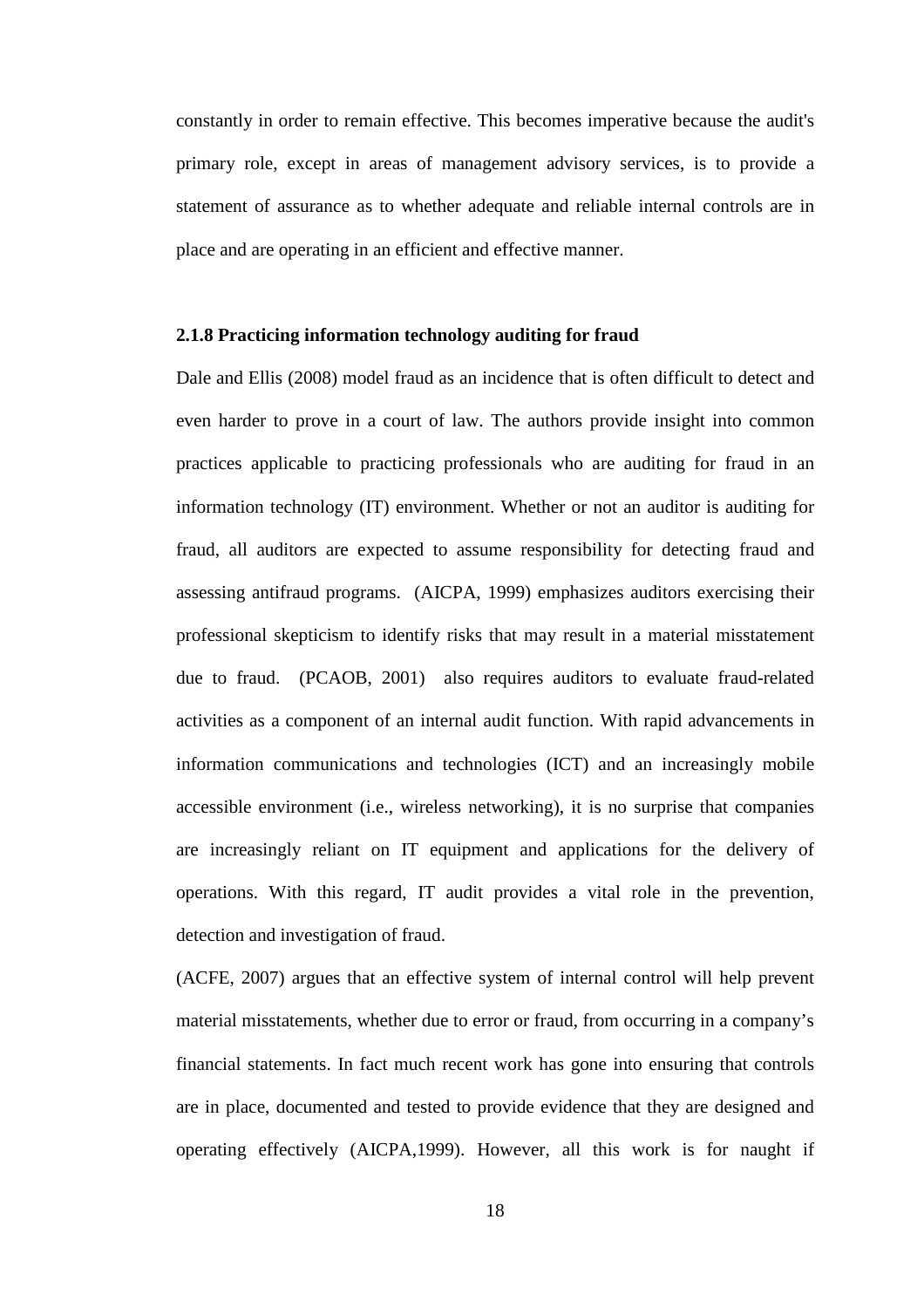employees are able to circumvent the control structure. A recent study by the Association of Certified Fraud Examiners (ACFE) documented the limitations of internal controls for fraud detection when it found that internal controls were not the first but the fourth most common way to detect fraud (ACFE, 2007). Thus, to make a valuable contribution toward fraud control, requirements need to be elaborated on and understood by the IT auditor with respect to the various IT processes and types of fraud, each of which contributes to the development of fraud risk assessment.

#### **2.1.9 IT Processes**

Control Objectives for Information and related Technology (COBIT) provides excellent coverage of IT processes. IT process, according to COBIT, can be classified into one of four specific domains:

• Plan and Organize (PO)

 Effective information security requires a comprehensive, integrated set of security, management and governance processes to plan, organize and counter the organization's information security risks.

#### • Acquire and Implement (AI)

In acquisition and implementing the objectives for operating IT systems, inputs need to be transformed into outputs to measure and satisfy the requirements.

#### • Deliver and Support (DS)

 In delivery and supports, supports security needs to be addressed as a part of every business function. While only one process is specifically devoted to security, control objectives that will provide excellent coverage of processes.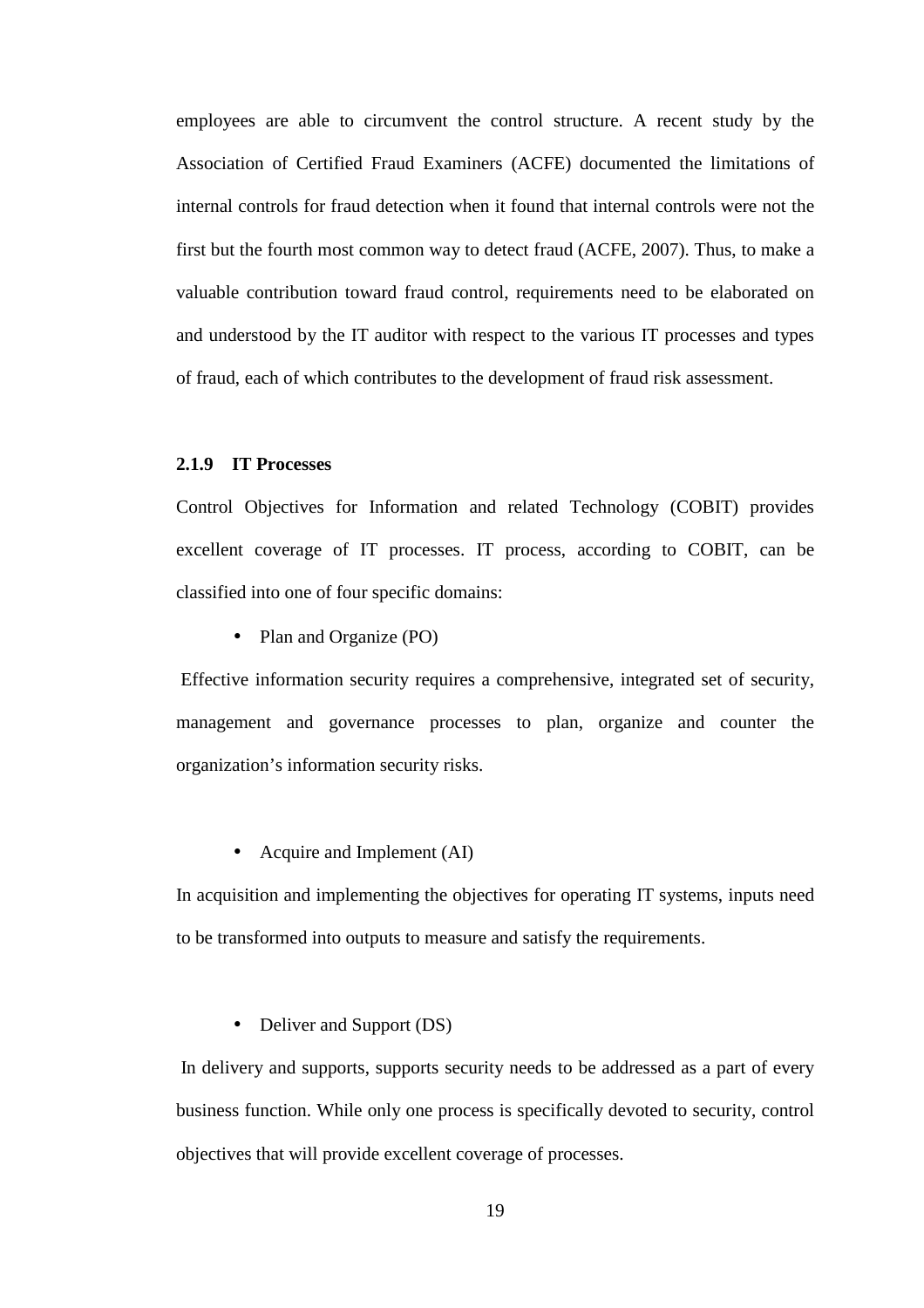#### • Monitor and Evaluate (ME)

Monitoring as a procedure and practice structures designed to provide reasonable assurance that business objective will be achieved and undesired events will be prevented or detected and corrected.

#### **2.2 Theoretical Framework**

This section reviews the appropriate theoretical framework for the study. Accordingly the Syde"s theory of Morden paradigm of internal audit was deemed modest in explaining issues of internal audit. The theory is presented in black and white below.

#### **2.2.1 Syed's theory of Modern Paradigm of Internal Audit**

In the modern paradigm of management the role of internal auditors has changed significantly. Internal audit has evolved from being part of the internal control system into a service that adds value by providing assurance and consulting services to the management. The theory of modern paradigm was invented by Syed Muhammad Ali Shah in 2002, the theory talks about the analysis of different relationship between feature complexity and technology acceptance in the internal audit profession. As feature complexity increases, feature usage decreases due to a decrease of perceived ease of use. Technology features have a large impact on technology acceptance in the internal audit profession as influencing system usage and its contributions to internal controls.

In justifying the evolution, Syed (2002) points out that developments in the public sector and corporate failures have raised the profile of internal audit and widening of their role from their traditional protective or compliance audit role to include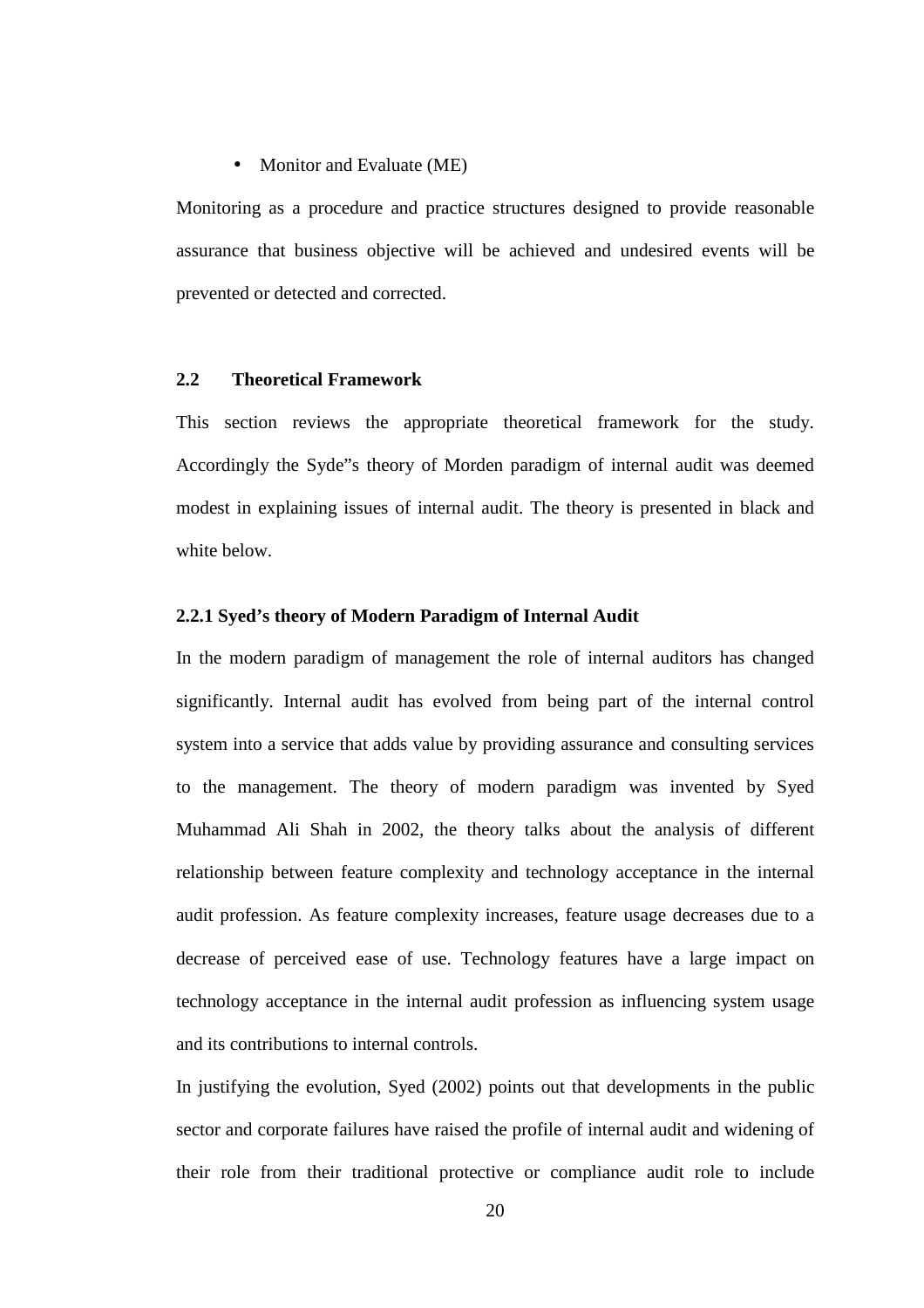constructive audit role of management/operational audits; management consultancy and educational roles to assist management in all areas. Within this expansion of internal audit roles, several debatable issues have arisen, one being the balance between assurance and consulting services relating to their objectivity and independence, and the other, the level of internal audit involvement into crucial project and system designs and implementation.

In fact, Syde"s theory has been used by various scholars (example, Bagranoff and Vendrzyk, 2003; Daigle etal., 2005; Messier et al., 2004; Curti, 2008) in IT based studies. However, little has been done by the theory to consolidate and rationalize the various factors into a framework of IT audit quality. Recent work by Merhout and Havelka (2005) towards developing a theory for the IT audit processed utilized group data gathering techniques with IT audit practitioners, internal and external, to create a framework of logical factors related to IT audit quality. Additionally, Merhout and Havelka (2005), intentionally focus on IT auditors in their data gathering.

#### **2.3 Empirical Literature Review**

Mwasalwiba (2003) argues that less internal audit involvement was one among several causes of failure in IT strategies in business organizations. It is necessary to find out what type and level of involvement will both help the process succeed and at the same time maintain internal audit's independence in future audits. Advocating internal audit involvement, The IIA-UK and Ireland, (2000) points out that the modern and most likely, future scope of internal audit involves, to a greater or lesser degree, an amount of consultancy and hence value adding activity. Based on that, it is suggested that, it is important to note that management of any development project is crucial to the success of the business and the involvement of internal audit could help to improve the effectiveness of the project. This view is of the same opinion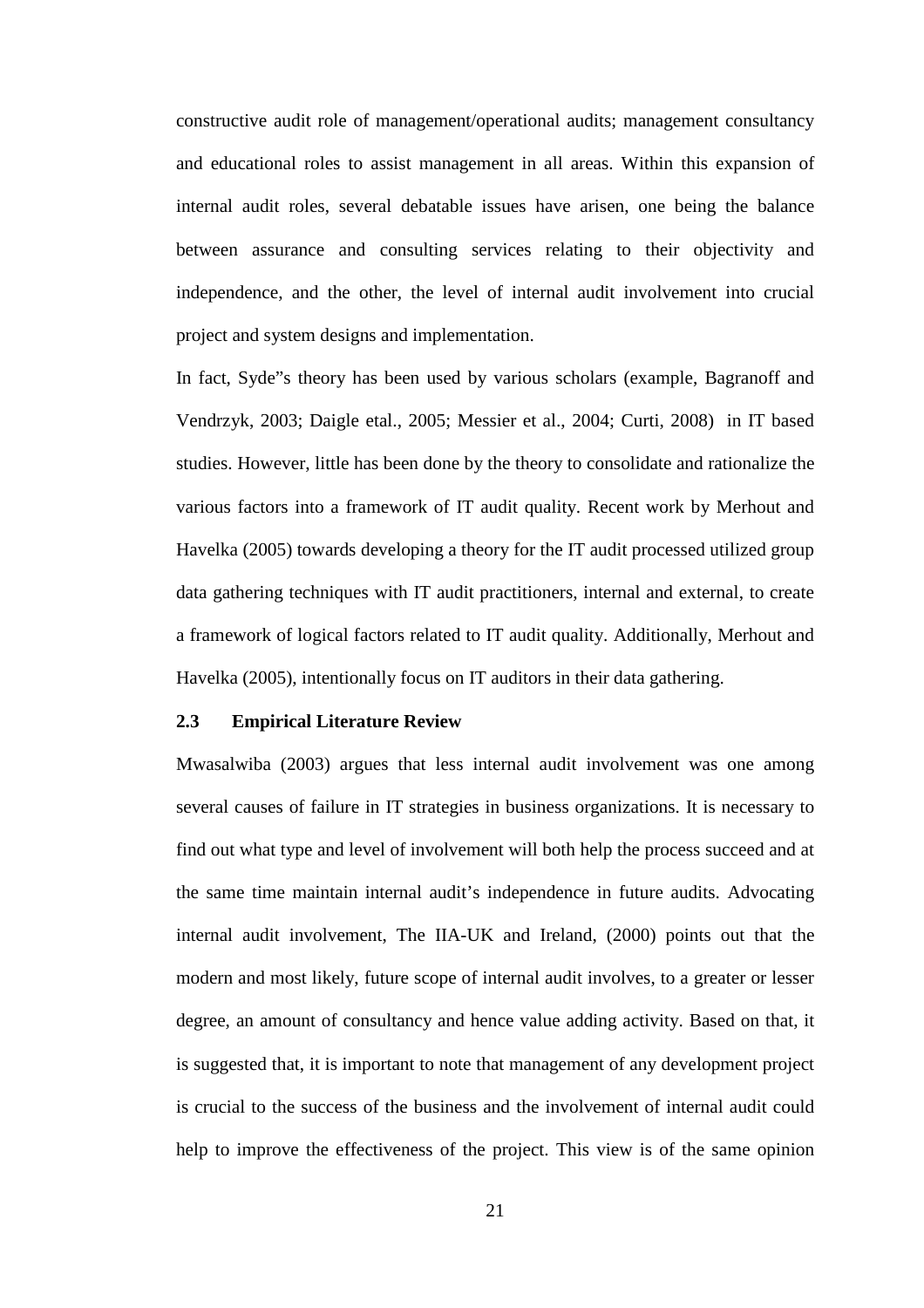with that of Maher and Akers (2003) that, the development of the role and management's expectations of the internal audit function as related to information technology has been an evolutionary process. In a study that sampled CEOs to ascertain their opinions on internal audit's involvement in planning issues and IT systems usage and development, including whether internal auditors' independence is compromised by such involvement, the result obtained was in agreement with the prevailing sentiments that internal auditors should only be involved, primarily, in testing the accuracy of the IT project or software to give assurance that objectivity and independence are observed. This argument placed more importance on auditor independence than any other issue in relation to the IT planning process. With this regard, further, it is advised that to maintain independence, internal audit should only act as a consultant to provide information on controls that need to be considered as the planning process evolves.

Anderson (2003) on the study titled "Assurance services on IT planning" explains the assurance as an objective examination of evidence for the purpose of providing an independent assessment on risk management, control, or governance processes for the organization. To provide such services, Ruud (2003) argues that, internal auditors need to be independent and objective, implying integrity, competence, due care, and ethical behavior. The Internal audit section is well placed in performing its assurance duty on new initiations, like IT planning and usage, by conducting reviews and preevent audit services. Its' review in IT development should focus on assessing that, there are adequate controls set within the IT strategic planning project. Internal audit can have a positive effect on the project by providing assurance that control objectives are achieved (IIA-UK and Ireland, 2000). Further, internal audit may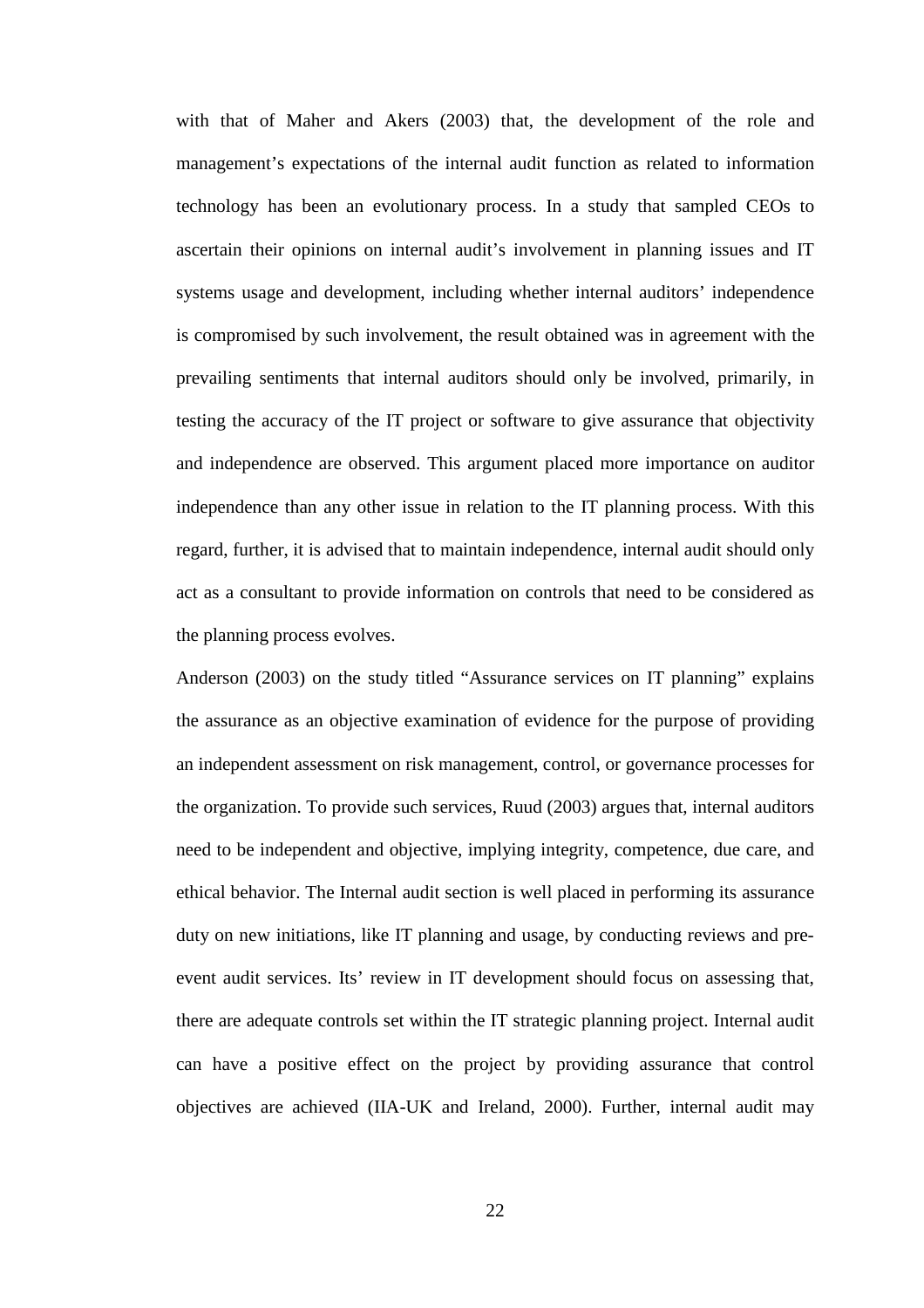provide such assurance through a post implementation review of the IT strategy by reviewing both business and technical objectives.

Davies (2001) in his study, comments the importance of traditional ticking in this era of advanced information technology. He states that, traditional ticking and vouching is still important to auditors. Audit has evolved due to the development of techniques that have built on past knowledge and experience and as such the audit itself has changed without becoming a "new" service. For this reason, everything learnt in the past is still important although not placed in such a predominant position.

Stewart (cited in Williams, 2000) argues that "an auditor could not comply with the Auditing Practices standards, unless the audit was IT-based". It is a fact, however, that for many private and public sector organizations, there is now a complete dependence on IT services. One of the most critical issues they now face is how to manage, control and direct IT- especially given the difficulties of finding the right, qualified people (Thomas, 2000).

## **2.4 Conceptual framework**

The conceptual framework that guided this research is presented below as figure 2.1. It was generated by putting together the various literature reviewed.

### **Figure 2. 1: Conceptual Framework for the Study**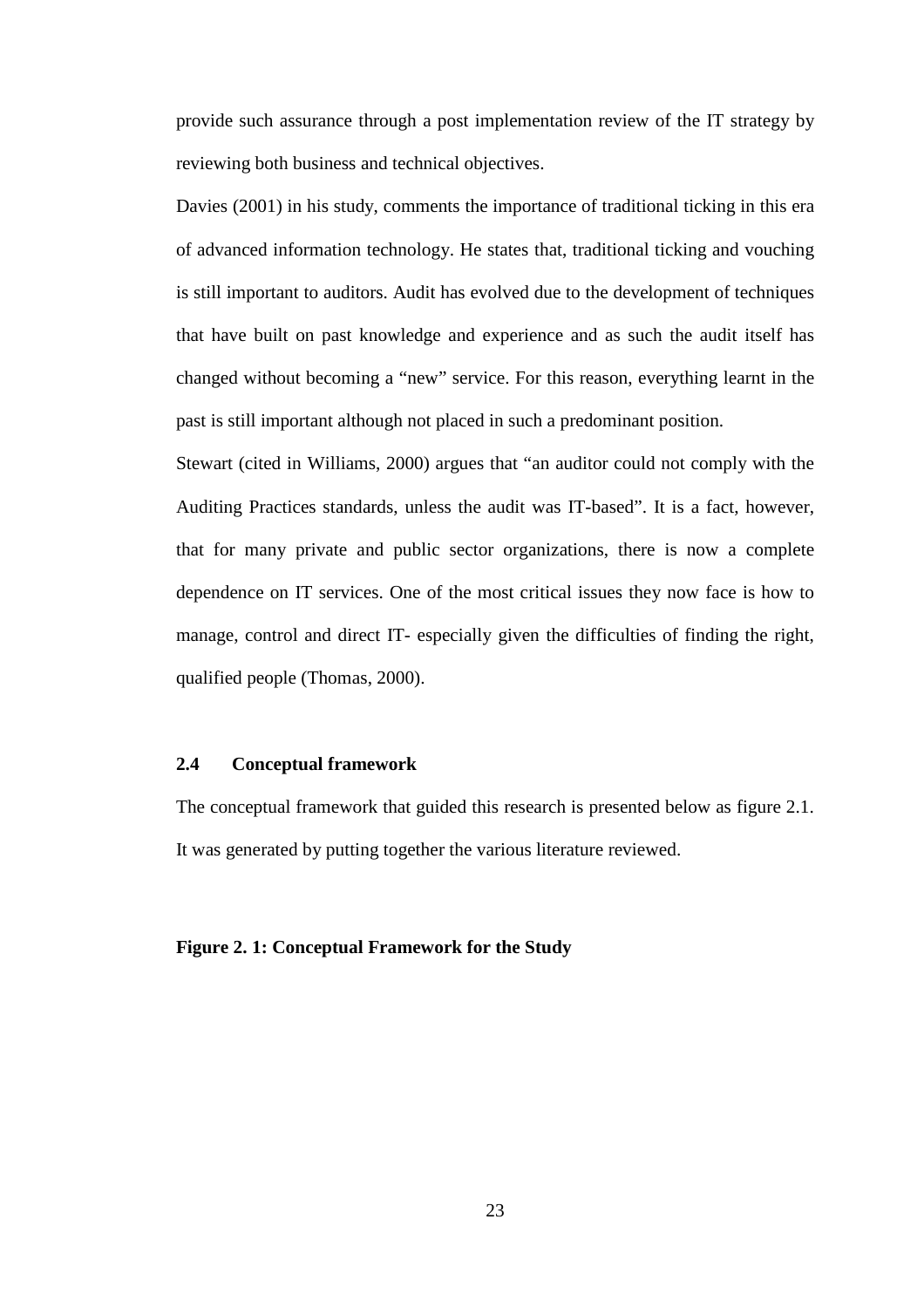

## **Discussion of the Framework**

As shown in the diagram above, it is anticipated that IT audit has many contributions to make in order to enhance internal audit function performance. Such performance enhancement include but not limited to security management, fraud control, time and cost savings and work simplification as shown in the diagram. However, it is not known how key stakeholders (managers, auditors and accountants) perceive the IT audit which is one of the areas of contention that this study intended to study. While embracing IT audit in order to reap its contributions, there are numerous challenges which act as barriers in smooth IT audit implementation. These are also shown in the diagram. They also include but not limited to power interruption, workforce shortage, lack of training, management perceptions and absence of IT policy. The arrows shown in the model suggest some link or contravening effect of issues raised in one group against those in another.

# **2.5 Conclusion**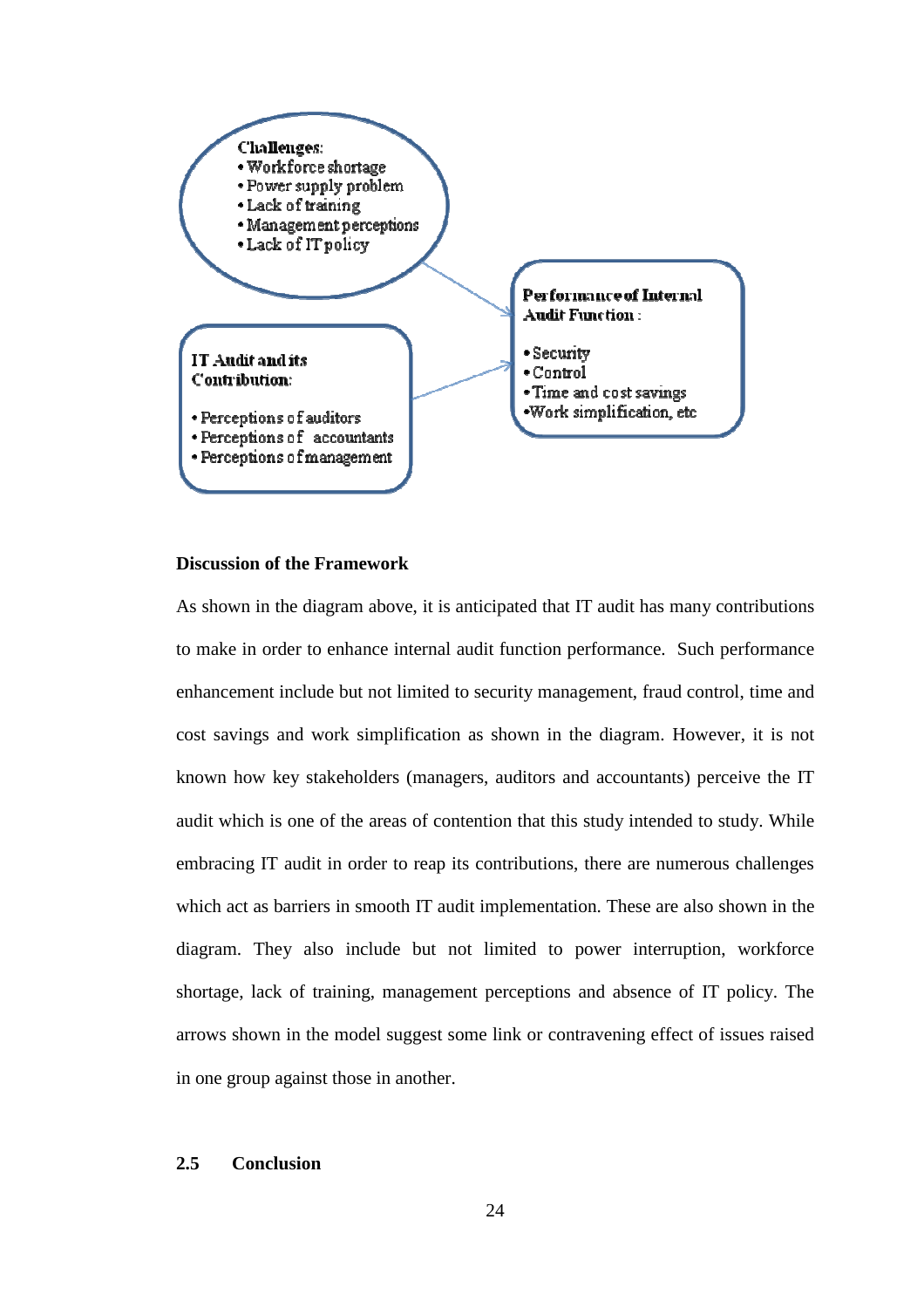Literature has disclosed that there are prospects and challenges facing Technology on internal audit units. Despite the contribution of IT audit, there is a real danger that if the challenges shown in the literature are not encountered, they might outweigh the prospects. Apart from that, literature is silent on the perceptions of the key stakeholders on the application of IT audit. It is on that basis that this study was put in place to address such concerns including investigating further on more challenges and contributions which emanates from the study context. There were expectations of coming up with recommendations which would improve the existing situation.

## **CHAPTER THREE**

## **RESEARCH METHODOLOGY**

### **3.0 Introduction**

This chapter is about the methodological issues regarding this study. It begins with discussion on the research setting – the place where the research was actualized. This is followed by the presentation of research design together with research approach. Furthermore, the discussions on the selection of sampling units and sample size, data type and the collection methods are presented. Finally, the chapter presents data collection procedure, data analysis techniques employed and winds up the issues of data quality (reliability and validity concerns).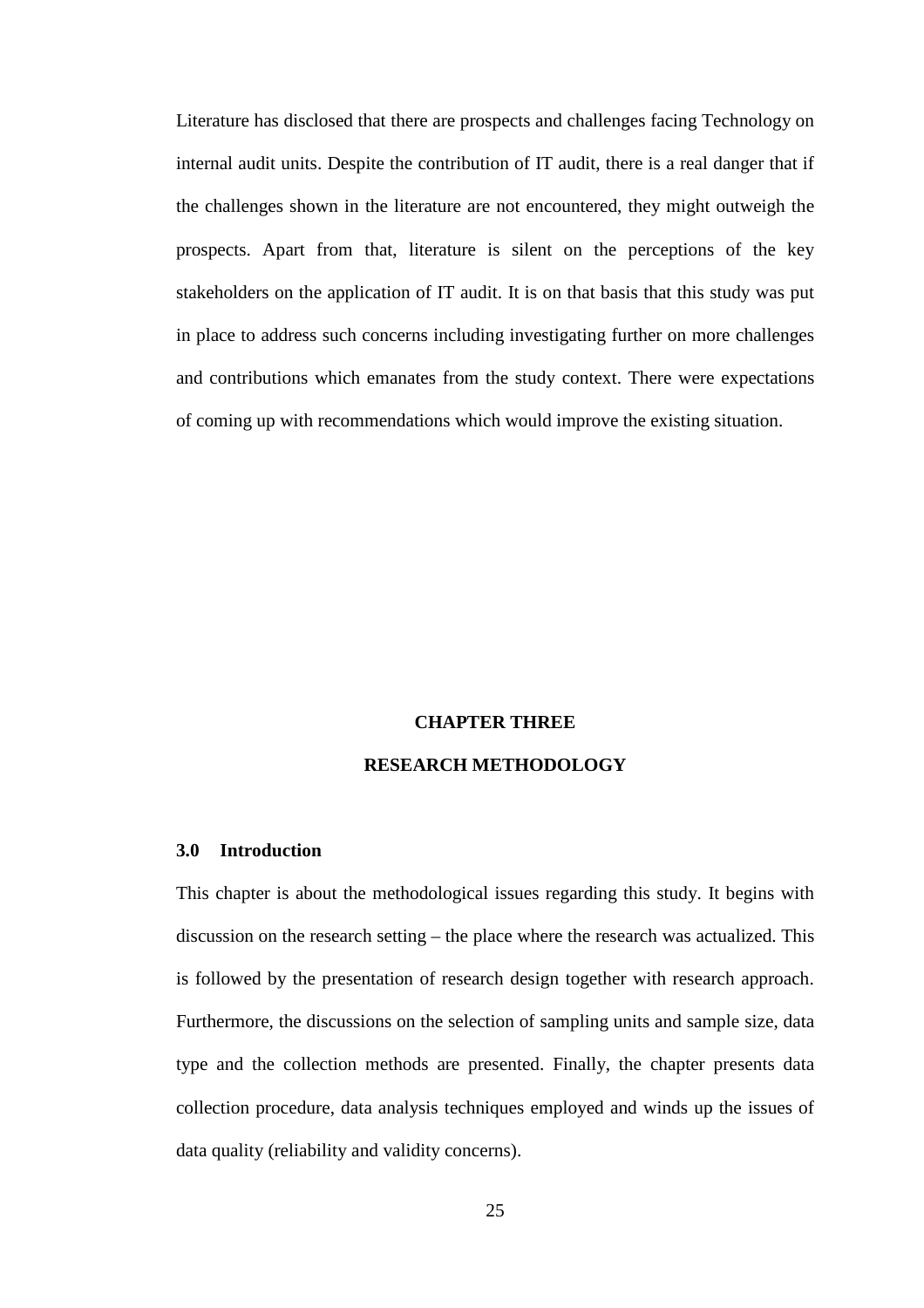### **3.1 Research Setting**

The study was conducted at the Dodoma municipality and at Chamwino district council. These places were selected because of three main reasons. First, in these two places they apply IT in their audit functions. Secondly, the areas were selected because of convenience which according to Kothari (2004) is a strong justification to select setting for conducting a research. Thirdly, the setting for this study was selected because there was a possibility to access data and information necessary to fulfill the research objectives. In other words, there was an opportunity to learn. According to Stake (1998), opportunity to learn is the most important consideration to be made when selecting a case for studying.

## **3.2 Research Design**

This study has essentially adopted a multiple embedded descriptive case study design. It was multiple embedded because it has been staged at two districts. According to Strauss (1987), multiple embedded case studies are good because they facilitate comparison especially if the cases selected are not identical. Further, this case study design is descriptive because the attempt in study was to describe a situation regarding what happens as argued by Yin (1994). The design was found out to be proper due to the requirements of the set research questions, resource availability and convenience to the researcher as is the case when considering appropriateness of research design for a study (Saunders et al., 2000).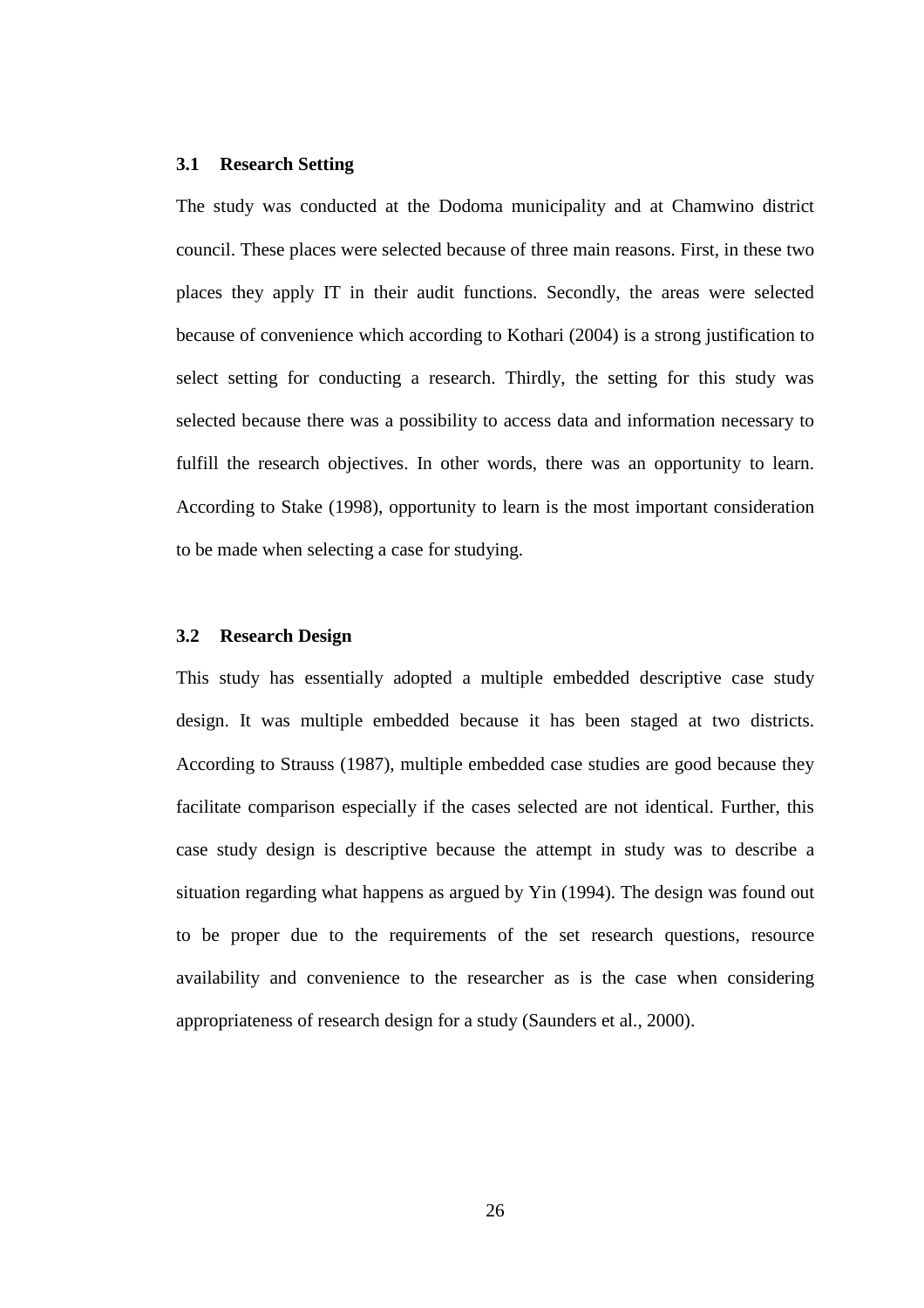### **3.3 Research Approach**

The main stream research approach might be classified as qualitative or quantitative (Saunders et al., 2000; Remenyi et al., 1998). While quantitative research approach is rooted from the natural sciences and thus based on measurements of quantities, qualitative approach originates from social sciences is based on how people experience real life situation and is based on qualitative data and information. However, recent researchers have been advocating the use of mixed methods approach (Chung, 2000). For the advantage of triangulating methods as being one of the strength of case study design, this study adopted the mixed methods approach. In this particular approach, there has been triangulation of methods right from sampling to data analysis techniques. This was found out to be modest in order to improve validity of the research findings.

## **3.4 Selection of Sampling Units and Sample Size**

This study has collected primary data and information from three types of respondents, namely auditors, accountants and executives. Both auditors and accountants were selected based on opportunity to learn the approach as suggested by Stake (1998). That is, all auditors and accountants were requested to participate in the study. Those who agreed were taken on board, while those who declined were not forced. Auditors also were found to be relevant to the subject for this study because they are the ones undertaking the audit assignment. On the other side, accountants were found as relevant information givers for the study because they are the ones whose accomplishments are audited. For the case of executives, their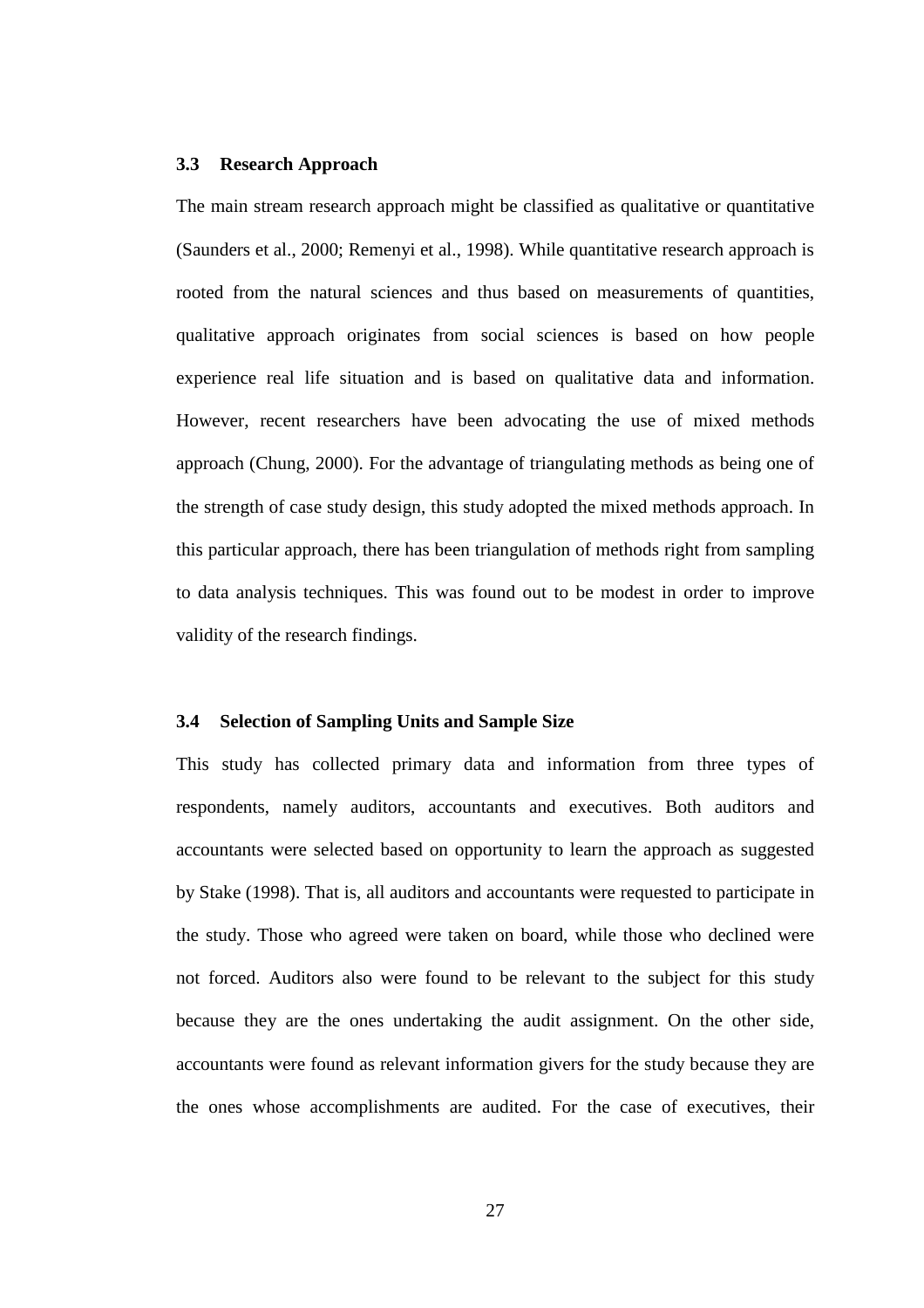selection was based on purposive sampling. They were actually selected based on the positions they hold because they are in fact information rich.

Altogether, the number of participants who took part in this study was 37, out of them two were executives, 14 were auditors and the remaining 21 were accountants. Accordingly, this sample size was found to be adequate because according to Hogg and Tanis (1979), in most situations which require analysis and reporting, 25 to 30 observations would be adequate. Further, this study would not count numbers ostensibly because it was more qualitative than it is quantitative. In fact, data collection would be more governed by saturation as recommended by Gummesson (2000).

# **3.5 Data Type and the Collection Methods**

This study employed both primary and secondary data. Primary data was obtained from three types of respondents as described above. Moreover, the data were collected using two different techniques. With respect to data and information obtained from auditors and accountants, questionnaire method was employed. Data and information from the executives was gathered using direct interview technique. The questionnaire method was adopted because of its strengths which include making the data collected become more standardized in nature, hence allowing easy comparison (Vaus, 1996). In addition, questionnaires are so familiar to most people that nearly everyone has had some experience of completing questionnaires and that they generally do not make people apprehensive. Further, questionnaires, especially when are delivered in hand and then collected as was the case for this study, increases response rate (Saunders et al, 2000; Lohr, 1998). Furthermore, questionnaires reduce bias due to their uniformity in question presentation.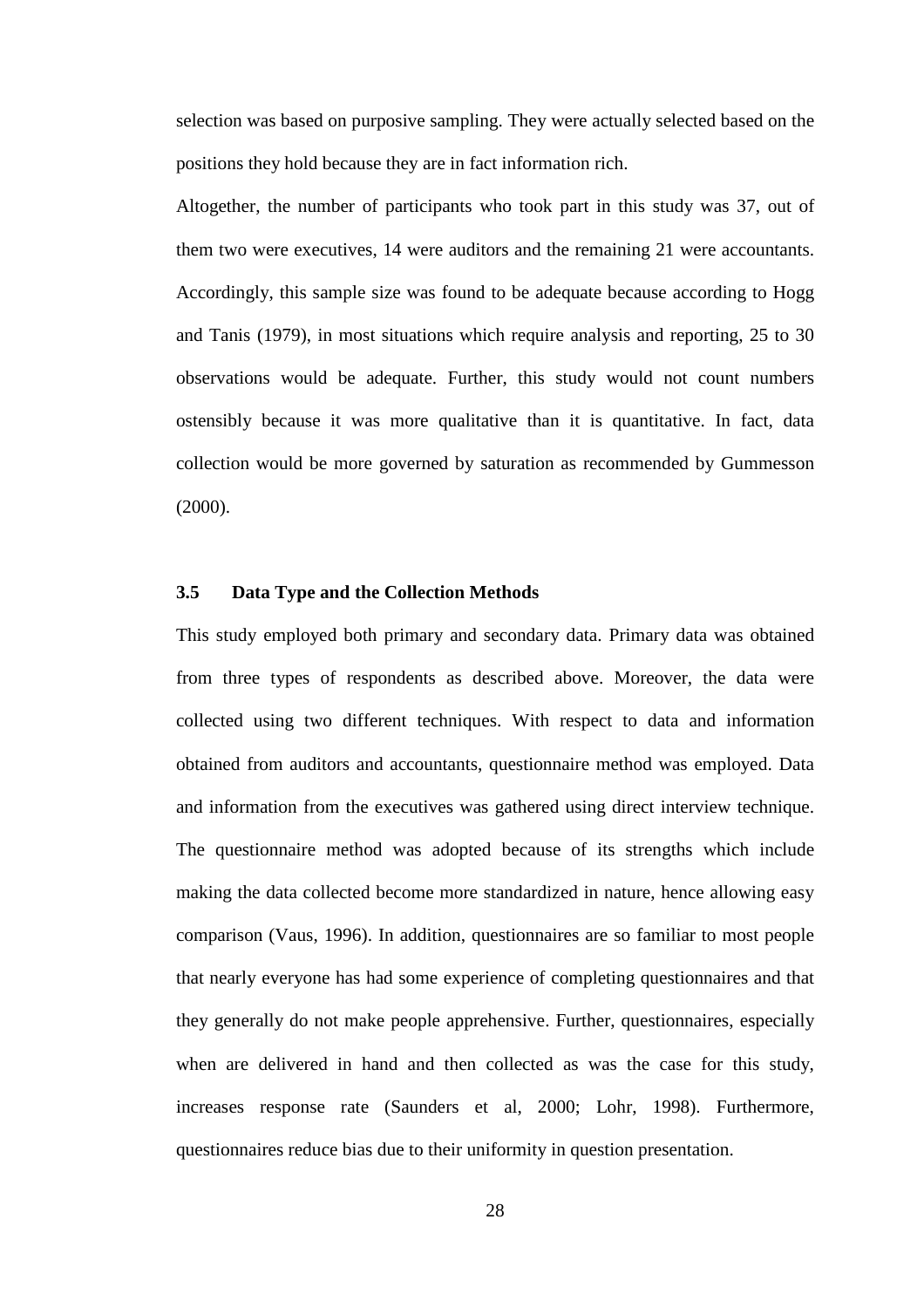On the other side, direct interview technique was employed to executives because of three reasons which are; 1) there were only two executive involved in the study and data required from them was mostly qualitative; 2) These people are normally pressed with time, if any other data collection method was used to collect data and information from them, it would not have worked out properly, and; 3) It was purposely done in order to avoid good wording syndrome from the executives (Ame, 2005). The direct interview techniques was found proper to encounter this dilemma because, it could always be exercised well by asking additional and cross checking questions.

According to Fisher (2004), common methods used for data collection are interviews, questionnaire, panels, observations, documents and many others. Out of these recommended methods, this study adopted two of them in the collection of primary data.

Apart from primary data, this study employed secondary data as well. For this case, various sources were consulted. These include; books, journal articles, internet based materials, some reports from the organizations which formed the platform of the study, etc.

### **3.6 Data Collection Procedure**

The first thing that was done before data collection was to prepare the required instruments used to gather the data and information pertinent for fulfilling the research objectives. This was followed by pilot testing the instruments in order to ensure presence of validity and reliability of data to be collected. It is stressed by several authors that pilot testing of the study instrument is necessary and especially for qualitative based study (Yin, 1994; Fink, 1997; Janesick, 1998) because the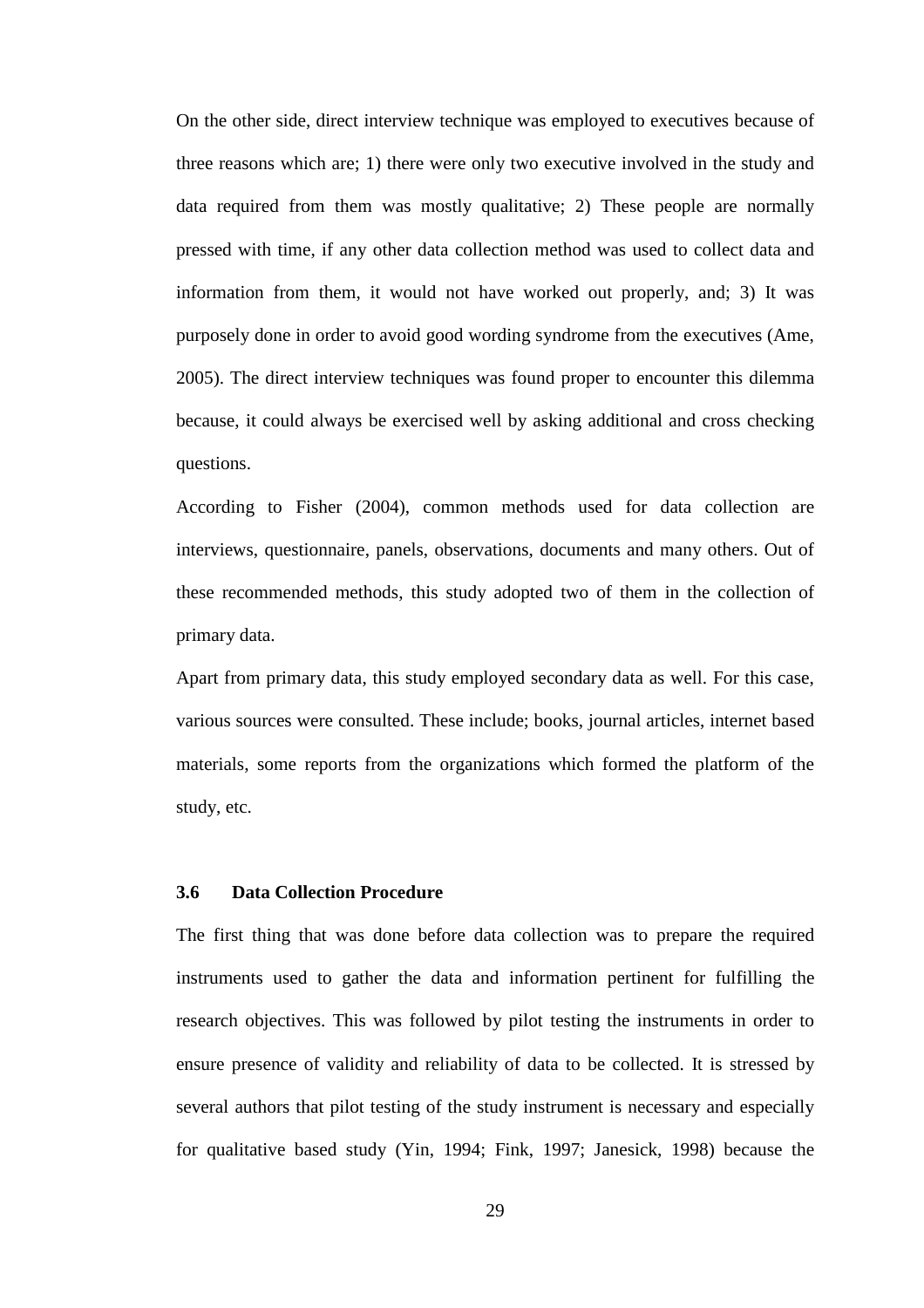measures (validity and reliability) cannot be assessed afterwards. This was done by conveniently selecting some friends to fill in the forms to observe if the questions put forward were clear. After pretesting was accomplished, the instruments were then amended for field work. The field work itself started after permission was granted by the office of Graduate Studies.

## **3.7 Data analysis**

 Zikmund (1984) points out that describing responses or observations typically is the first form of analysis. The research design applied in this study resulted into two sets of data: quantitative data from the questionnaire and qualitative data from the indepth interviews. Thus, the data analysis techniques used in this study were mainly qualitative. However, quantitative data analysis methods were also minimally utilized. For the case of qualitative data analysis, the principal techniques recommended by qualitative research experts were adopted (Yin, 1994, Miles and Huberman, 1994, Janesick, 1998). These were; pattern matching of data and information from accountants, auditors and executives. This method also helped to validate the data and information obtained. Other methods were comparison of data and information between the two cases and strong explanation building where discussion was put forward tactfully to describe and support the results obtained.

As far as quantitative data analysis is concerned, data was analyzed using frequencies, percentages and tables. In generating frequencies and percentages SPSS software was utilized.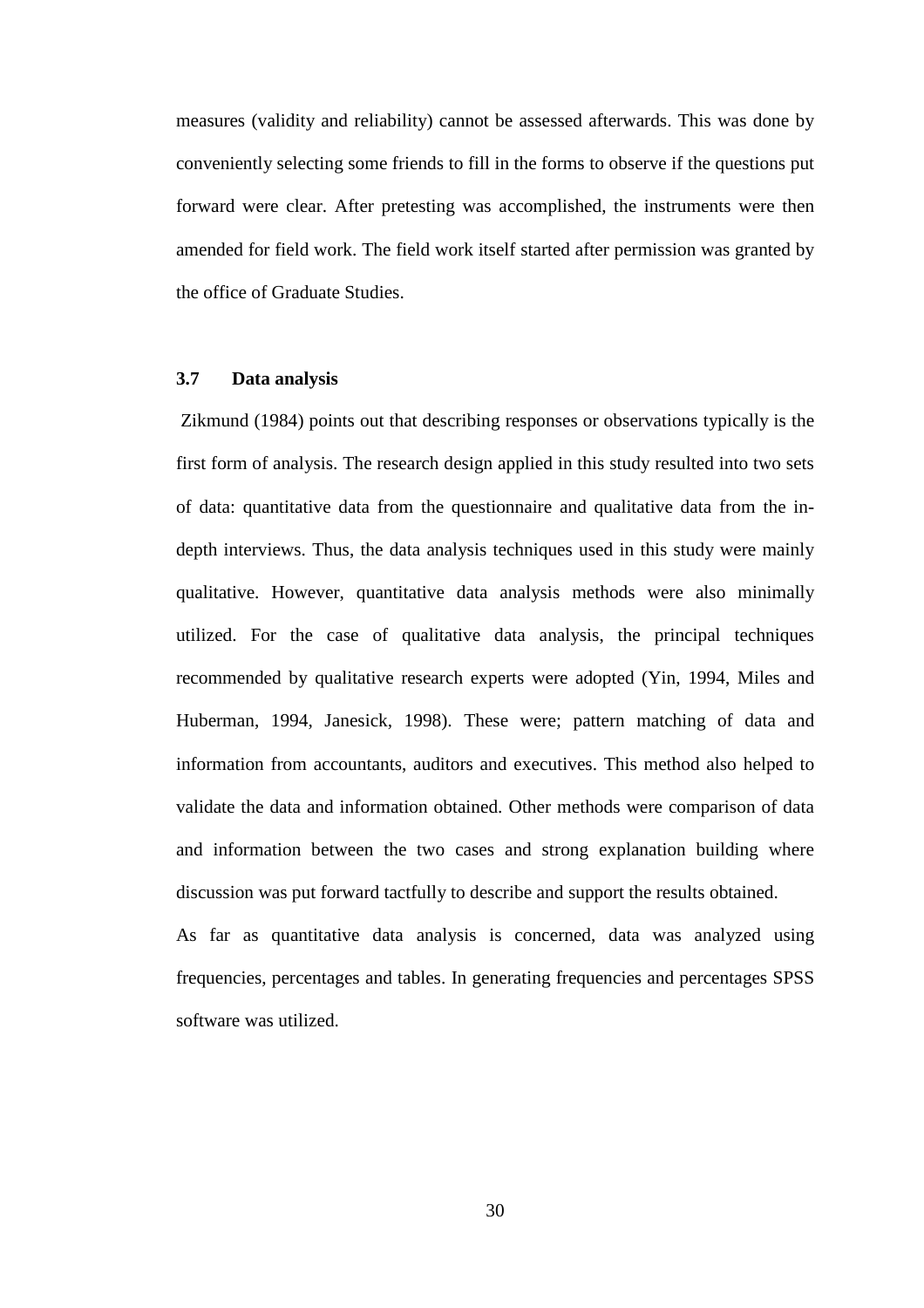#### **3.8 Data Reliability and Validity**

Reliability refers to the consistency with which repeated measures produce the same result across time and across observers (Patton, 2002). Also, Joppe (2000) defines reliability as the extent to which results are consistent over time. Validity on the other hand, is the extent to which a test measures what it claims to measure (Saunders et al., 2000). Babbie, (1992) defines validity as the extent to which the concept one wishes to measure is actually being measured by a particular scale or index, i.e. the extent to which an account accurately represents the social phenomena to which it refers. For his case, Patton, (2002) states that validity and reliability are two factors which any qualitative researcher should be concerned about while designing a study, analyzing results and judging the quality of the study. This statement is further supported and emphasized by Appiah-Adu et al., (2000), who asserts that validity and reliability are more qualitative in nature than they are quantitative. Based on that, some qualitative measures need to be taken before data collection to ensure presence of the variables.

Following from the above discussion, this study undertook the following measures in order to ensure presence of reliability and validity of data and information collected.

- c) The study triangulated methods of data collection (questionnaires, interviews and documentary review were employed);
- d) The study triangulated sources of data (data was collected from auditors, accountants, executives and from documentary sources), and;
- e) Data collection was preceded by pilot testing as proposed by Yin (1994); Babbie (1992); Janesick (1998) and Fink (1995).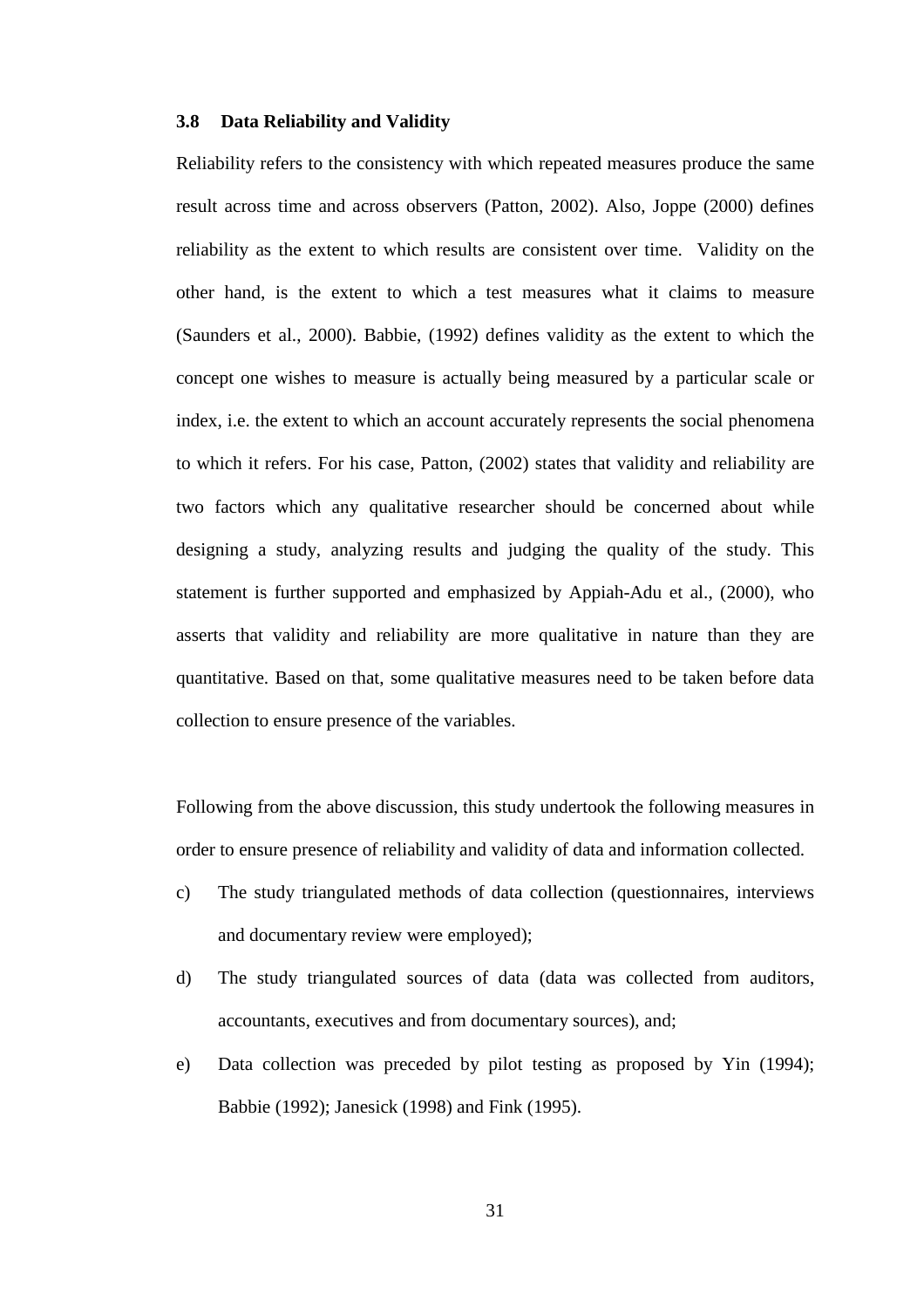## **3.9 Ethical Issues Consideration**

Data were collected after permission was granted by the responsible authorities of the University of Dodoma. Further, confidentiality of data and information has been observed throughout the research process.

### **CHAPTER FOUR**

## **FINDINGS AND DISCUSSION**

# **4.0 Introduction**

This chapter presents results and findings of the study. The chapter begins with presentation of the case (Chamwino District and Dodoma municipal councils being the case). Thereafter, the chapter presents the findings of the study by following the chronology of the research objectives.

# **4.1 Background information about the cases**

This section provides a short description about the cases where the study was staged. The description covers important issues like location, physical characteristics, climate, administrative setup, population, economy, etc.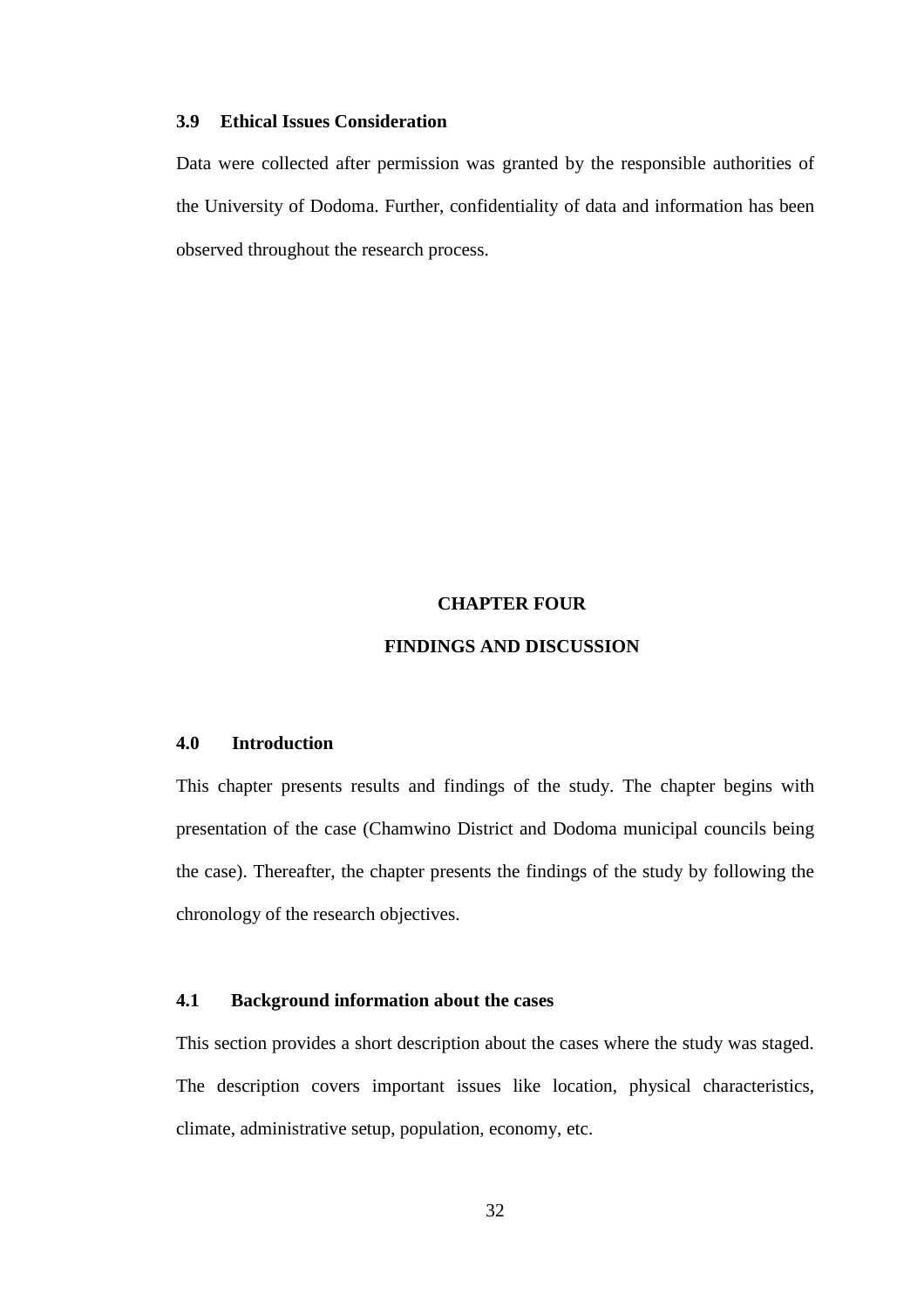### **Case 1: Dodoma Municipal Council**

Dodoma municipality was established in July, 1980 after a series of landmark decisions. The government declared Dodoma Township, new national capital in 1973. One year later, the then Dodoma district was split into two new administrative districts as Dodoma urban and Dodoma rural, with the former having a township council. In July, 1980, Dodoma town was granted a municipal status. Therefore the then Dodoma township council became Dodoma municipal council.

## **Location**

Dodoma municipality is the capital of the united republic of Tanzania and substantive place of the union parliament. It is one of the seven administrative districts that make up Dodoma region. Dodoma municipality is located in the centre of the region, lying at latitude 6.00<sup>0</sup> and 6.30<sup>0</sup> South and longitude 35.30<sup>0</sup> and 36.02<sup>0</sup> East. It is 486 kilometres East of Dar es salaam;-the Tanzania commercial and industrial city, and 441 kilometres South of Arusha;-the headquarters of the East African Community and the leading Tanzania tourist center.

## **The Area and Physical Characteristics**

Dodoma municipality covers an area of 2,769 square kilometres, of which 625 are urbanized. Dodoma municipality stands on a broad upland plateau with an altitude ranging between 900-1000 meters above the sea level, with beautiful stony hills such as Imagi, Isanga and Mlimwa. Due to unreliable rainfall, it has scanty vegetation, which consists mainly of bush thickets mixed with annual herbs, grasses and baobab trees.

## **Climate**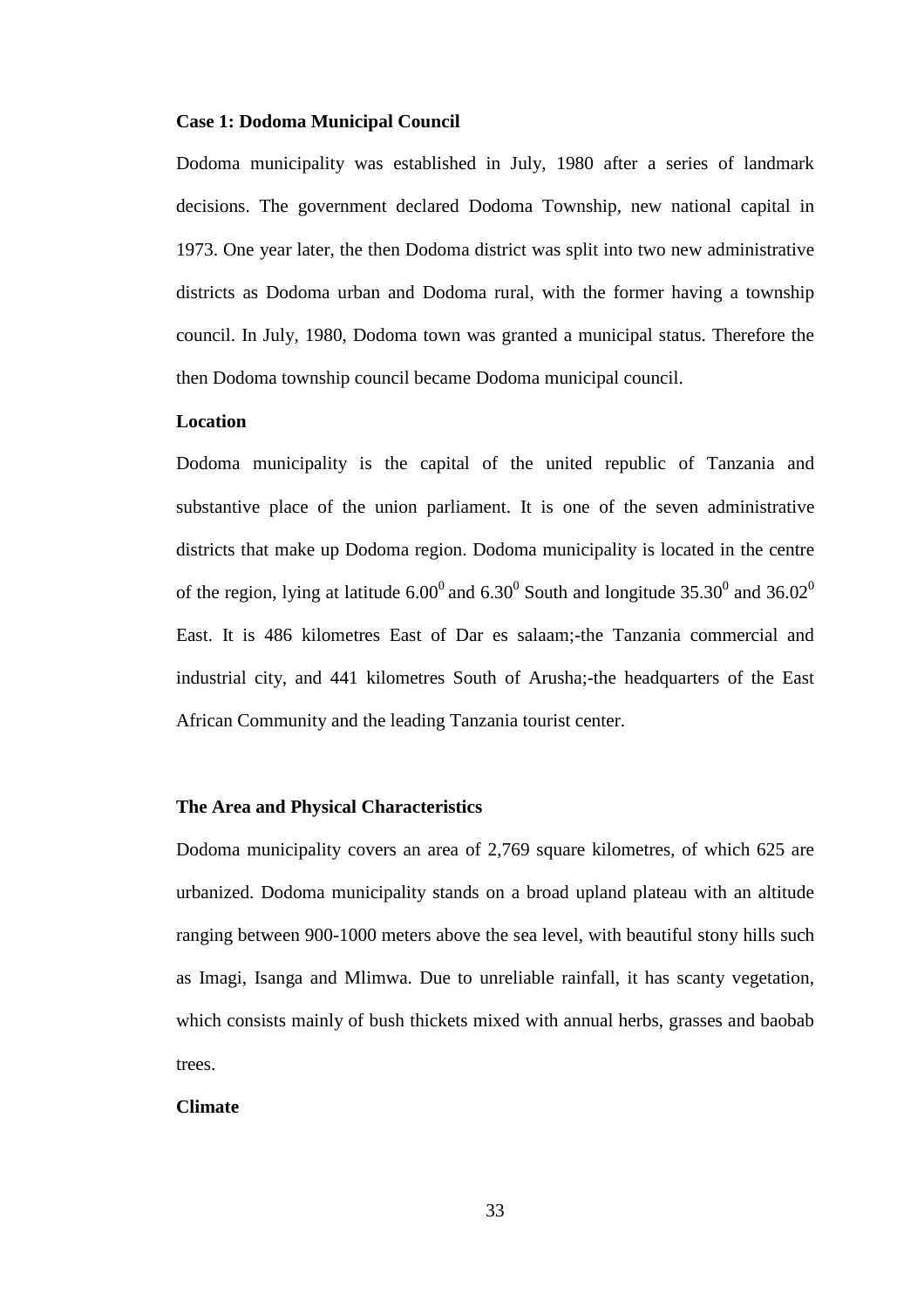The climate of Dodoma municipality is semi-arid, characterized by a marked seasonal rainfall distributed with a long dry season, starting from late April to late November and short wet season, starting from late November to mid April. The average rainfall ranges from 500-600 millimetres per annum. The temperature of Dodoma municipality varies from  $10^{0}$ C in July to  $20^{0}$ C in November.

## **Administrative setup**

Dodoma municipality is one of the seven districts that make up Dodoma region these are Dodoma Municipal, Chamwino, Kondoa, Mpwapwa,Kongwa, Bahi and Chemba. Administratively, Dodoma municipal council is divided into four divisions, thirty wards and forty villages.

### **Population**

The population of Dodoma municipality basing on the population and housing census of 2012 is 2,083,588 people of which 1,014,974 are male and Female are 1,068,614. The population growth rate in Dodoma Municipality is 2.3.

## **Economy**

About 75% of the municipal income is derived from agriculture and 25% from other sectors. The contribution of the industrial sector is low due to little industrial investment and nature of the water available around the municipality. It is reported that, water around Dodoma municipality is salty that does not support several types of industries without special treatment.

# **The structure of the municipal council**

Currently (2012-2013), the Dodoma municipal council has a total number of 2,114 employees, where 11% are working at the head office. Administratively it has three units which are: Planning and Statistics, Internal Auditing, and Legal and Security. Furthermore, it has seven departments namely: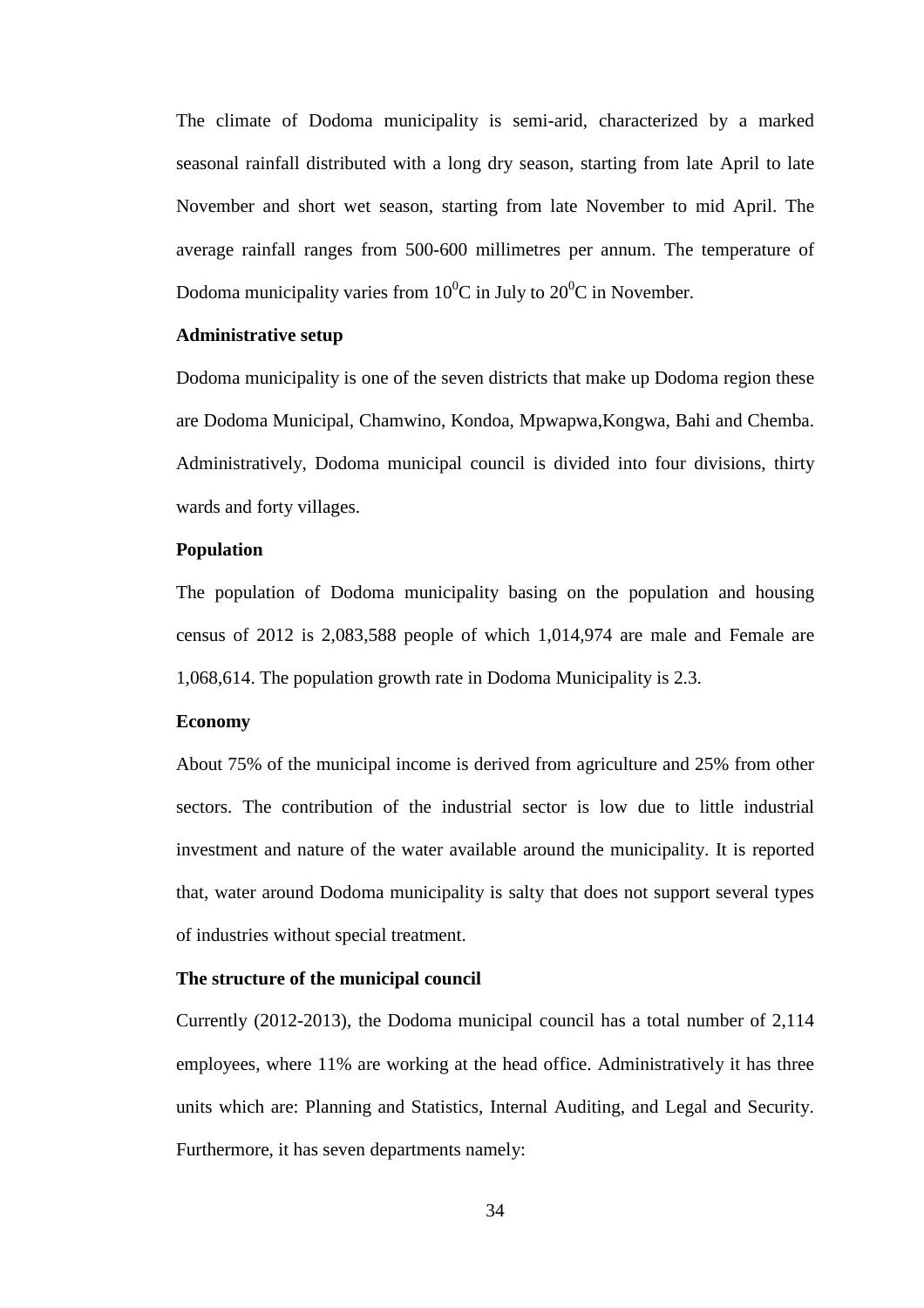- f) Human Resources and Administration;
- g) Finance and Policy;
- h) Education and Culture;
- i) Community Development;
- j) Health cleanness and Social welfare;
- k) Agriculture;
- l) Livestock and Cooperative;
- m) Construction;
- n) Water, and;
- o) Fire and Environment.

## **Case 2: Chamwino District council**

Chamwino District Council is one of the six local government authorities of Dodoma region. It lies on the central plateau of Tanzania in the western bearing along Dar es Salaam road. The district has a total area of 8,056 km. square .The District borders Dodoma Municipal on the western front, Kondoa District on the North Kongwa and Kiteto Districts on the East and Mpwapwa District and Iringa rural on the Southwest. Also, Bahi District on south east front.

Administratively the district council is divided into 5 divisions 32 wards, 77 villages and 687 hamlets there are also two parliamentary electoral constituencies namely Chilonwa, and Mtera.

# **Population size and Growth**

The 2012 National Population and housing Census showed that the District had the population of 330,543 people, among them females were 171,661 and males were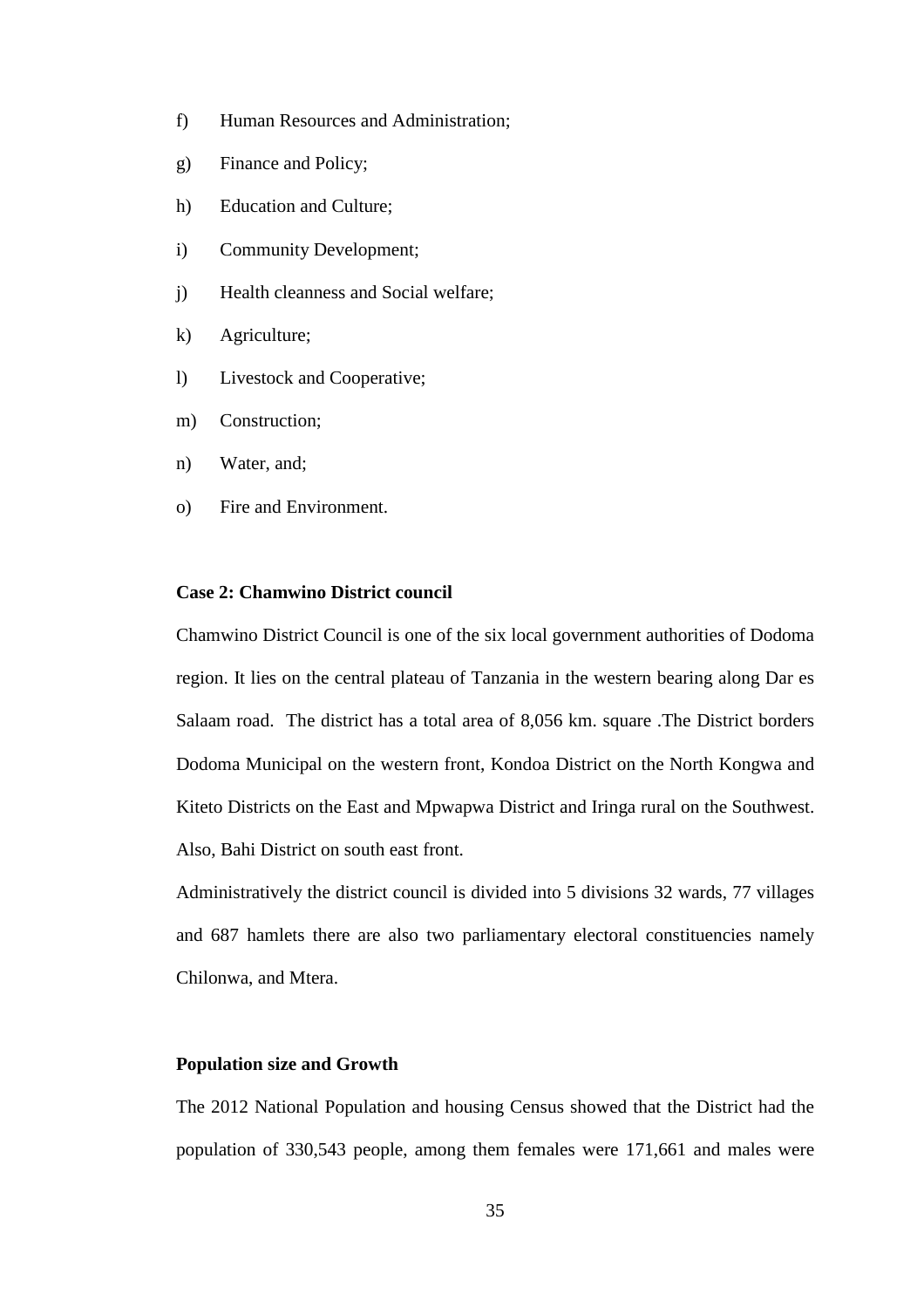158,882. However, currently (2013) regional and District projections show that Chamwino District has a population of 330,543 where by females are estimated to be 171,661 and 158,882 are males. The Population density of the districy is 36 people per km 1 and the growth rate is 18.6%

## **Household Size**

It is observed that the average household size at the national level is estimated at 5.2, where as in the district the average household size (persons per household) is 4.15 resulting from 69,038 households.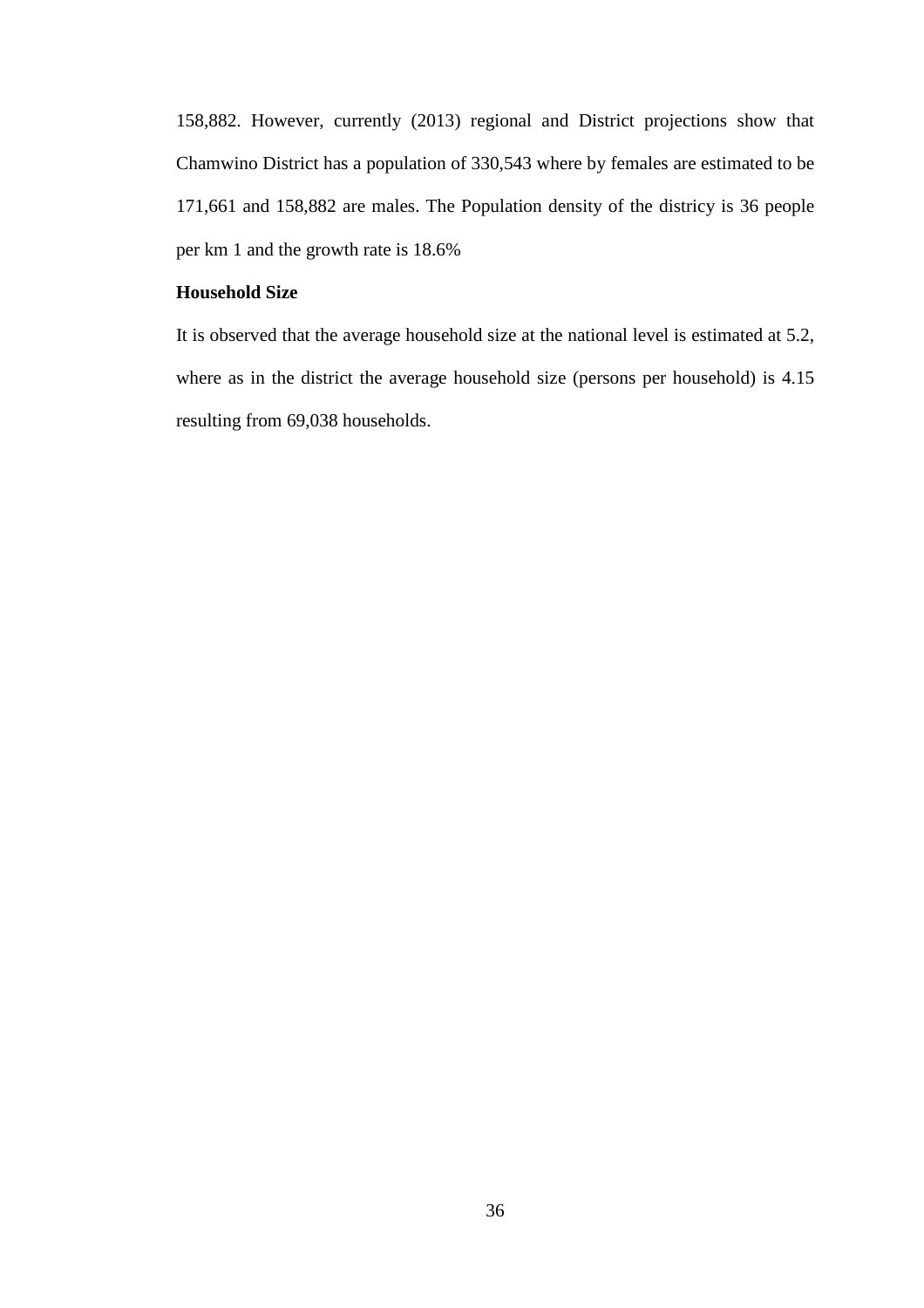# **Economic Services:**

# *Road network:*

The district has a total of 875.5km of road network. Which have been divided into the following analysis:- 1) National road km 35.0, 2) Regional roads km 100, 3) District roads km 138.4 and 4) Feeder roads km 602.4. The following Table shows the condition of the road in the district.

|  |  |  | Table 4. 1: Condition of the Road in the Chamwino District |  |
|--|--|--|------------------------------------------------------------|--|
|--|--|--|------------------------------------------------------------|--|

| <b>Type of Road</b>  | <b>Tarmac</b> | <b>Gravel</b> | Earth | <b>Total</b> |
|----------------------|---------------|---------------|-------|--------------|
| Trunk<br>Road        |               | 135           |       | 135.0        |
| (National<br>and     |               |               |       |              |
| Regional)            |               |               |       |              |
| <b>District Road</b> |               | 50.4          | 80    | 130.4        |
| Feeder Road          | -             | 102.4         | 500   | 6024         |

# **Sources** *District Works Department*

It is reported that the factors which contribute to the poor state of roads in the district include:

- (i) Heavy torrential rains aided by uphill which leaves the earth bare of vegetation;
- (ii) Inadequate budget allocation for road maintenance and rehabilitation, and;
- (iii) Shortage of qualified technicians.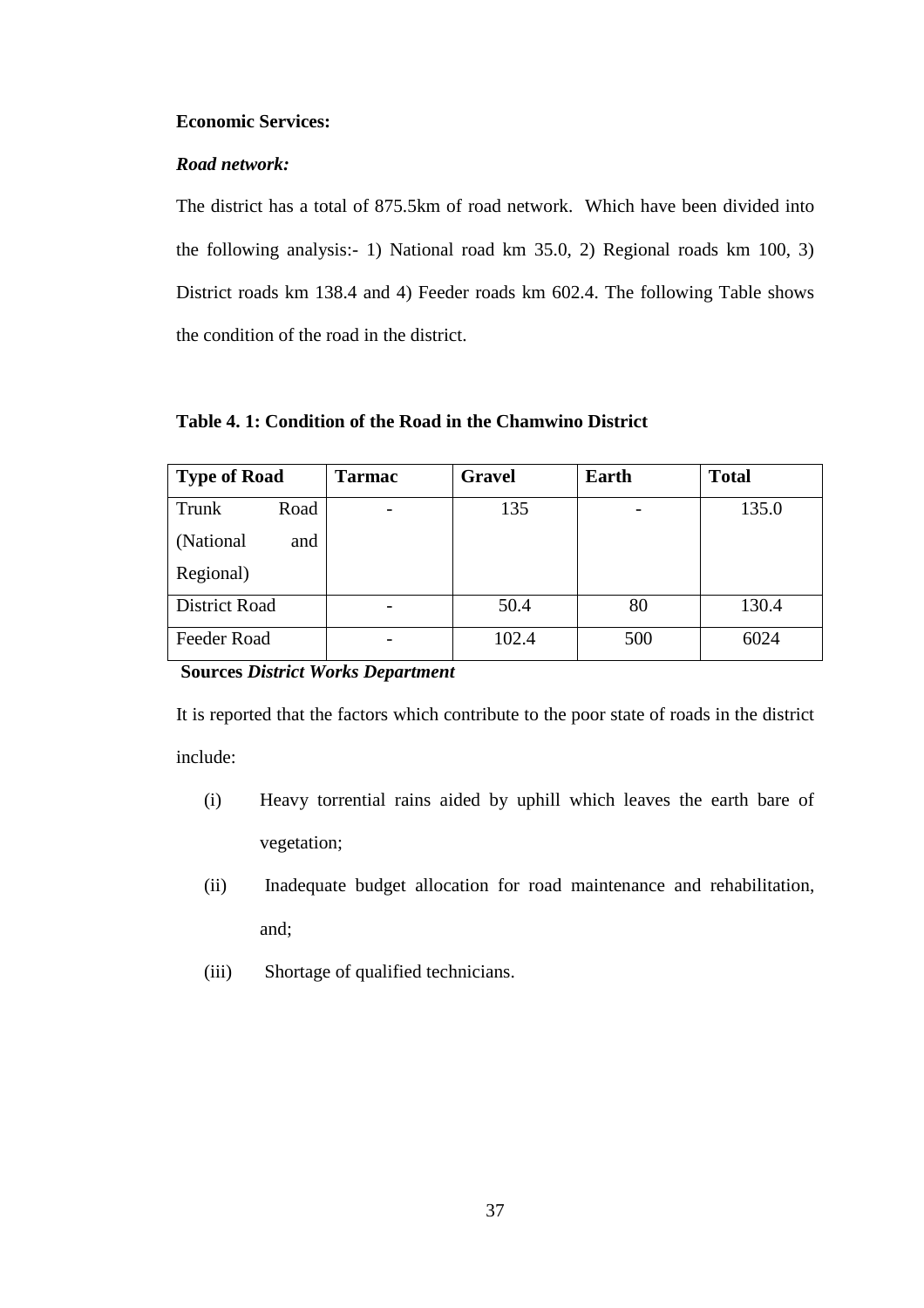### *Railways services:*

The district is well serviced by inter-regional transport links with the central line of Tanzania Railways line that passes through 2 (two) villages in the district. These villages are Igandu and Mnase. In addition there is one sub-railway station at Igandu. Railway line infrastructure which is available and its about 15.6 km.

## *Air services:*

There are two airstrips at Mvumi and Izava villages mostly catering for flying doctors to Mvumi Hospital.

#### *Communication facilities:*

The existing communication networks in the district include TTCL, TIGO, VODACOM, ZANTEL, and AIRTEL.

### *Energy:*

A part from the hydro-electricity power from Mtera Dam, there is also energy from diesel, petrol and kerosene, which are sources of energy for both small industries and domestic use. However, more than 95% of the population depends on firewood and charcoal as their sources of energy with exceptional to areas like Chamwino, Buigiri, Chinangali II, Chalinze, Mvumi Mission and Mvumi Makulu where they are served by the national grid of the Tanzania Electric Supply Company (TANESCO). Excessive use of charcoal and firewood leads to the destruction of eco-system, forest depletion and serious environmental degradation. As a solution to an excessive use of charcoal and firewood, environmental friendly sources of energy like electricity, solar and biogas has been strongly advocated in the district for domestic use.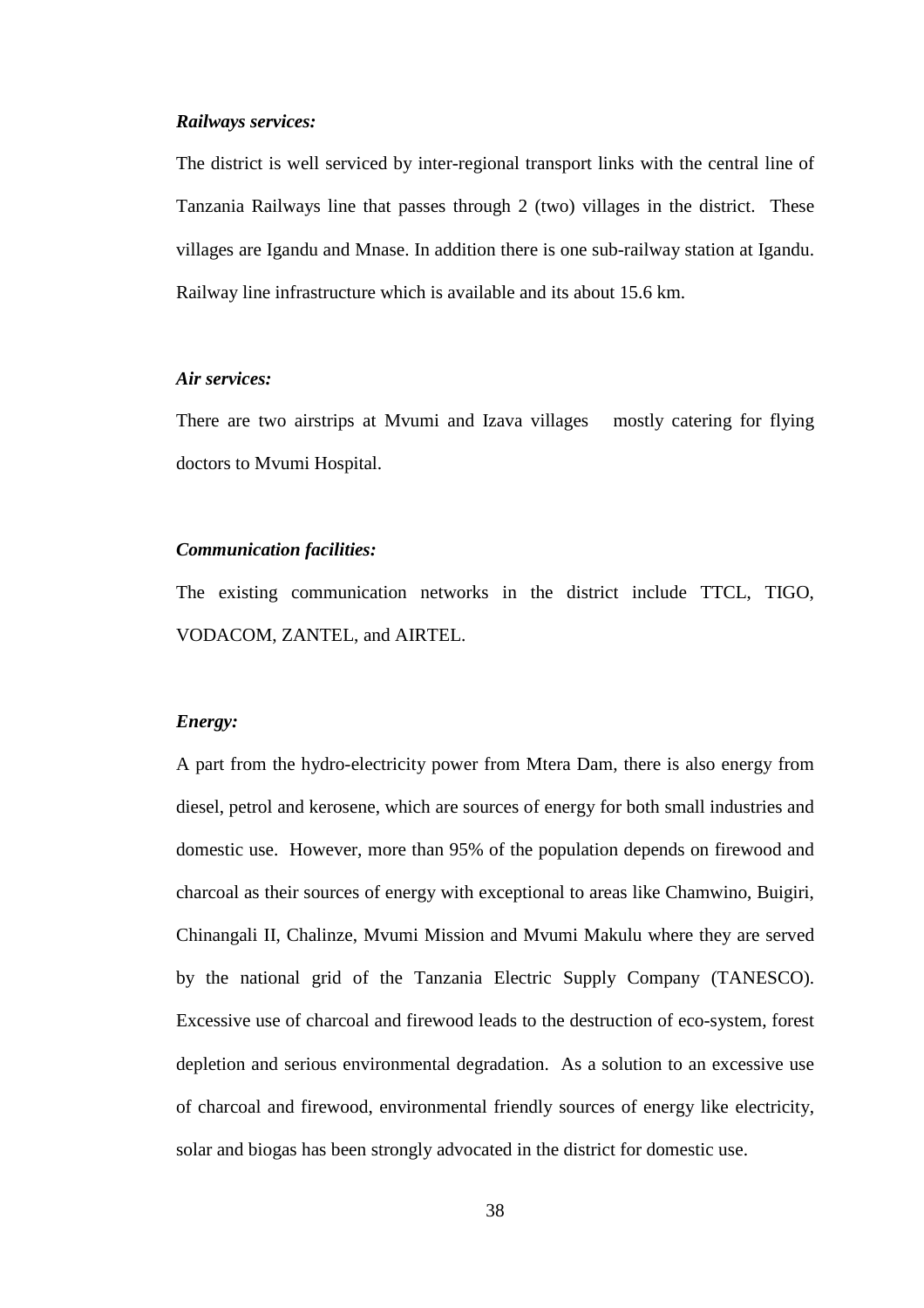# **4.2 Findings and Discussion**

This section presents the findings of the study. It begins with the perceptions regarding IT auditing, followed by contributions of IT in audit activities. The last part presents the challenges facing the application of IT audit activities in managing the internal control system.

## **4.2.1 Perceptions of Auditors on IT Audit**

The first objective of this research was to understand the perceptions of auditors on IT audit. To address the objective, two issues were looked at, namely; the respondents' evaluation on IT audit by considering various indicators and reasons for the goodness of IT audit with comparison to manual audit. The issues are presented as shown below.

## **4.2.1.1 Evaluation of Respondents on the Goodness of IT**

The respondents were from two different cadres. Managerial level cadre comprised of two directors and 10 heads of departments (32.4%), nine internal auditors (24.3%), four procurement officers (10.8%), four credit IT Officers (10.8%), Four Accountants (10.8%) and Four Economists and planners (10.8%).

In making this evaluation, eight indicators were looked at. The results on the assessment are summarized in the Table below.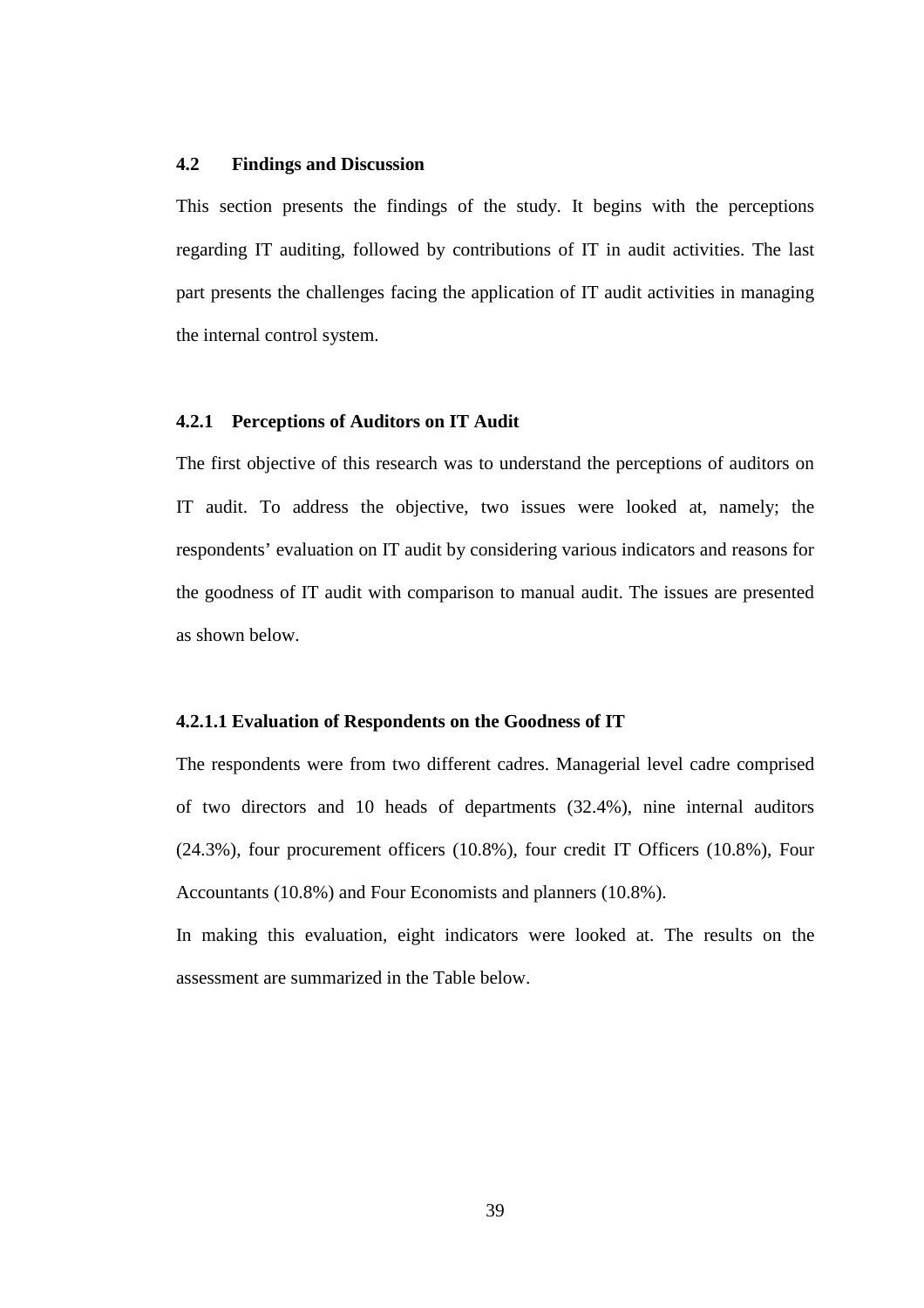|                |                                 | Strongly         |                  |                  |                | Strongly       |
|----------------|---------------------------------|------------------|------------------|------------------|----------------|----------------|
| S/N            | <b>Statement</b>                | Disagree         | Disagree         | Neutral          | Agree          | Agree          |
| $\mathbf{1}$   | Application of IT in audit      |                  |                  |                  |                |                |
|                | activities is very helpful in   |                  |                  |                  |                |                |
|                | report preparation              | $\overline{0}$   | $\overline{0}$   | $\mathbf{1}$     | 6              | 28             |
| $\overline{2}$ | IT audit has reduced the        |                  |                  |                  |                |                |
|                | difficulties during operation   | $\mathbf{0}$     | $\mathbf{1}$     | $\mathbf{1}$     | 13             | 20             |
| $\overline{3}$ | IT audit is easy and friendly   | $\Omega$         | 5                | $\overline{2}$   | $\overline{2}$ | $\Omega$       |
| $\overline{4}$ | IT audit helps internal control |                  |                  |                  |                |                |
|                | in terms of efficiency and      |                  |                  |                  |                |                |
|                | effectiveness                   | $\boldsymbol{0}$ | $\boldsymbol{0}$ | $\boldsymbol{0}$ | 12             | 23             |
| $\overline{5}$ | IT audit helps in assessment    |                  |                  |                  |                |                |
|                | process and<br>mitigation of    |                  |                  |                  |                |                |
|                | risk.                           | $\mathbf{1}$     | 5                | $\overline{2}$   | 17             | 10             |
| 6              | Management<br>supports<br>IT    |                  |                  |                  |                |                |
|                | audit due to its positive       |                  |                  |                  |                |                |
|                | impact on the preparation of    |                  |                  |                  |                |                |
|                | Financial statements/reports.   | $\mathbf{1}$     | $\overline{7}$   | 5                | 10             | 12             |
| $\overline{7}$ | IT audit is better than Manual  |                  |                  |                  |                |                |
|                | Audit                           | $\boldsymbol{0}$ | 9                | 3                | 16             | $\overline{7}$ |
| 8              | IT audit is complicated to      |                  |                  |                  |                |                |
|                | undertake<br>compared<br>to     |                  |                  |                  |                |                |
|                | manual audit                    |                  | 1                | 4                | 18             | 12             |

**Table 4. 2: Assessment of Indicators**

# *a) Application of IT in audit in report preparation*

The results have shown clearly that among the 35 respondents, (80%) strongly agreed, while (17%) agreed and (3%) of the remaining respondents were neutral. These results indicate that the public sector management and all staff agreed that IT audit assists in proper and an efficient preparation of reports.

# *b) IT audit has reduced the difficulties during operation*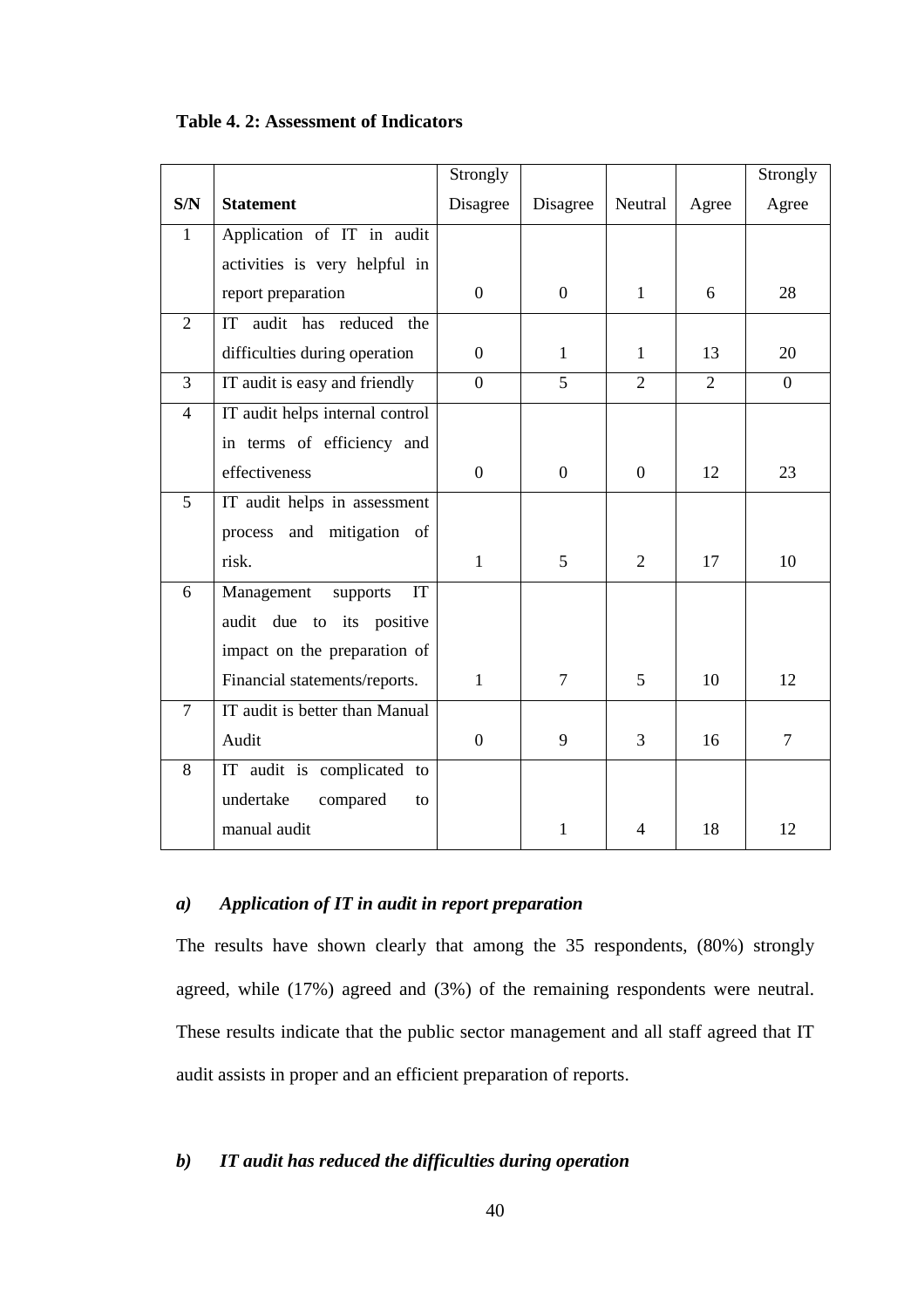Simplification of operations by IT audit results as analyzed in the table above has revealed that 57% of the respondents strongly agreed and 37% also agreed that IT audit has reduced the difficulties during operations. Thus we, find that 94% of the respondents appreciated the assistance of IT audit in different operations which implied that application of IT audit had helped them in different aspects of their works.

# *c) Ease of use for IT audit*

The study intended to find out if the users find it easier and friendly to use IT in auditing. The question "Is it easy and friendly to use IT in auditing?" was asked to the respondents. The above table shows that, 56% of the respondents disagree that it is easy and friendly to use IT in auditing and 22% of them were neutral to the question. This was not a good indicator to the public sector management and staff regarding the application of IT in auditing. Large percentage of auditors confirmed that it was not easy in using EPICOR based documents as evidence. In real sense if those documents were produced from the system, there would be no difficulty in using them. The other respondents never used those documents as evidence in the court of law.

### *d) Assistance of IT audit in internal control*

In this study, 65.7% of the respondents strongly agreed and 34.3% agreed that IT audit helps internal control in terms of effectiveness and efficiency. Non among the respondents disagreed with the statement. The interview responses also proved this, for example, one interviewee mentioned that: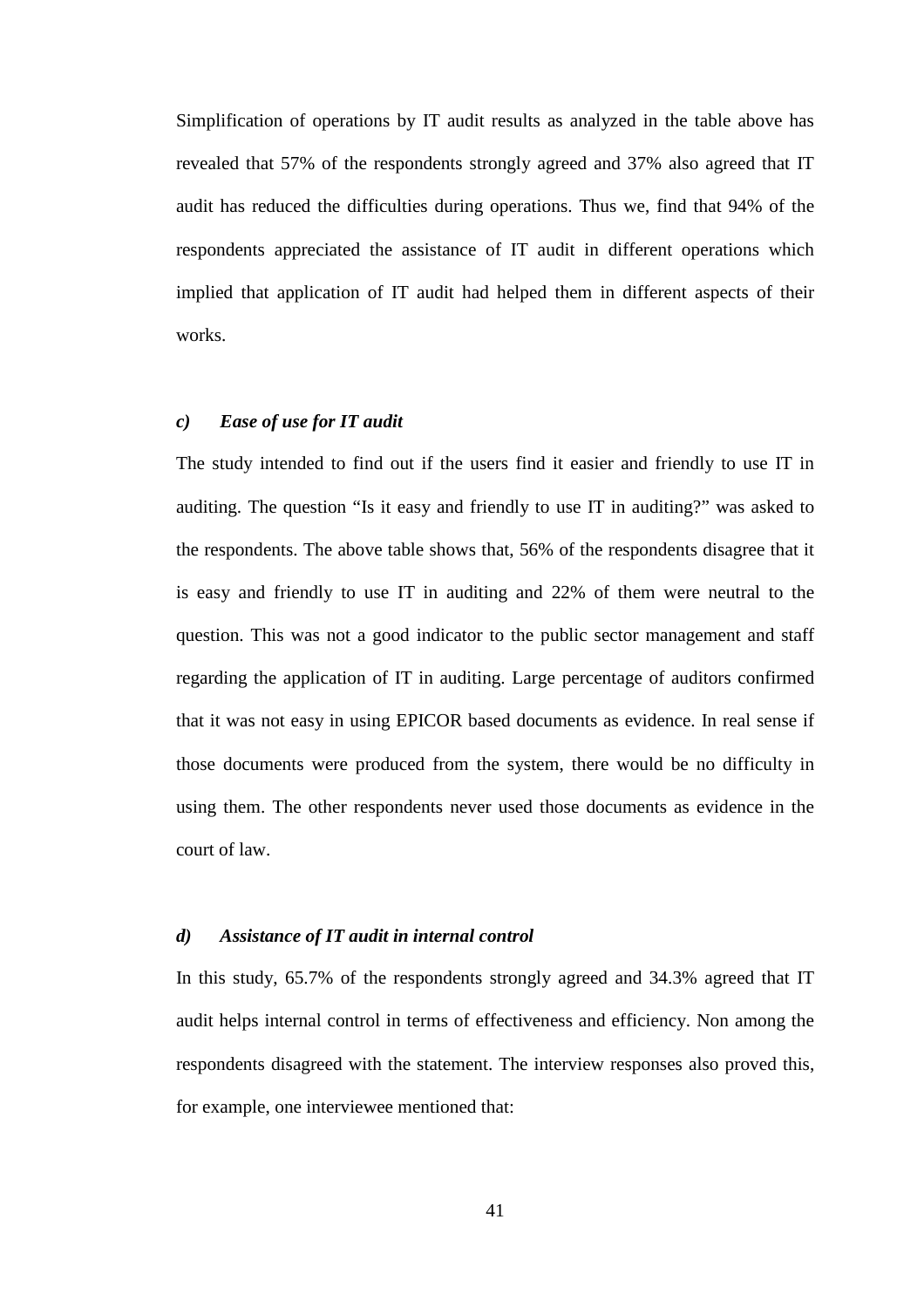"*You know, IT audit has reduced to the large extent the scope of committing fraud in the public sector. This is because fraud also needs skills as with IT, it can easily be discovered".* 

### *e) Assistance of IT audit in assessment process and mitigation of risk*

According to the results, 76% of the respondents responded positively towards IT audit help in assessment process and mitigation of risks, On the other hand, 5.7% of the respondents were undecided and the remaining 14.3% of the respondents did not agree with the assistance of IT audit in mitigating risks. The findings have shown that, in spite of the difficulties of IT audit in reducing risks, but, it plays a part in reducing and mitigating risks as it helps in detecting mistakes and errors. This was supported by an explanation of one of the interviewees as:

*"The assessment helps the management to plan for the appropriate measures of mitigating the risks".* 

## *f) Comparison between IT Audit and Manual Audit*

Results as presented in the Table above reveals that a total of 63% of the respondents confirmed that the IT audit is better than manual operating audit on which they can easily make follow-up when they face difficulties, while 11.3% of the respondents were not sure of the existence of operating manual. Although 25.7% of the respondents disagreed that the existence of IT audit is better than operating manual, but the general result have shown that, to a large extent, IT audit is better than operational manuals despite of the fact that some councils still use manual audit.

# *g) Complication of IT Audit*

The responses have shown that 85.5% of the respondents agreed that IT audit is complicated to undertake compared to manual audit. Only 11.4% were neutral to the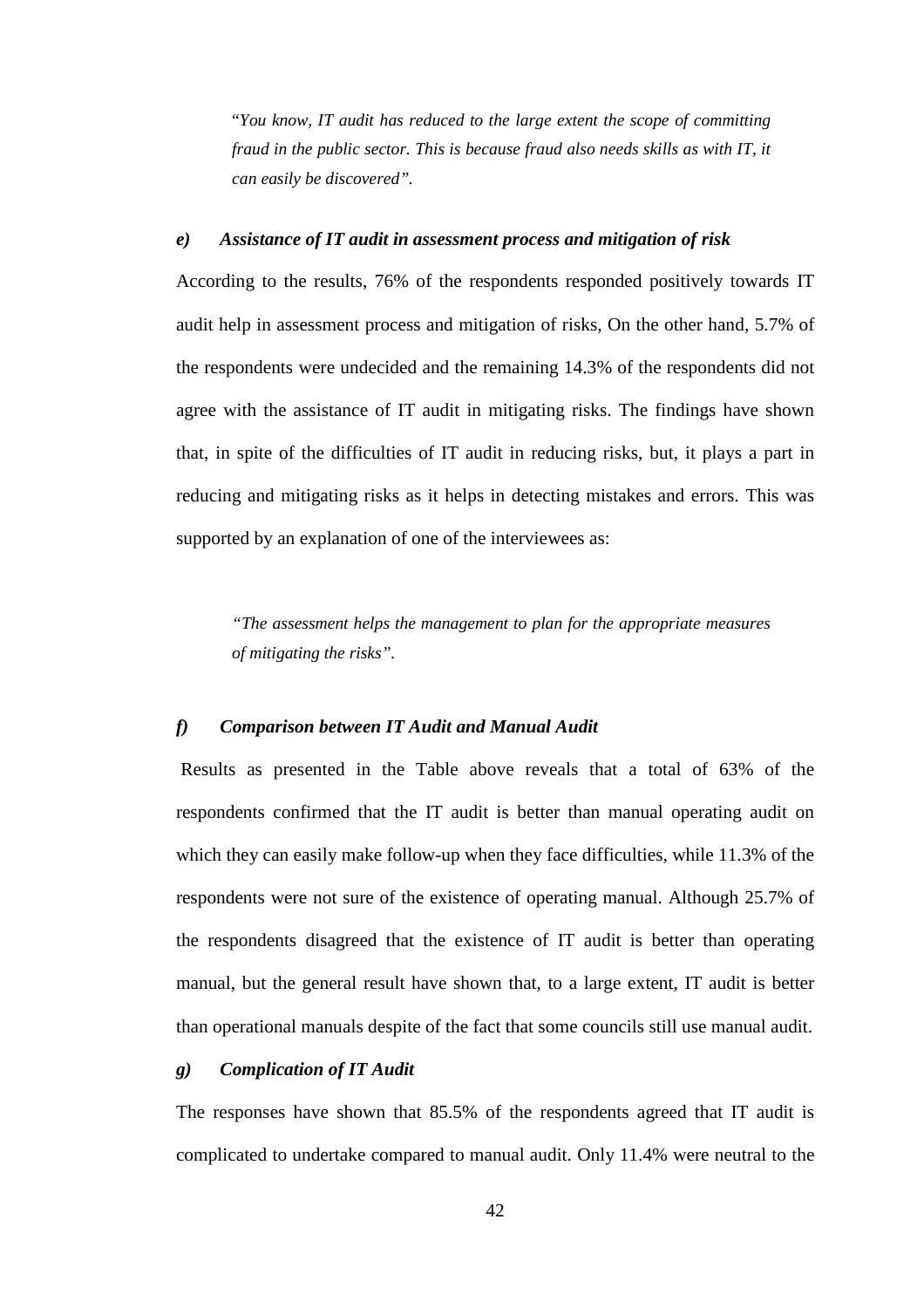information and the remaining 3.1% of the respondents disagree that IT audit is not complicated to undertake. According to the respondents, it is more complicated to undertake manual audit as compared to manual audit. In addition, the application of IT audit leads to efficient and effective works.

### **4.2.1.2 Reasons on the Goodness of IT Audit Compared to Manual Audit**

This study has documented main three reasons as to why IT audit is better than manual audit as presented by the respondents. These are; Simplicity of using the IT audit, its ability to reduce risks, its ability to strengthen control and improve security.

With regards to simplicity of using IT Audit**,** respondents indicated that it is easy to review the information since all information can easily be retrieved from audit data that has been stored. This fact was further supported by head of department who had this to say.

# *"Conducting IT audit is simpler than manual audit in terms of efficiency and effectiveness"*

With respect to the IT ability to reduce risks, respondents have reported that IT audit usually covers risks related to confidentiality and integrity. They also informed that once these risks are assessed, there can be a clear vision on what to undertake in order to reduce or mitigate the risks through either control or transfer the risks to insurance or simply accept the risks as part of the operating environment.

Finally for the case of ability of control IT audit has, it was reported that, Integrated Financial Management System (IFMS) helps to provide critical controls over commitments and expenditures and improves security over fraudulent activities.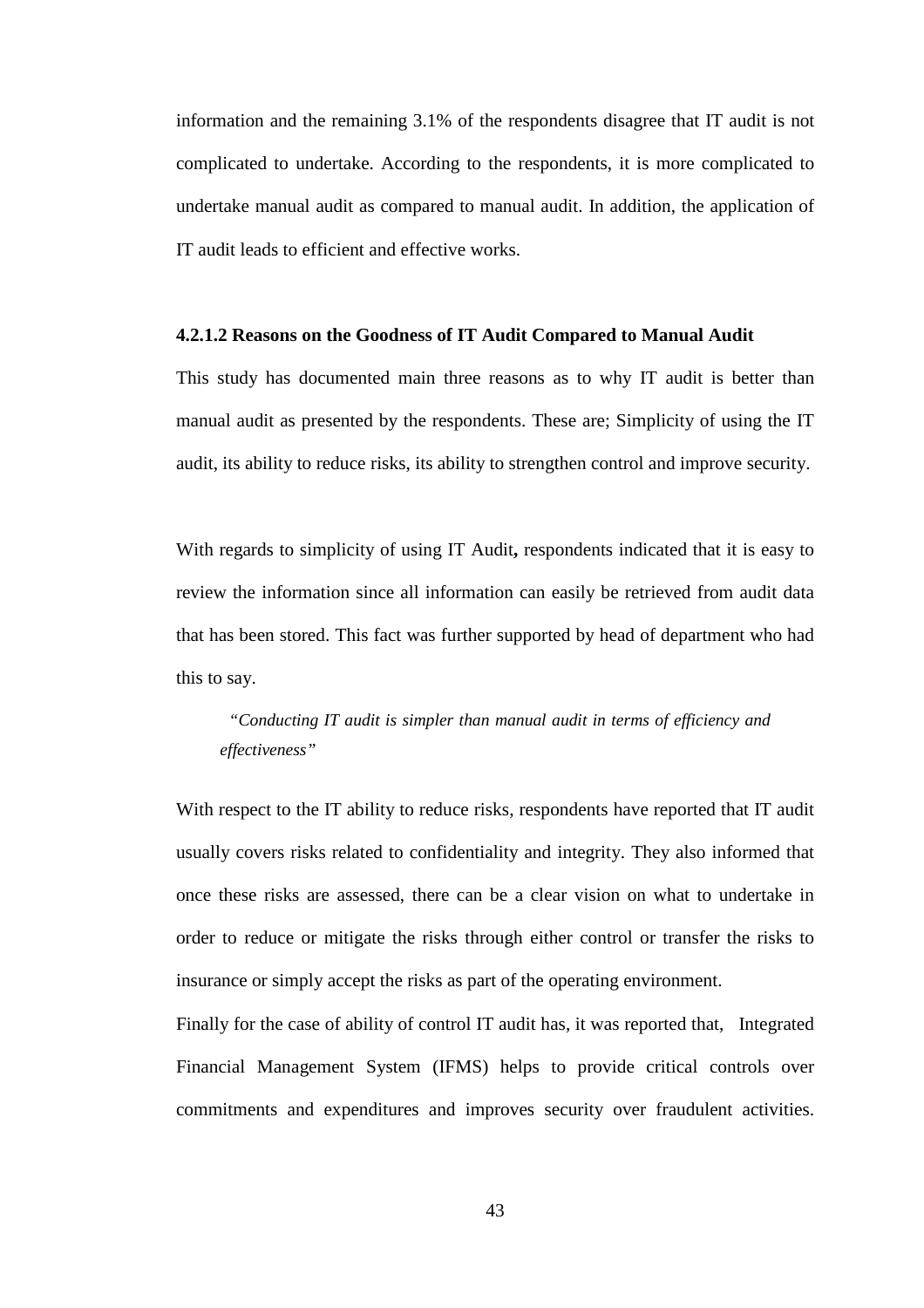With this regard, IT audit is better than manual audit as it helps the auditors to implement their duties effectively and more efficiently.

## **4.2.1.3 Discussion on the Perceptions of Auditors on IT Audit**

### *a) Evaluation on the Goodness of IT Audit*

Perceptions regarding IT auditing were looked at in eight different indicators as far as an evaluation of the goodness of IT audit is concerned. These are; Application of IT audit in report preparation, reduction of difficulties in audit operation, ease of use and friendliness of IT audit, and assistance of IT audit in internal control. Others are; assistance of IT audit in making assessment process and mitigation of risk, assistance of IT audit in providing support to management, decency of IT audit compared to the Manual Audit, and extent of IT audit complication compared to manual audit.

With respect to application of IT in report preparation, findings of this study have shown that users of the system obtain greater support when it comes to preparation of reports. Actually, it takes very little time to produce the report depending on the information one requires to be included in the report. In addition to that, the reports follow acceptable standard and appear very neat.

As far as the issue of reduction of difficulties in audit operation is concerned, it was absolutely agreed that IT audit has reduced many difficulties that were encountered by manual auditing. This is due to the fact that, it is cost effective as does not need many employees to accomplish the required operations. Apart from that, IT audit saves time because it does not involve perusing of documents which is the core activity of manual audit.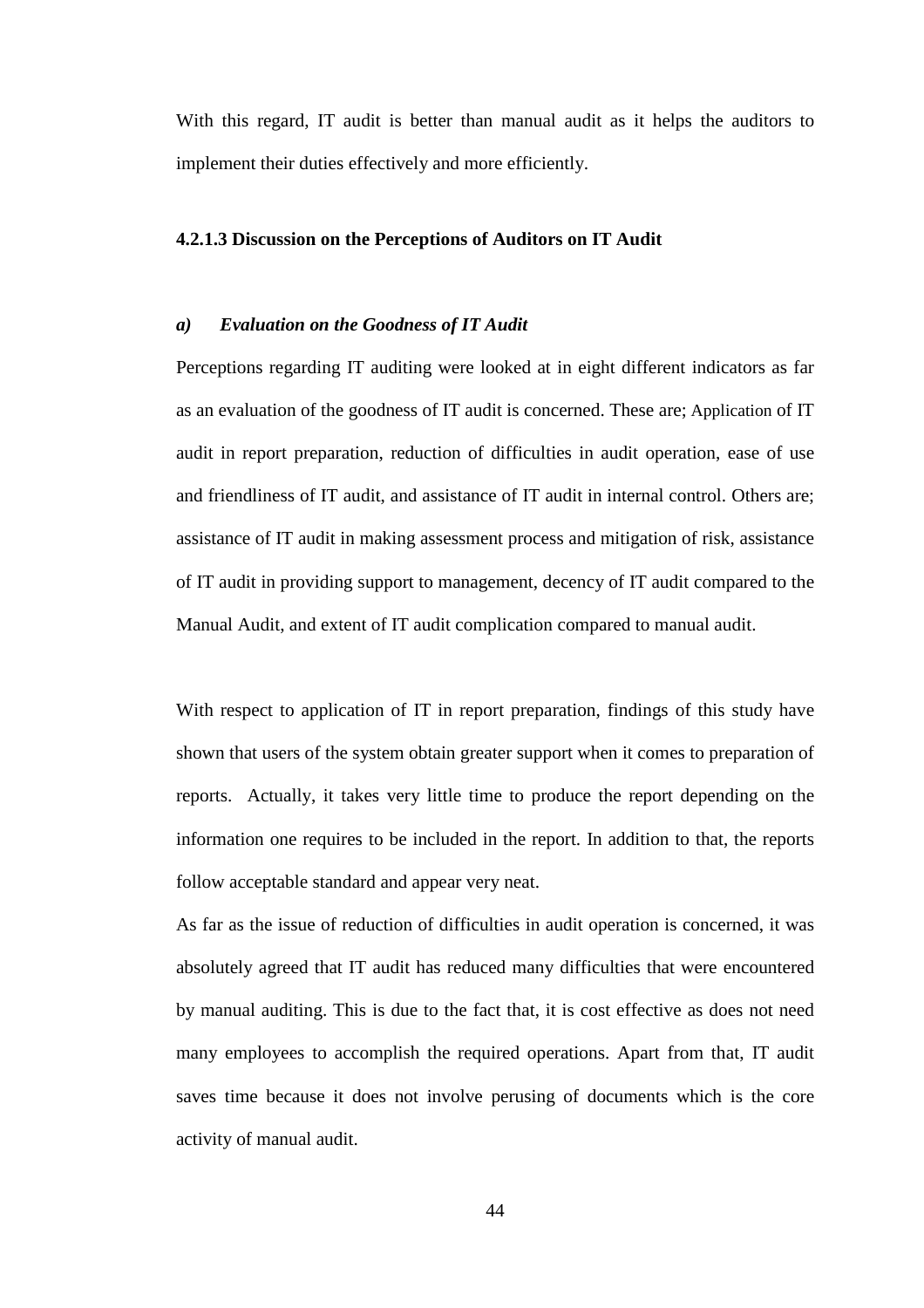For the case of ease of use and friendliness of the system, the majority of internal auditors perceive it negatively. In fact, most of the users of IT based audit have shown their dissatisfaction on the ease of use as well as unfriendly nature of the system. However, further investigations found out that, the system needs regular trainings to staff using it in order for them to well understand the attributes installed to the system. In addition, the system requires extensive experience to make a good IT audit expert.

With regard to the system's support on internal controls in terms of efficiency and effectiveness, the majority of respondents perceive IT audit to have helped so greatly. Accordingly, users and management feel that IT audit has contributed much in prevention and control of frauds in the public sector. This is so because, once there is any inconsistency in terms of recording or irregularities, the system will indicate so. The only dilemma is for the users to have the required skills to interpret and find out the nature of frauds or irregularity committed. In fact, it is hard if not impossible for manual audit to quickly detect situations of frauds.

On the side of the assistance provided by IT audit in assessment process and mitigation of risks, majority of the respondents have perceptions that the system helps in detecting mistakes and errors. Such mistakes and errors would include wrong posting of transactions, misreporting of transactions, non-reporting of transactions, and the like. In this way, the system helps the management in designing plans for appropriate measures of mitigating the risks.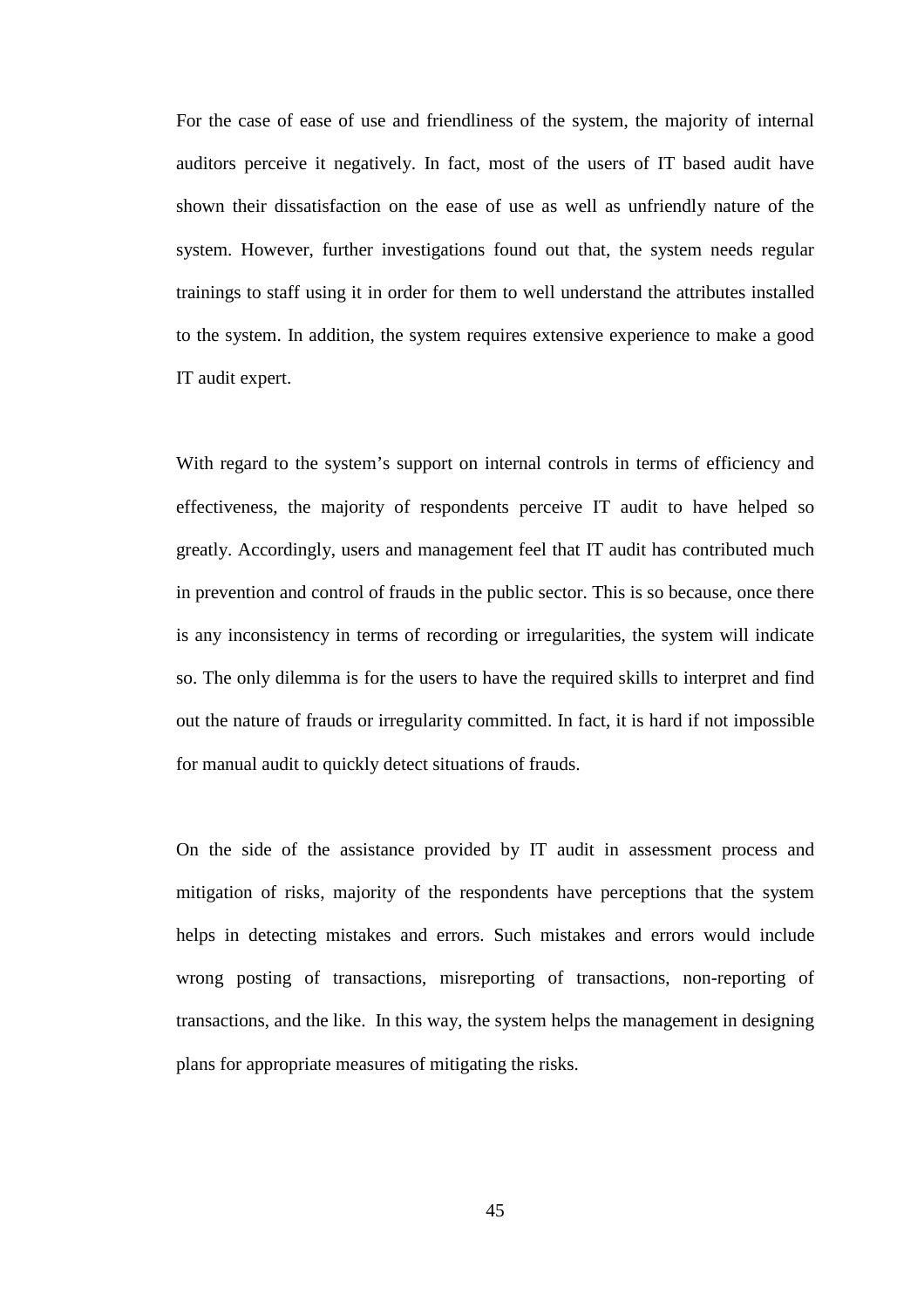For the case of perceptions on IT audit as compared to manual audit, many of the respondents confirmed that IT audit is far better than manual audit. This is due to the fact that, it is simple to conduct audit and quick to arrive into appropriate opinion. It is time saving and reduces to the great extent the audit risks. Further, it eradicates paper work and reduces interaction with other employees like accountants, management personnel, etc.

Finally, although IT audit has been ranked by respondents as better than manual audit, the respondents on the other hand perceive IT audit as more complicated to undertake compared to manual audit. On this attribute, the concern is the skills requirements and experience which many employees are lacking.

## *b) Reasons on the Goodness of IT Audit Compared to Manual Audit*

As presented in the findings above, three reasons have been advanced by users with regard to the goodness of IT audit over to manual audit. These are; ability in reducing risks, critical control over commitments and expenditure and that IT audit is more effective and efficient.

On the aspect of IT ability to reduce risks, respondents have perceptions that the system can automatically detects errors, mistakes and frauds which are likely to be committed. The system has been reported not to allow such blunders to happen due to the inbuilt controls which have been installed. It was reported that, the system may not be able to detect errors only if there is a chain of people who participate in fraud activities. These people must first make fraud in paper work so as to deceive the system. Such a situation is seldom to happen under good governance and transparency.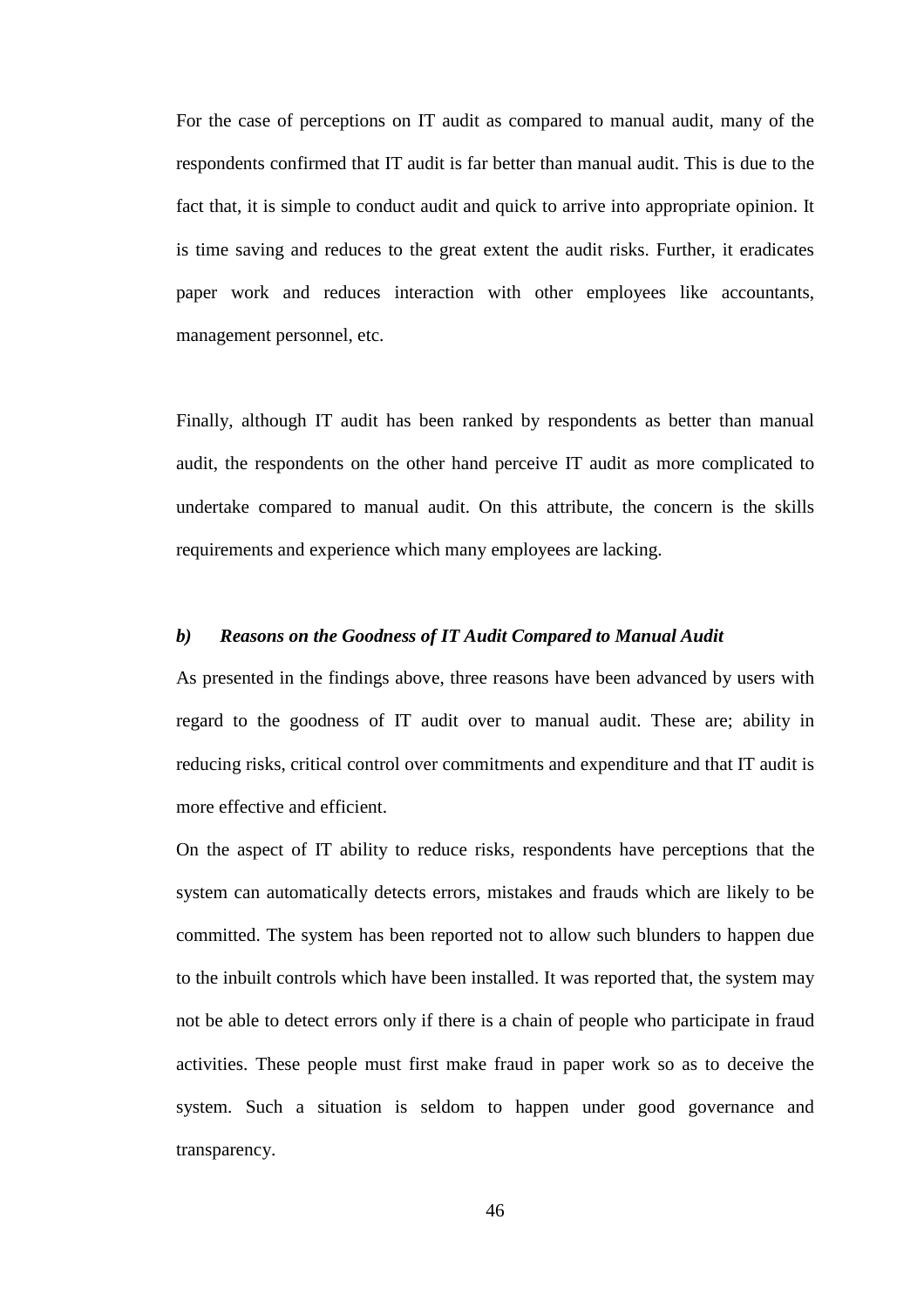With the issue of control over expenditure and commitment, it was reported that the systems does not allow over expenditure or committing the funds on something that has not been budgeted for. This is an issue of concern to auditors because they feel that the system has eradicated blames on them. With manual audit, when auditors advise the management on expending outside the budget or beyond the allocated amounts, they used to be associated with working like policeman. With IT audit, this work is simply done by the system for not accepting to process the transactions in case of over expenditure or misappropriation.

Finally, the issue of efficiency and effectiveness was put forward due to the capacity of IT audit to provide reports as per requirements. In addition, the computerized system saves time and money something that cannot happen with the application of manual audit. Further, the system provides clean reports and exercises high level of transparency and fairness.

# **4.2.2 Contribution of IT Audit**

The second objective of this study was to understand the contribution made by IT in implementing audit activities. This study has documented seven main contributions of IT audit as presented by the respondents. These are:

- 1) It helps to control fraudulent actions;
- 2) Easy to track errors and control over expenditure;
- 3) Easy for comparability and arriving into opinion;
- 4) It provides fairness and transparency on reports;
- 5) It is cost effective and time saving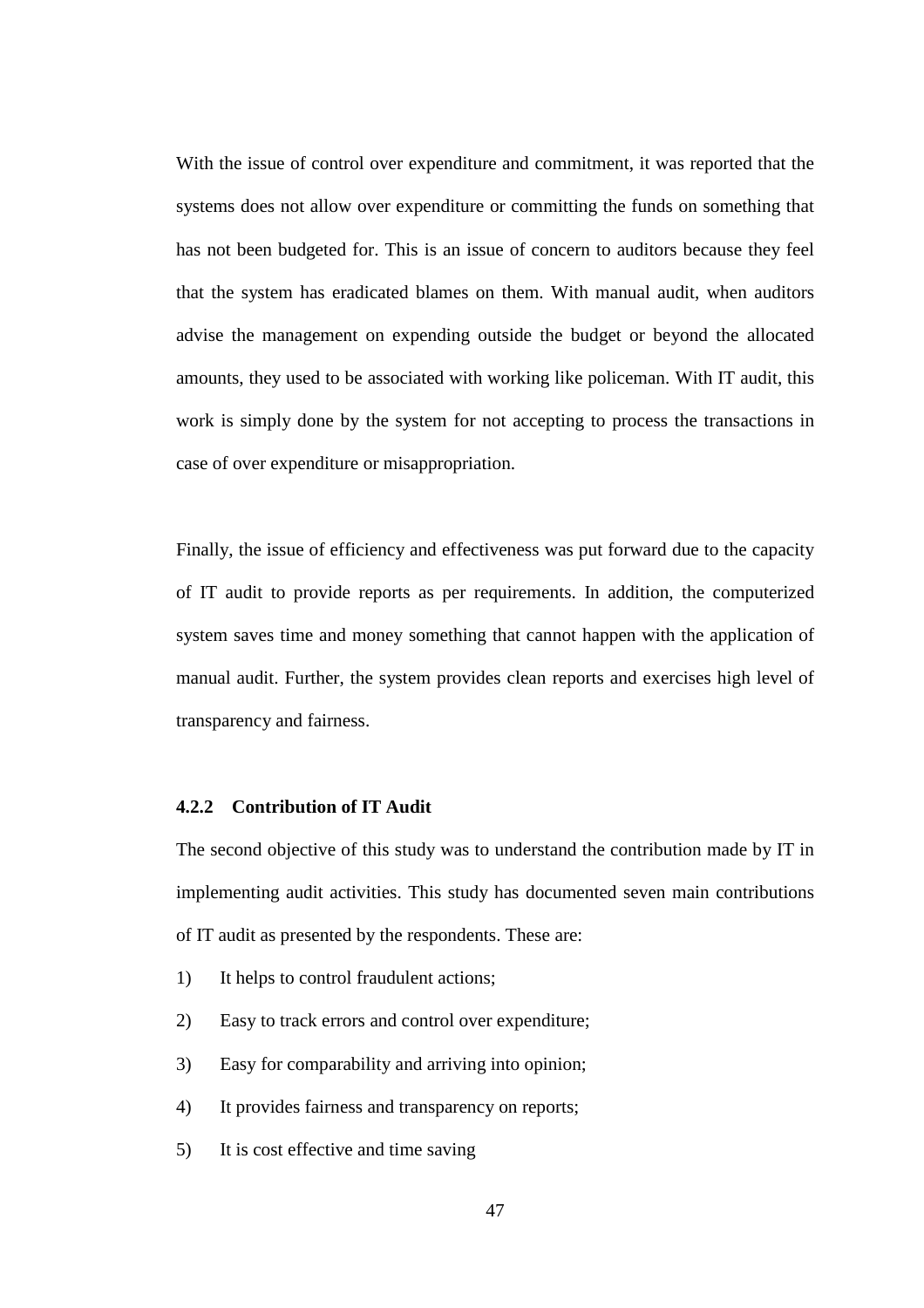- 6) It contributes to assessment process and mitigation of risks, and;
- 7) IT provides more accurate results.

The contributions are further discussed below as follows:

## **4.2.2.1 It helps to control fraudulent actions**

Control of fraud in the public sector is one of the mentioned contributions made by IT implementing audit activities. The respondents mentioned that it has helped much in this area as any fraudulent action can easily be identified. In explaining this, one interviewee said:

"The *implementation of IT audit across the Government provides critical controls over commitments and expenditures, consolidation of the national accounts with accurate reporting, rapid integration of additional government offices and the control of frauds".* 

### **4.2.2.2 Easy to track errors and control over expenditure**

The respondents mentioned that implementation of IT audit has helped both central and local government to easier tracking of errors and therefore eliminate over expenditure. Apart from that, it contains the country's debt burden and restores confidence of international development partners. For instance, one of the respondents had this to report in expressing this concern:

*"IT audit has helped to reduce operational cost as it enables early detection of unlawful activities and it also reduces the exposure to future risks".* 

 Another respondent the municipal director argued the following in connection to this contribution of IT audit:

 *"In the near future, the government will fully utilize capabilities due to implementation of IT audit that has led to easier and traceable purchase orders*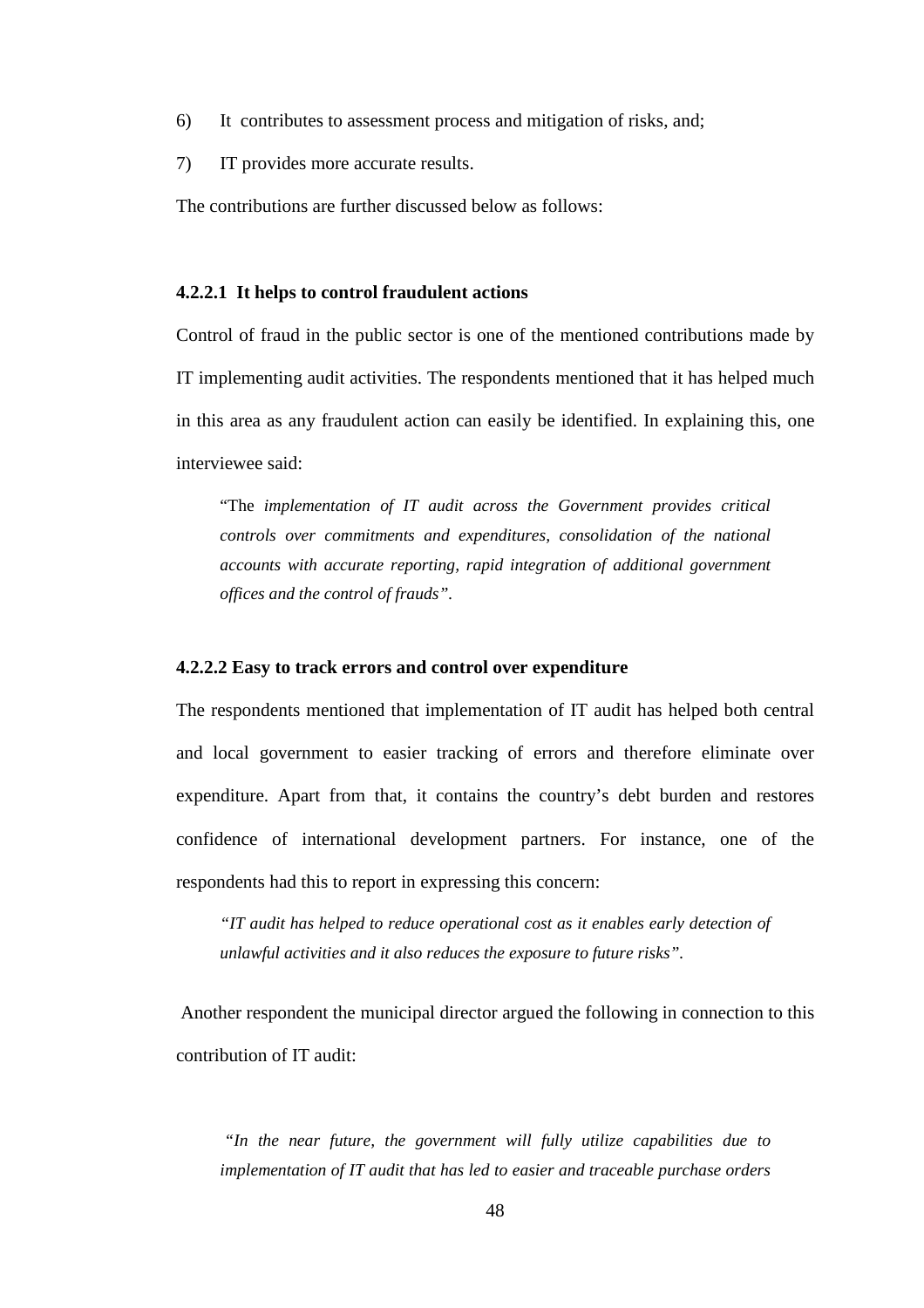*and payments. Actually, it allows tighter control on commitments and expenses and provides swifter response on honoring of purchase agreements. It helps significantly in the proper asset management, inventory management and enhances procurement management."* 

### **4.2.2.3 Easy for comparability and arriving into opinion**

The respondents (mainly internal auditors) explained that, by implementing IT in audit activities, it has helped them in comparing and enabling quick arriving into opinion. With regard to this, one respondent said;

*"The issue of adequacy in arriving into proper opinion has a direct relationship with audit system. With manual auditing, IT takes a long time to arrive at the proper opinion due to lots of paper works. However with IT audit, it has become easier to arrive at the best opinion. It has also strengthened the internal audit function by increasing independence from the control of the Executive Directors".* 

Most of the respondents further recommended that, the implementation of IT audit in the audit offices in the public sector should be strengthened by increasing the number of performance auditors (IT audit experts) and widening the scope of audit activities in the public sector.

### **4.2.2.4 Provision of fairness and Transparency**

Most of the respondents mentioned provision of fairness and transparency in application of IT audit as opposed to manual audit in the public sector. This has been a result of the existence of database where all queries can get answers from the system. For this case of manual audit, auditors use to demand support of several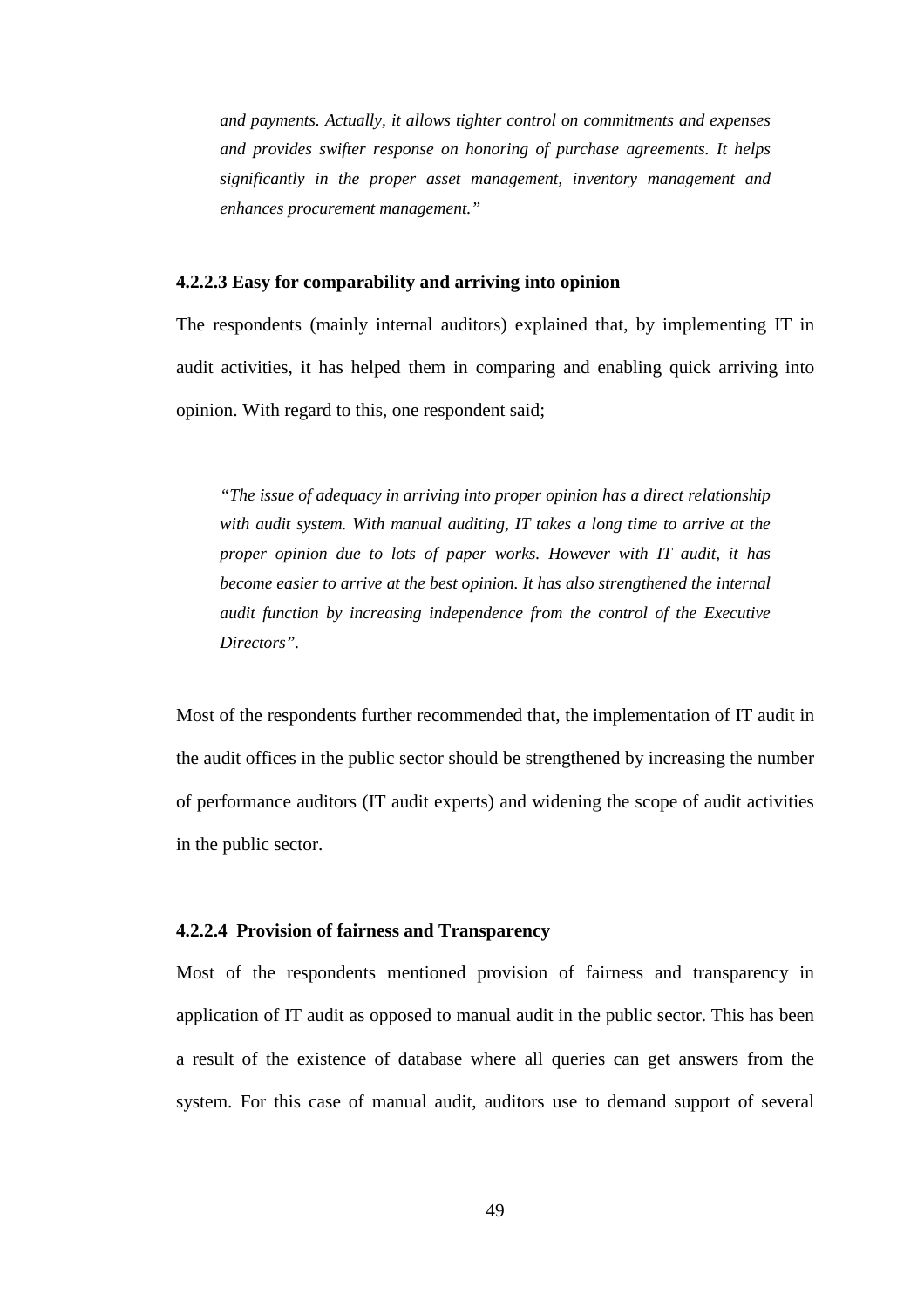documents and also ask numerous questions. This creates non cooperation and discomfort to the informers.

One of the internal auditors commented this with high level of concern.

*"One of the challenges we face as internal auditors is that sometimes management considers internal auditors as the police officers of the local government, thus they become less cooperative, especially for manual auditing where we need some documents from them, but with IT audit their perception is different , they think it is a little bit fair .* 

## **4.2.2.5 It is cost effective and time saving**

All the respondents both at the managerial level and the staff in general commented that IT audit is cost effective because it does not need a large number of auditors to perform the work. Further, it takes very short time to detect errors and mistakes through system than through manual works as it involves perusing different files. In fact, the head of internal audit department emphasized on this by saying the following:

*"IT audit has helped in the final preparation of financial statement activities to be easy because all the necessary information has been sorted out clearly and on time and thus, the overall costs can be much reduced".* 

### **4.2.2.6 IT has contributed in assessment process and mitigation of risks**

The respondents at the managerial level have perceptions that IT audit has played a big role in assessing project processes in the public sector. IT audit acts as the preventive mechanism which is used by the management to prevent from risks and negative exposures that are likely to face the organization. Since the internal auditors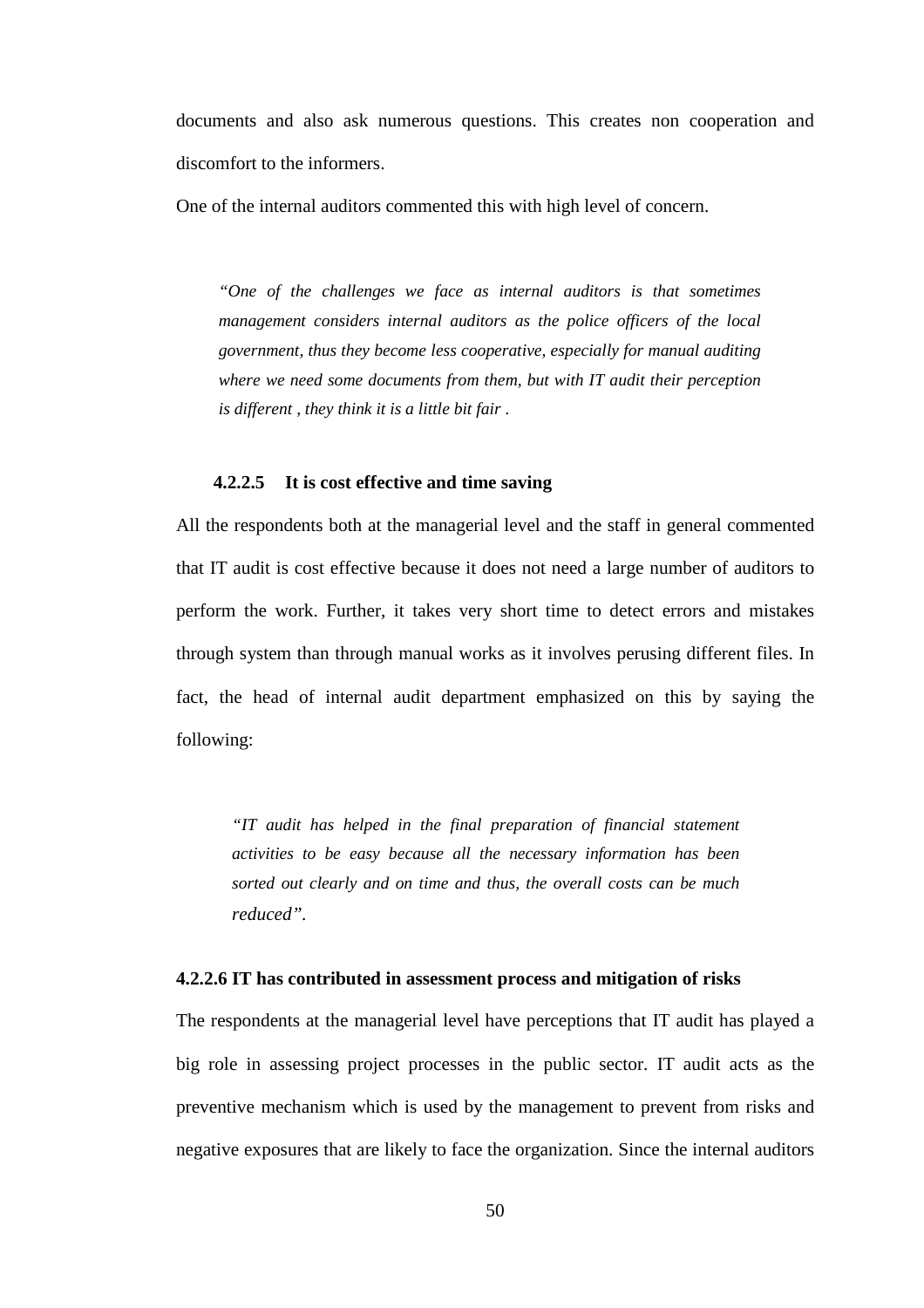are there to make sure that other functions of the organization adhere to the laid down procedures and policies, it makes people follow standards (procedures), report accordingly and act effectively. In fact, one of the respondents had this to say with this regard.

*"With proper operational IT audit in place, the local government can be made with more assurance, risk levels can be lowered or at least better understood, and overall costs can be minimized".* 

## **4.2.2.7 IT provides more accurate results**

The study has revealed that IT audit provides accurate results and opinion due to its easiness in detecting errors in producing reliable financial information, tracing areas of weaknesses. This helps in improving the situations before it becomes worse or causes damage to the organization. Further, the system enables quick and efficient reporting since everything can simply be retrieved from the database. With regard to this, one respondent said;

*"Assessing by using IT audit helps the management in getting the results in time and more accurate at the same time"* 

## **4.2.2.8 Discussion on the Contribution of IT Audit**

As shown above, IT audit basically have made seven main contributions which are further discussed below as follows:

## *a) Support in controlling fraudulent actions*

With this regard, it was reported that IT audit helps in controlling frauds because in fact, the system itself has checks and controls. It checks if all the approvals have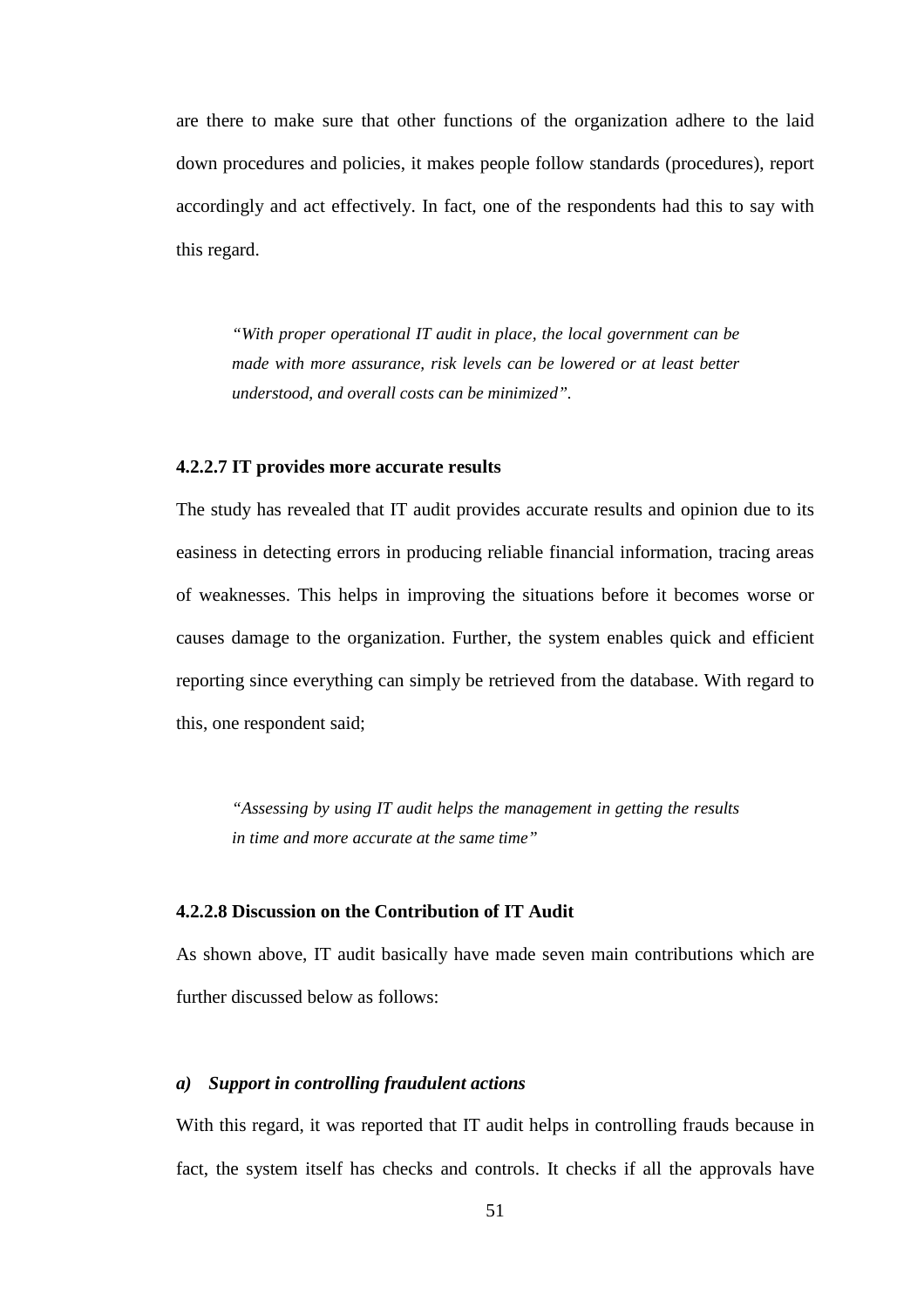been granted for any transaction to be honoured. If any of the approvals from the top management or from the audit section has been provided, the system cannot provide a green light for such transaction. This contribution that is made by IT audit is also acknowledged by CAG report of 2008 that puts that IT audit in the public sector has much in detecting of fraudulent actions.

## *b) Tracking of errors and controlling over expenditure*

In this case, IT audit does track errors of posting which are results of either omissions or commissions. Such errors cannot be detected automatically by manual audit. On the other side, IT audit would not allow any transaction to be effected if the code that represents the expenditure does not have enough money to support it. In fact, the system blocks misappropriation or leakage of funds. Without IT audit, it is quite possible to use money that was allocated for say, buying of spare parts, to go for sports activities or travelling to a meeting by a boss. This cannot take place when IT audit is in place. Actually, this was supported by the municipal director who said that:

*"In the near future, the government will fully utilize capabilities due to implementation of IT audit that has led to easier and traceable purchase orders and payments. Actually, it allows tighter control on commitments and expenses and provides swifter response on honoring of purchase agreements. It helps significantly in the proper asset management, inventory management and enhances procurement management."* 

## *c) Contribution of Comparability and Quickness to arrive to appropriate opinion*

With IT audit, the implementer can easily make comparison on different aspects of performance between the current audit period and the previous audit period. This is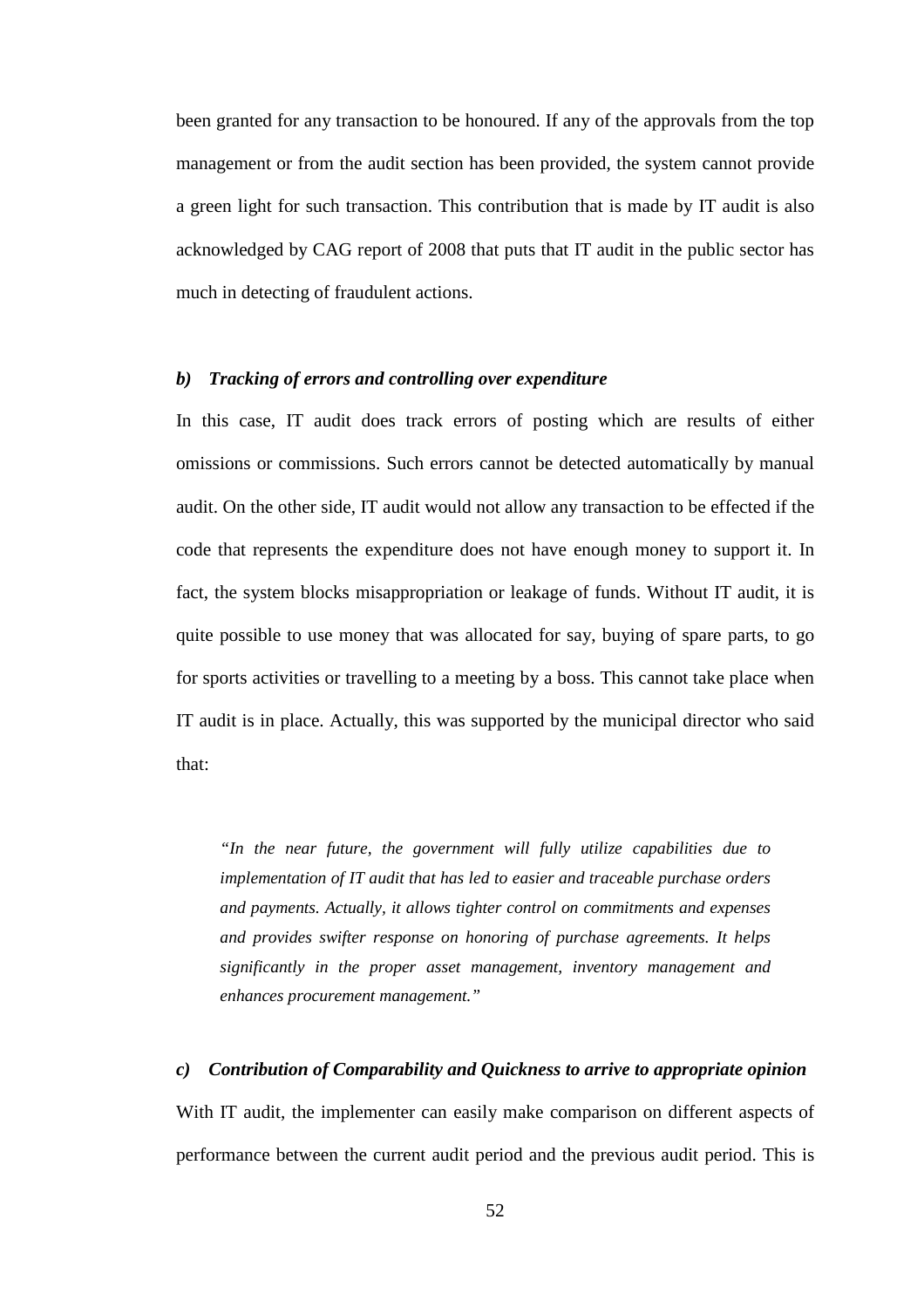facilitated by the data that is provided by the database. The activity can just be done quickly without requiring consulting any documentation. In addition, IT audit has been reported on its ability to help

users to quickly reach the appropriate opinion. It is well known that, the objective of conducting audit is to enable the operator to reach some sort of opinion that with then induce action. Arriving of this opinion is made easy by IT compared to manual audit. For instance, it is easy for IT audit to conclude that something like corruption, misappropriation, fraud and like have happened. It may not be easy to reach to such a conclusion for manual audit.

#### *d) Fairness and transparency on reports*

Actually, this is more on the side of those being audited. They feel that the system is reports fairly and is actually very transparent on the performance of the organization. This is the case because what is given as output of the system is one used to prepare general report. There is no room for reporters to document things which portray their opinions. They report and translate what is produced by the system. On the side of auditors themselves, fairness is translated on the aspect of neatness and content of the reports. Basically, reports based on IT audit show what has been requested from the system.

## *e) Cost and time saving Contribution*

The cost reduction contribution of IT audit appears from three issues, which are few employees required to run the system, avoidance of overtime payment and reduction of paper work. Few employees arise from the fact that, being a computer based system, IT audit is technically done by a great support of computers. That is, more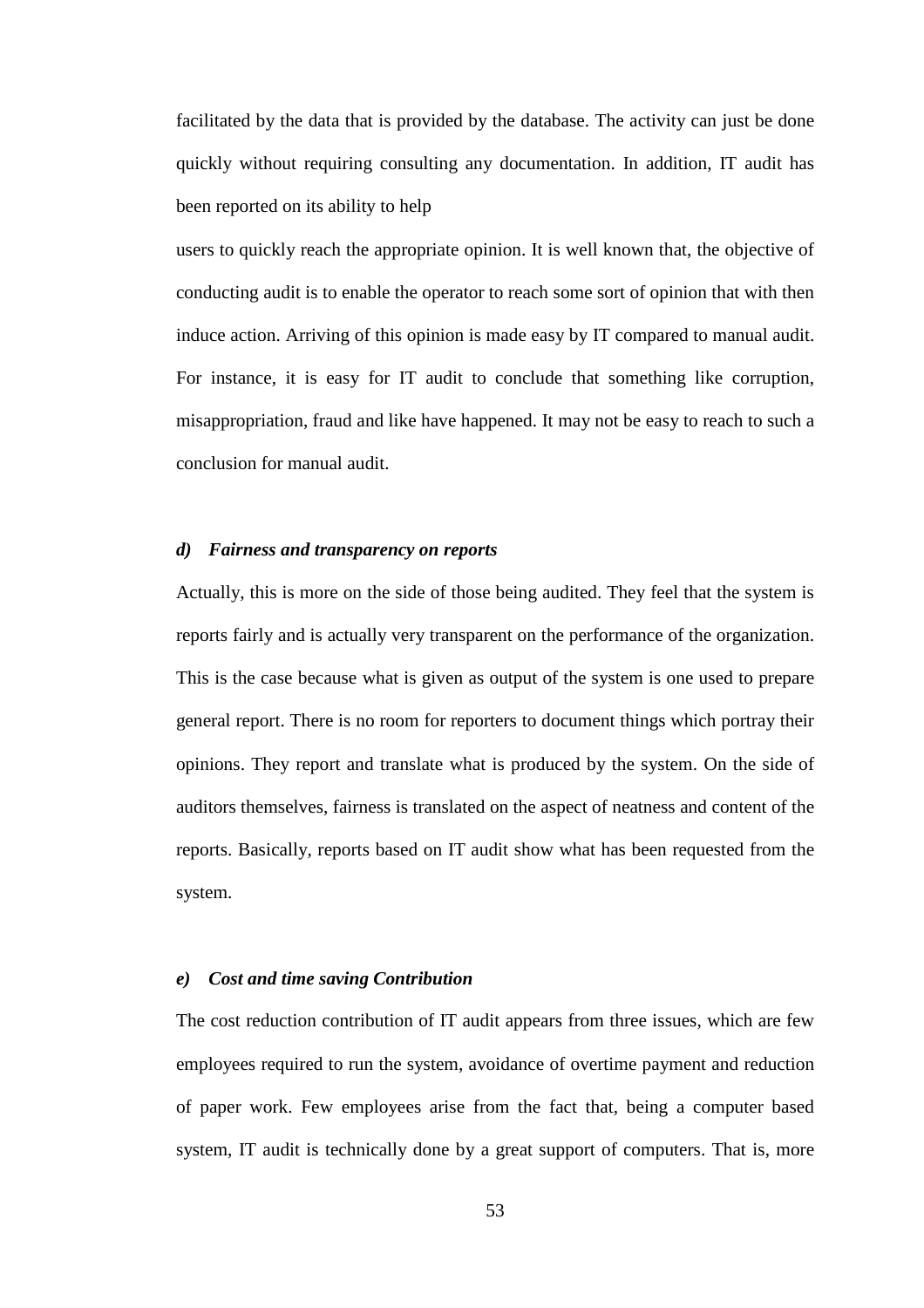can be done for a short time period. Based on that, few people can run the system and implement something that could have been accomplished by many people. Avoidance of overtime payment occurs because a lot are accomplished for short time period. There is no room for employees to claim for payment resulting from working after office hours since the system can do more than what is needed just during normal working hours. Reduction of paper work arises because no files and paper based information is required to support the various transactions. All the information needed is obtained from the database.

# *f) Contribution of the assessment process and mitigation of risks*

IT audit has been reported to be very helpful in assessment process of the various transactions or activities. It secures the approvals of transactions and fast track the processes. Apart from that, it helps in mitigation of risks by detecting any possibility of errors, mistakes, frauds, and likelihood of committing corruptive actions or misappropriation. IT audit not only detects areas of contentions, but also easily and quickly prevents bad things to happen. In emphasizing on this capability of IT audit, one of the auditors had this to comment.

*"With proper operational IT audit in place, the local government can be made with more assurance, risk levels can be lowered or at least better understood, and overall costs can be minimized".* 

### *g) Provision of accurate results*

Accuracy of results has to do with the correctness of the various financial reports that are provided. Such reports are normally free from errors which arise from omissions or commissions. IT audit eliminates the possibility of human error or such errors which are done in attempt to make corruptive or fraud activities.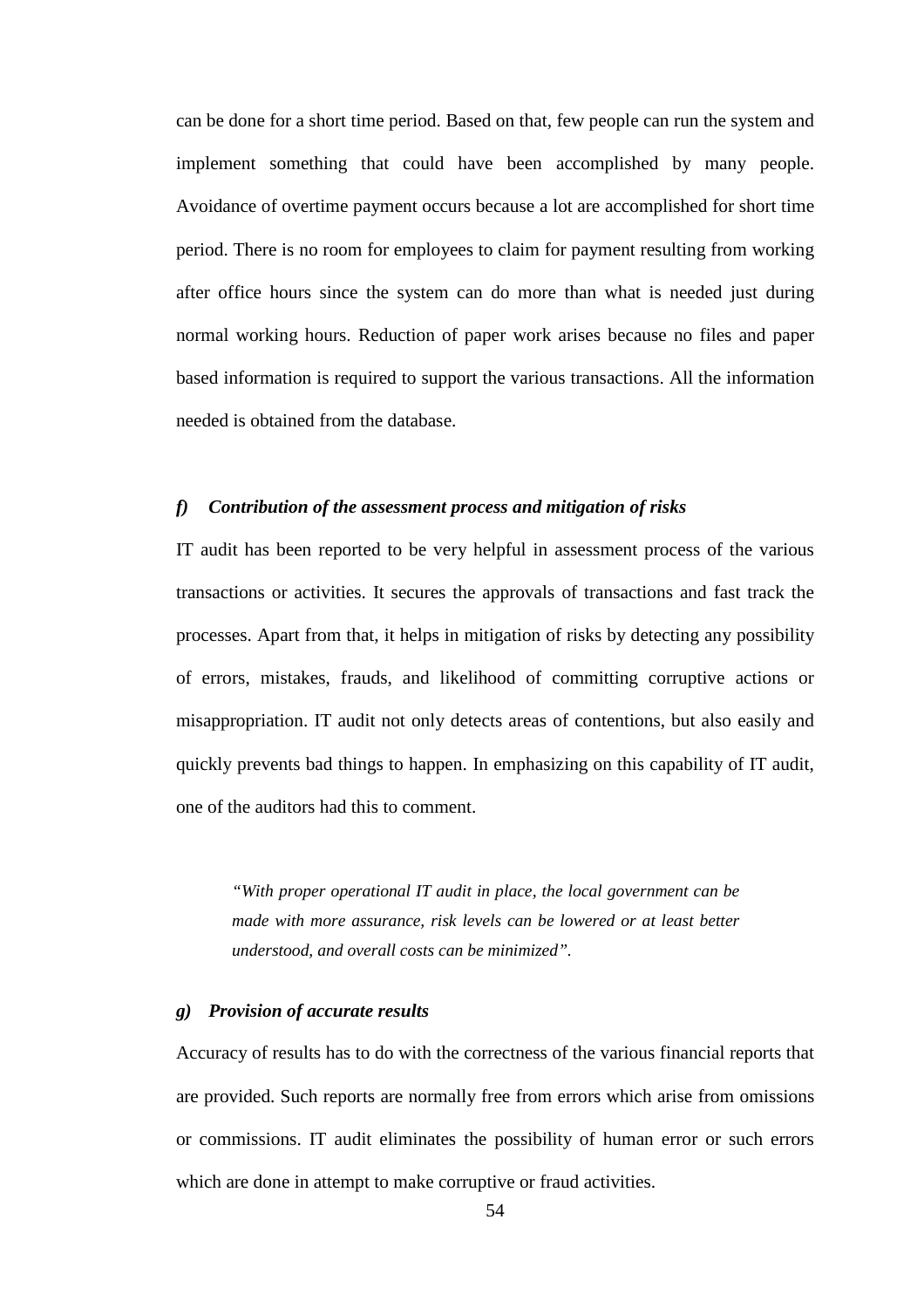### **4.2.3 Challenges facing the application of IT Audit Activities**

The third and last objective of this study was to find out the challenges facing the application of IT audit activities in the public sector. Putting together the various challenges as documented from the respondents of all levels, the main and most serious challenges facing the application of IT audit activities in the public sector are; shortage of workforce, lack of experienced and skilled audit personnel, the increased burden to the government, problems arising from use of EPICOR, unreliable electric power supply, management perceptions over internal auditors and lack of IT policy that limits system accessibility. The challenges are further discussed below as follows:

## **4.2.3.1 Shortage of Work Force**

The respondents mentioned shortage of audit staff as one of the major challenges that face both the local and central government authorities. They mentioned that due to shortage of staff in this profession, some of the audit activities that are required to be performed on timely basis are not done. In emphasizing this point, the municipal director had this to say:

*"Shortage of staff is a major problem to our municipality. It makes the small audit team we have to fail to perform all the required audit activities on timely manner, thus, as management we fail to get the required financial information for decision making."* 

One of the staff members added the following with respect to the question of shortage of audit personnel:

*"Most of IT (EPICOR) experts do not want to work in remote areas like districts level in which its infrastructure system is poor''.*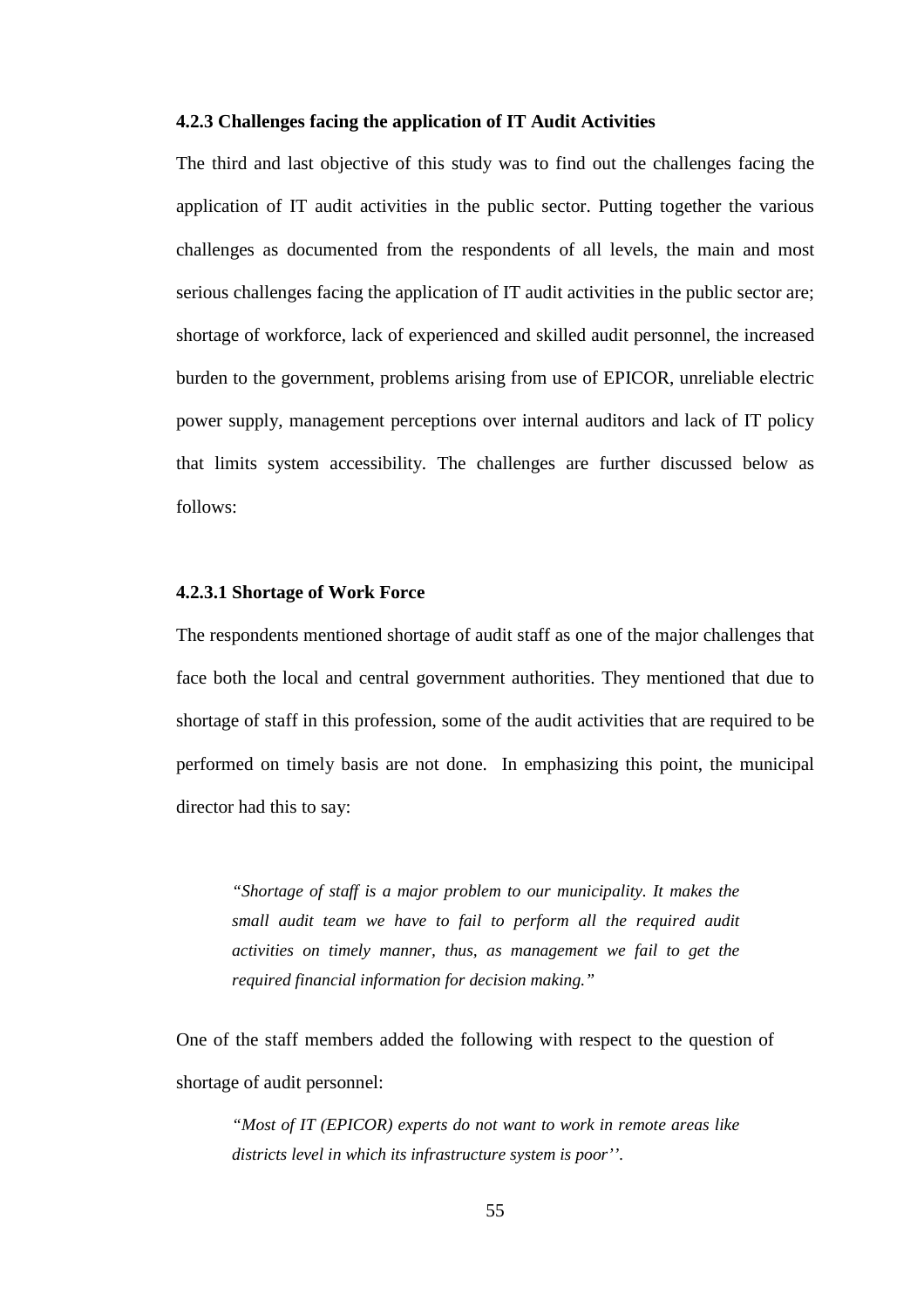## **4.2.3.2 Lack of Experienced and Skilled Audit Personnel**

The respondents mentioned lack of experienced and skilled personnel as one of the challenges faced by IT audit in the public sector. Thus, for those with short time on experience like one year or so lacked necessary skills, knowledge and techniques of IT audit activities. One of the Senior Internal Auditor had this to comment with this regard:

*"I am the only one with three years audit experience here. The rest of the employees in this section have one year of experience or less. This is a challenge because auditing needs skills, experience and knowledge".* 

# **4.2.3.3 The Increased burden to the government**

The Senior department heads when responding to the question on the challenges facing the application of IT audit in the public sector mentioned that, due to understaffing problem for the EPICOR experts, the internal auditors are required to work extra hours to comply with the requirements. Since the extra hours have to be compensated for, it adds cost to the government. The municipal director had also the following to say:

*"Payments of extra hours and allowances have been the most challenging issue at our municipality, this doubles administrative costs and of course this has been the result of understaffing of IT audit experts".* 

## **4.2.3.4 Problems arising from the use of EPICOR**

Some of the respondents mentioned the problem of the use of EPICOR which has resulted into the possibility of frauds and errors. Errors arise either because of the problems with the system or lack of knowledge. The respondents have views that most of the internal auditors do not know how to use EPICOR system properly. In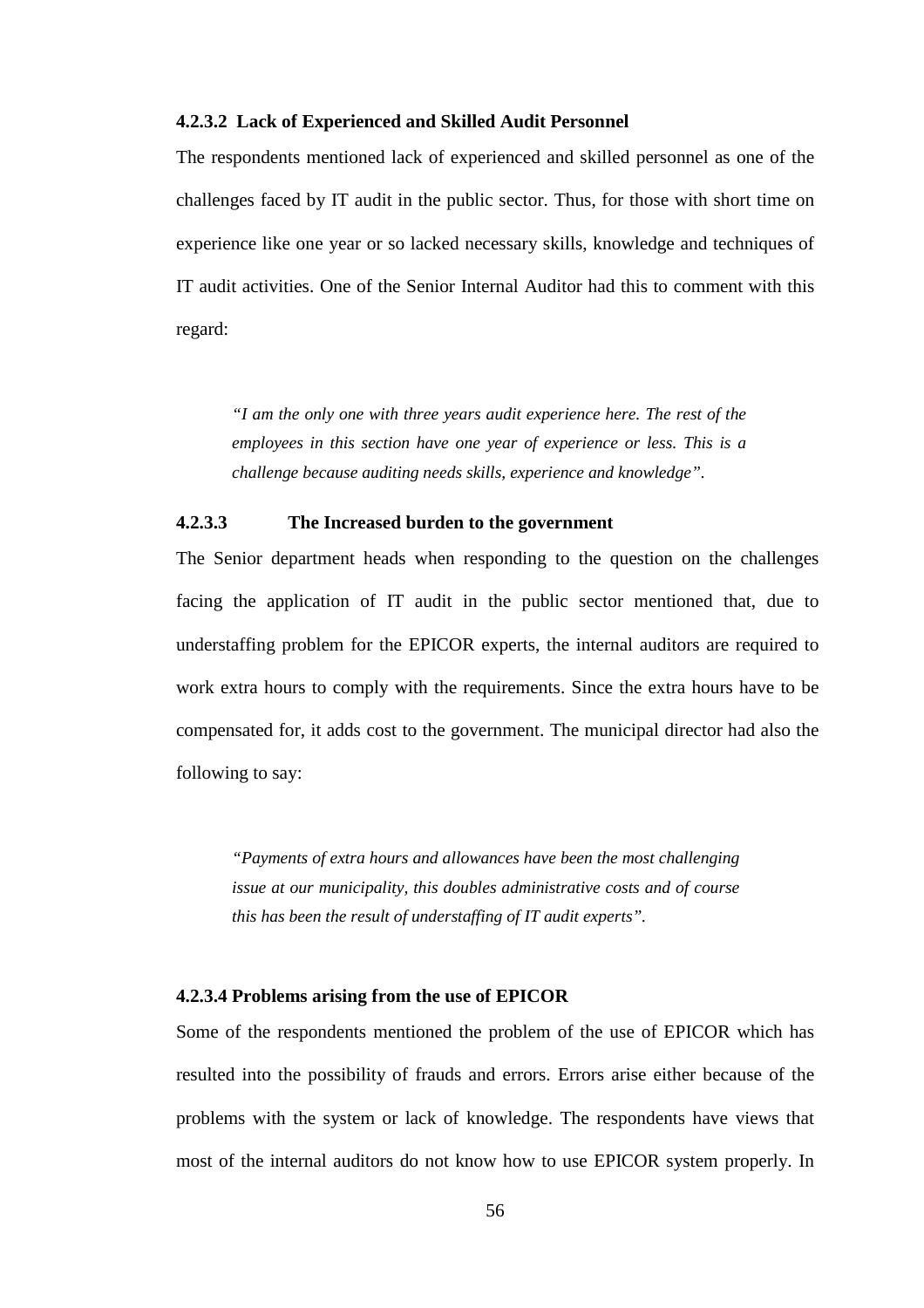addition they mentioned the problem of length of time required to process data as among the problems which hinder the operations of EPICOR in the public sector. These weaknesses and shortcomings hamper efficient application of the system. In responding to this dilemma, one of the auditors had this to comment with regards to the application of EPICOR:

*"There is a need for all internal auditors to go for further training on graded EPICOR software. We are now on Epicor 9.05 system where only one auditor has gone for training. For the LAWSON system (human resources software) there is no one who has gone for training.* 

### **4.2.3. 5 Unreliable electric power supply**

Most of the respondents revealed that IT audit in the public sector is faced with the problem of frequent system breakdown that causes delay of some activities. This happens because when there is power shortage the whole system fails and all users become unable to access database from the system. In supporting this concern, one of the auditors reported the following:

*"Many of the local government authorities suffer from electricity problems, this hinders on time delivery of services"*

Also the head of the audit unit also had this to comment with this regard:

*"There are frequent breakdowns due to network failure and power interruptions. In addition, IFMS has not been rolled out to some LGAs".*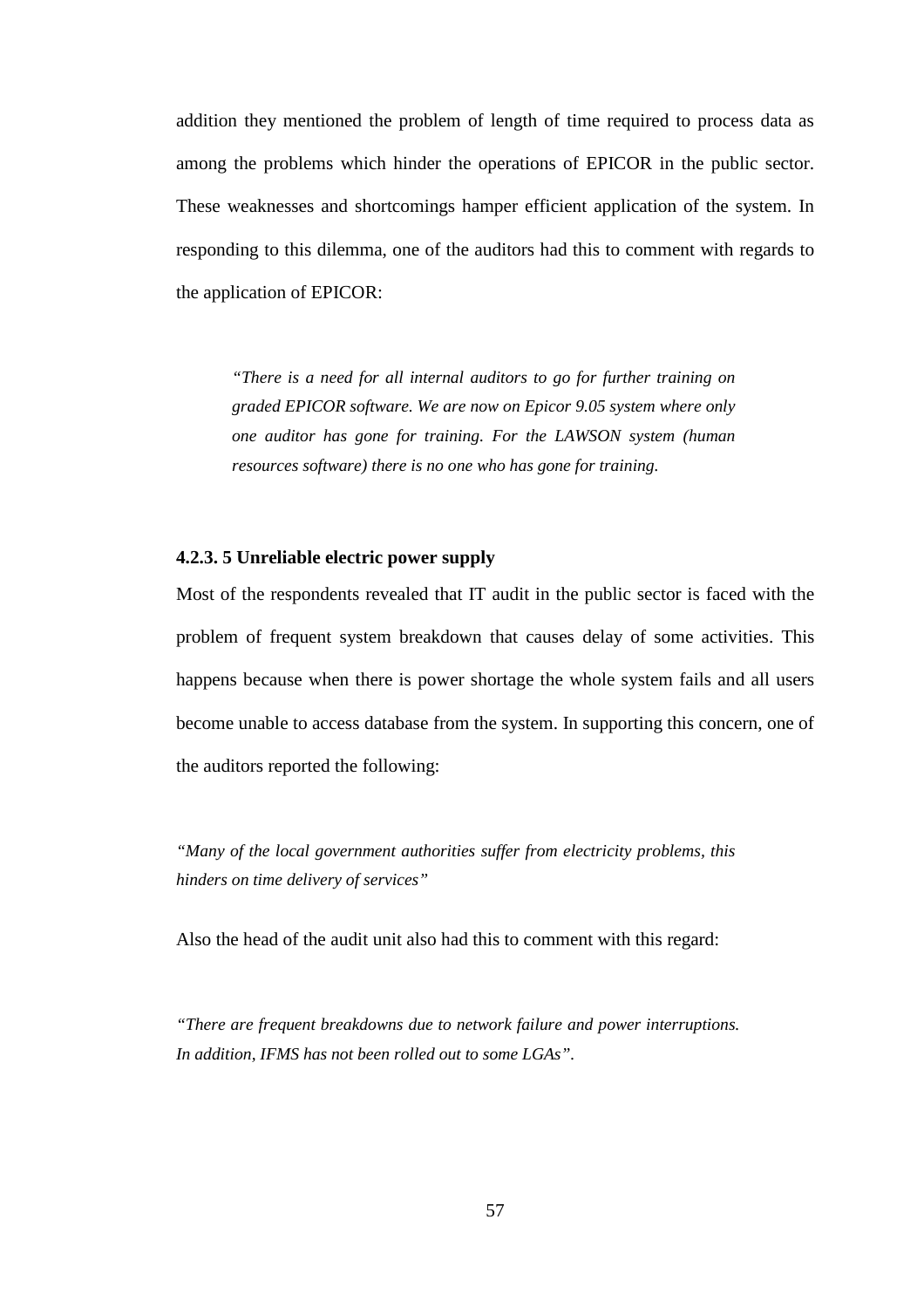The implication of the above problem is that, the organization may not achieve their full potential. In fact, the electricity challenges are likely to lead to inefficient and ineffective operational risk management which in turn can lead to operational loss.

### **4.3.6 Management Perceptions over internal auditors**

One of the internal auditors commented this with high level of concern.

*"One of the challenges we face as internal auditors is that sometimes, management considers internal auditors as police officers of the organization, thus they become less cooperative. The effect is that, much needed information is not obtained on time."* 

According to those interviewed in the low management cadre, auditors are seen as people who create obstacles in implementation of various decisions. Many people feel that auditors will always have something to say in order to object various transactions by commenting like, the procedure has not been followed, regulations do not allow, this requires higher level of approval and the like. Due to that, management sees auditors as policemen who in fact create unnecessary delays to effect transactions.

# **4.3.7 Lack of IT policy that limits system accessibility**

Many LGAs are lacking IT policy that would have set limits of system accessibility, operational procedures as well as defined physical and logical controls. One of departmental heads (finance and policy) added the following in respect to lack of IT policy that limits system accessibility: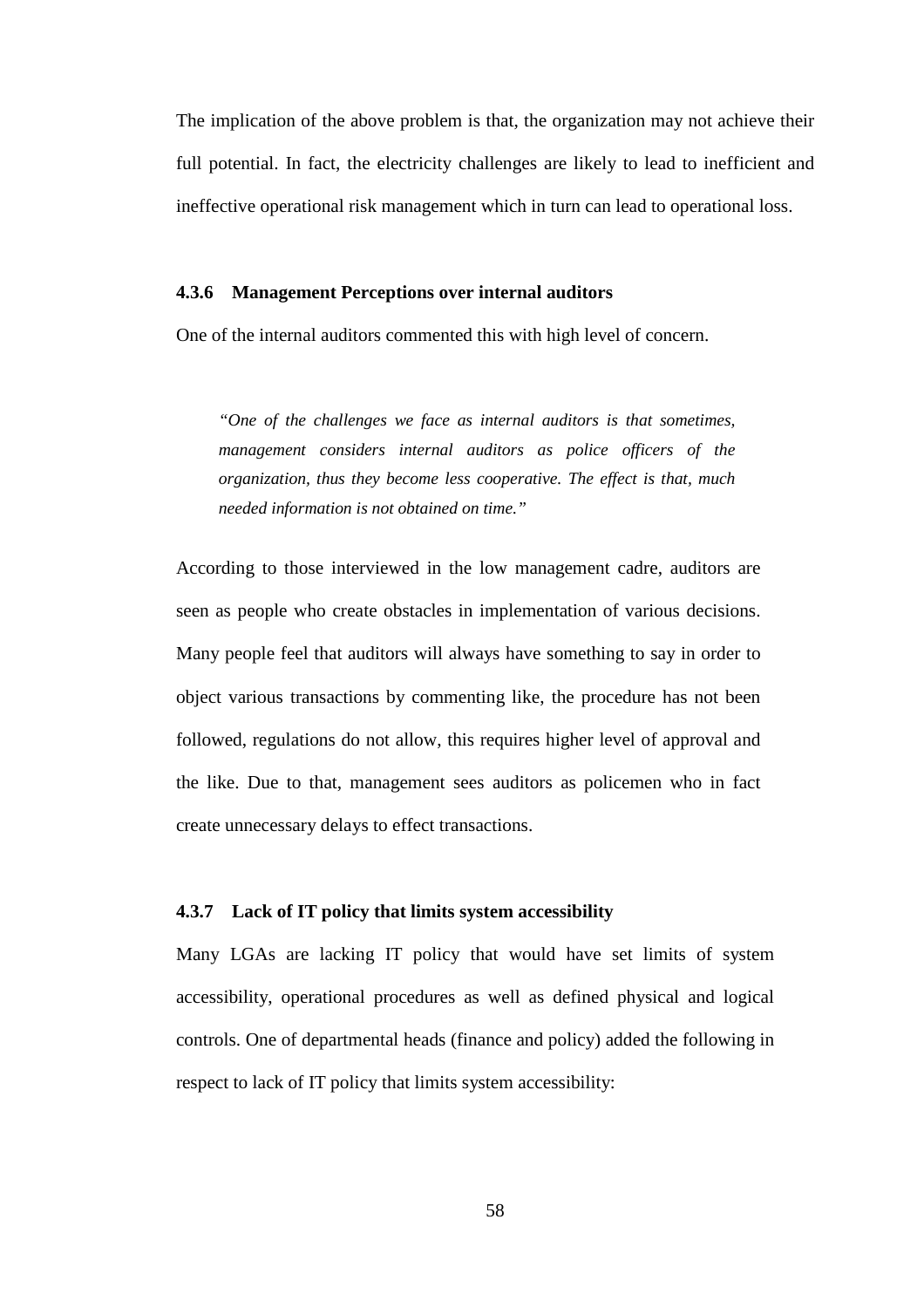*"The absence of clear policy that limits accessibility creates more problems, people just interfere the system and cause the failure which definitely hinders effective implementation and realization of goals set by internal auditors".*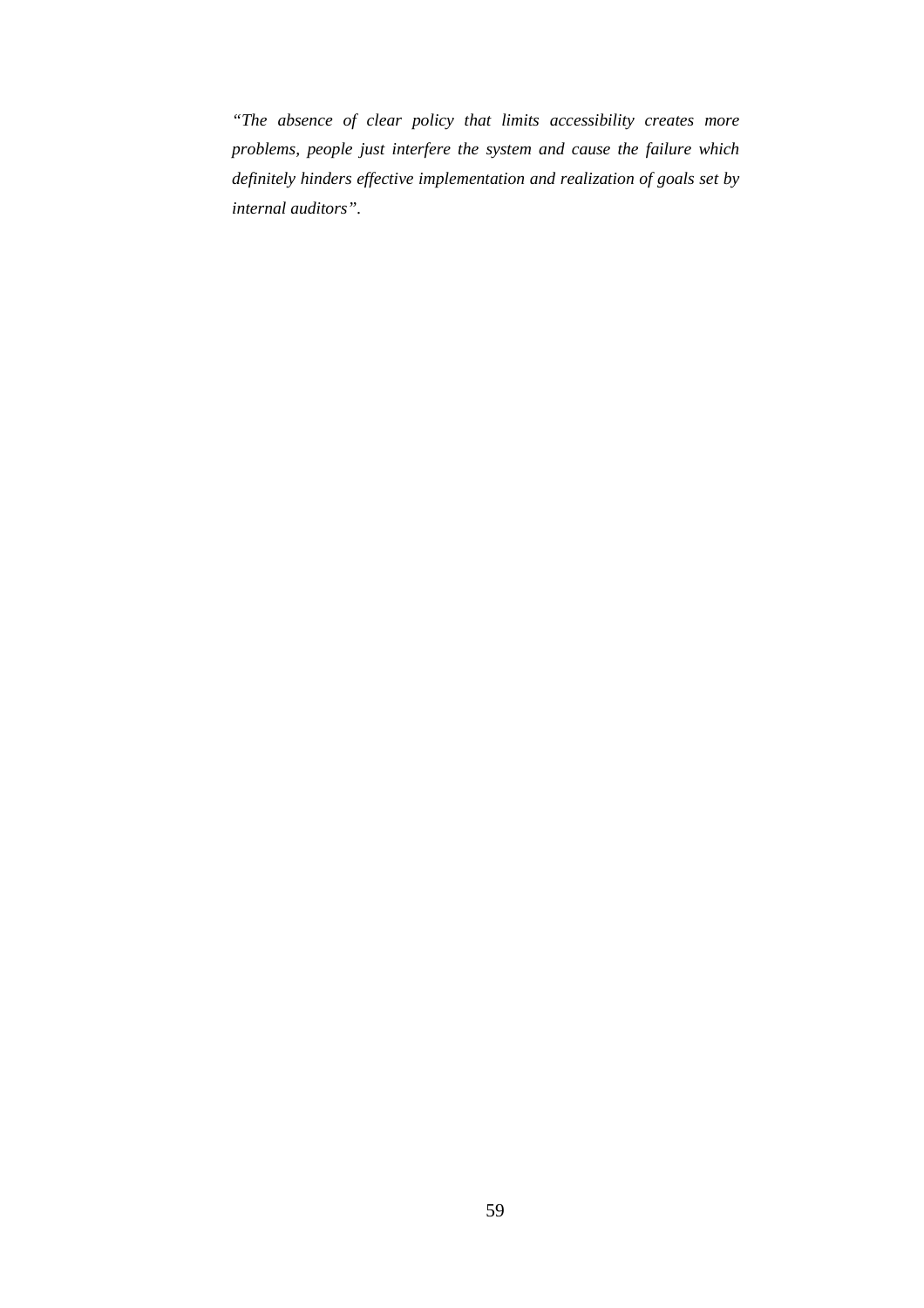## **CHAPTER FIVE**

# **SUMMARY, CONCLUSION AND RECOMMENDATIONS**

## **5.0 Introduction**

This study pointed out that before the introduction of IT audit in the public sector, much of the focus was on manual audit techniques. As the decade progressed, this shifted to techniques of IT audit. This study aimed at finding out the s of technology on internal audit in the public sector. The study had three objectives namely; understanding the perceptions of audit officers with regards to application of information technology in audit issues, understanding the contribution made by IT in implementing audit activities and investigating on the challenges facing the application of IT in audit activities.

Having seen the findings of this study in the previous chapter as guided by the research objectives outlined in the first chapter, the current chapter provides summary of findings, conclusion and recommendations based on the findings. Finally, the chapter winds up by showing the limitation of the study and puts forward suggestions for further research.

# **5.1 Summary of the findings**

This section summarizes the major findings of the study. In so doing, the presentation has been guided by the research objectives.

#### **5.1.1 Perceptions of Auditors on IT Audit**

Perceptions regarding IT auditing were looked at in eight different indicators, namely; Application of IT audit in report preparation, reduction of difficulties in audit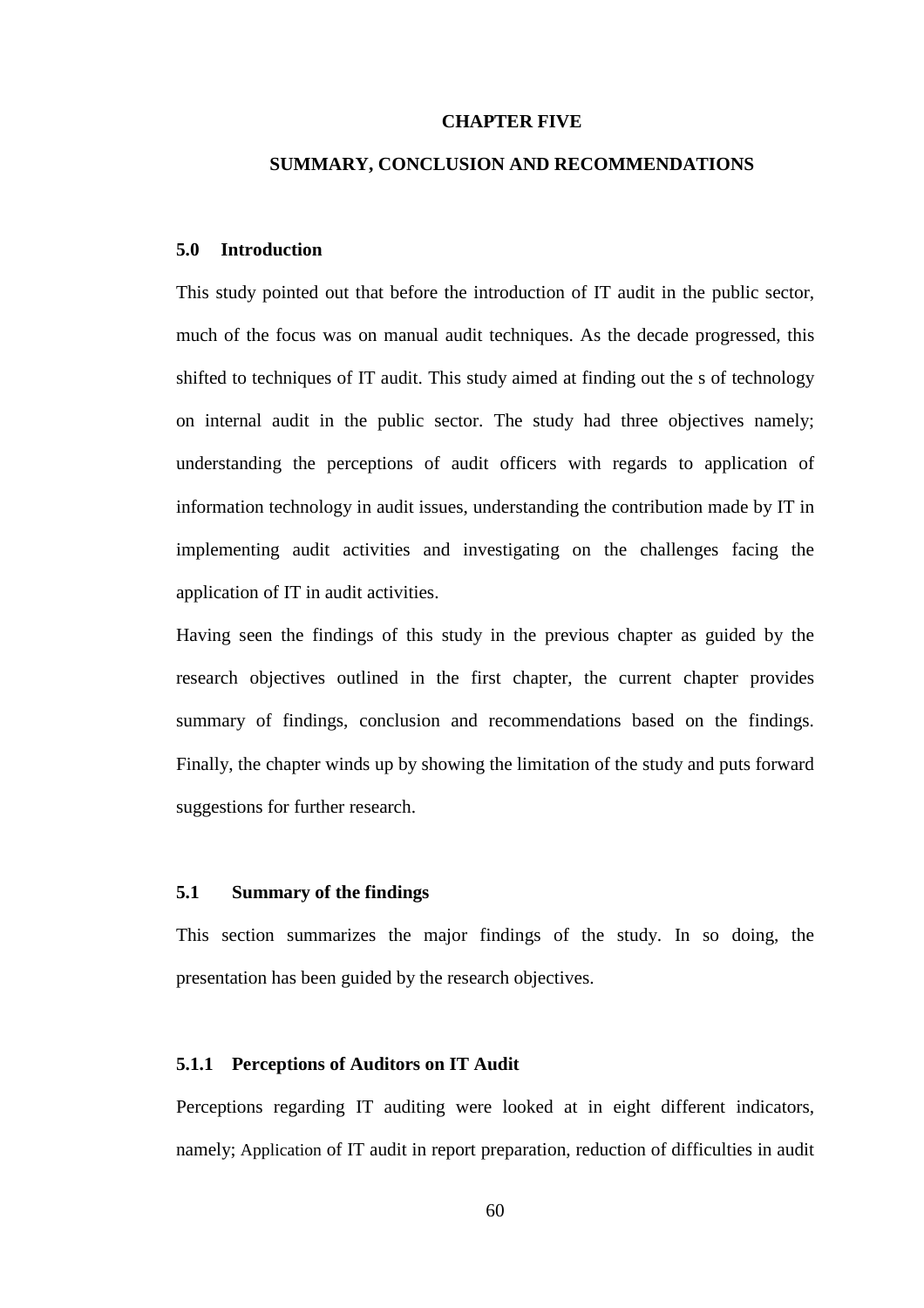operation, ease of use and friendliness of IT audit, and an assistance of IT audit in internal control. Others are; an assistance of IT audit in making assessment process and mitigation of risk, assistance of IT audit in providing support to management, decency of IT audit compared to the Manual Audit, and the extent of IT audit complications compared to manual audit.

Actually, it has been agreed by the majority of respondents that among the eight attributes investigated in this study, seven of them gave IT audit an upper hand compared to manual audit. The biggest concern of the users is that IT audit is not user friendly and that it is difficult to undertake compared to manual audit. The aim concerns of users are that IT audit requires continuous training as well as building of experiences. Without these two components, IT audit has little utility.

# **5.1.2 Contribution of IT in Audit Activities**

As documented in the main findings, IT audit makes significant contribution in seven areas. These are supporting in controlling fraudulent actions, tracking of errors and controlling over expenditure, contributions of comparability and quickness to arrive to appropriate opinion, fairness and transparency on reports, cost and time saving contributions, support of the assessment process and mitigation of risks and provision of accurate results.

For the case of supporting in controlling fraudulent actions, IT audit facilitates in controlling frauds due to its ability of instituting checks and controls on the approvals any transactions to be made. With regards to its contribution on tracking of errors and controlling over expenditure, the system would always no accept to run if there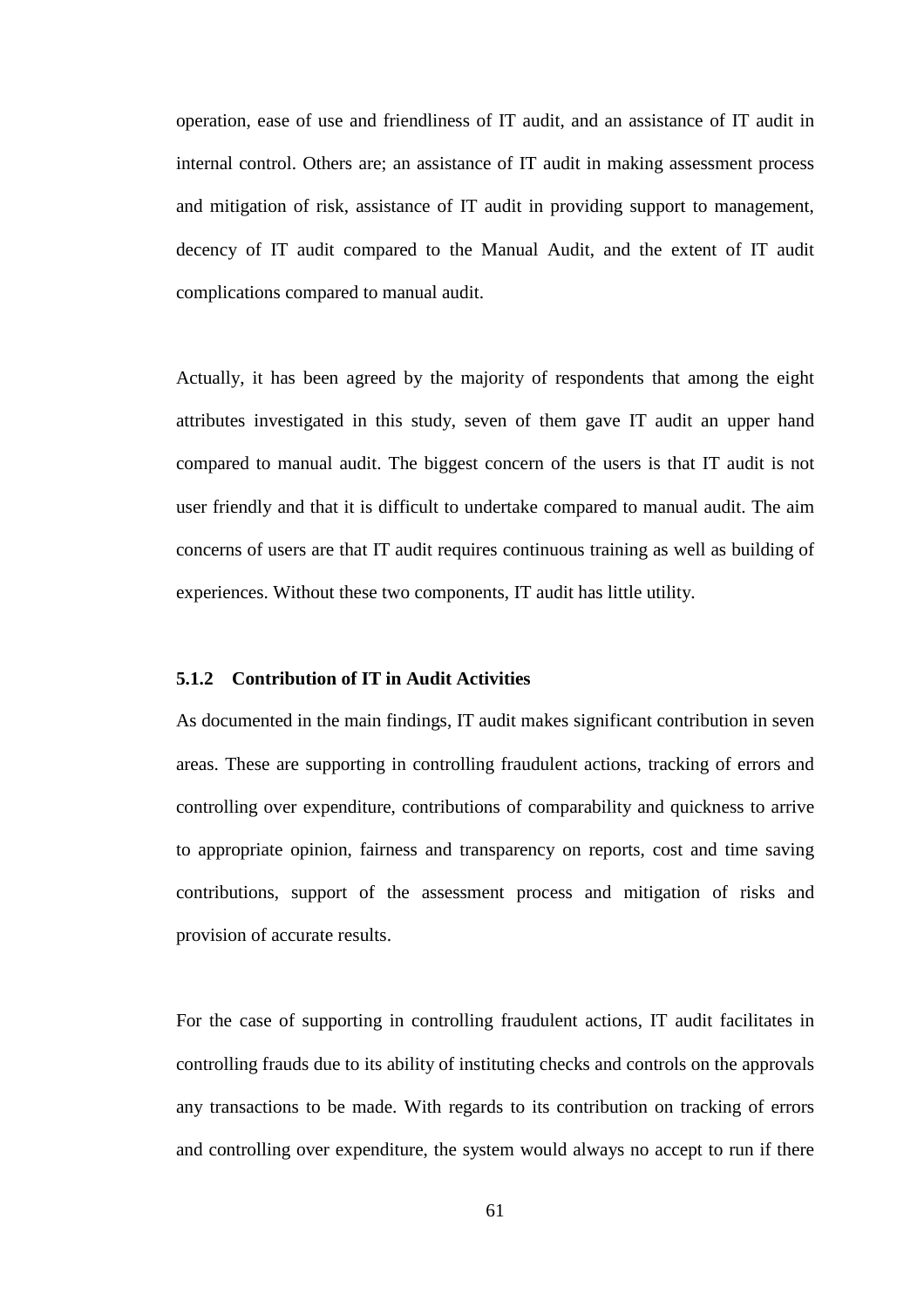are some entries which have been omitted either purposely or by error. It can also not accept to run if some entries have been omitted.

On the issue of IT contribution on comparability and quickness to arrive to appropriate opinion, the system avails data from the database for comparison purposes on performance of consecutive periods of operations. Further, it assists the users to reach the suitable opinion by just looking at the various reports. Regarding the issue of fairness and transparency on reports, the staff being audited find it to be far better than the manual audit. This is so because; the system does not provide room for speculations or opinions. It provides clear reports for one to interpret. Auditors themselves also like IT audit due to its ability of producing clean and flexible reports as per requirements.

In as far as the issue of cost and time saving contributions is concerned, IT audit is not done by several employees, and thus it saves money from not paying for salaries unnecessarily. IT audit is also efficient thus it does not require people to work on overtime basis. The time saving arises from accomplishing the tasks quickly and efficiently as well as the eradication of the possibility of going into several documents because information is just obtained from the database.

In the case of the IT Contributions of the assessment process and mitigation of risks, the system secures the approvals of transactions and fast track the processes. It also helps in mitigation of risks by detecting any possibility of errors and frauds. Finally, accuracy of outputs produced by IT audit comes from the suitability of the financial reports that are provided.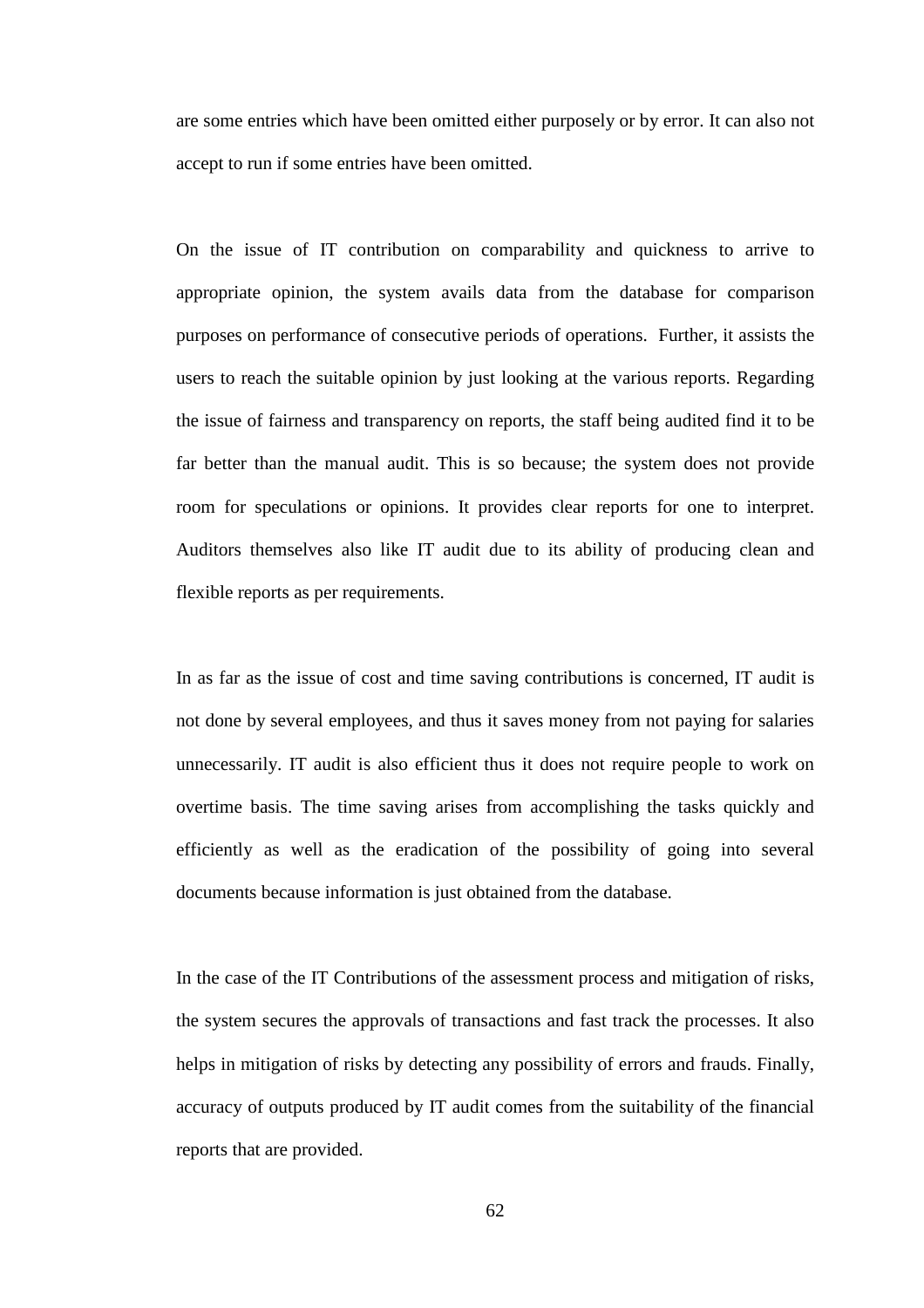#### **5.1.3 Challenges Facing Application of IT Audit Activities**

The study identified several challenges facing the application of IT audit activities. The main challenges found out are; shortage of workforce, lack of experienced and skilled personnel, the increased burden to the government, lack of IT policy that limits system accessibility. Others are; problems arising from the use of EPICOR, management perceptions over internal auditors and the problems of power interruptions. These create a stumbling block for effective audit function implementation both in central governments and local governments. If the challenges are not quickly overcome, there is danger of exposing the government into operational risks.

# **5.2 Conclusion**

Based on the findings of this study, there are three areas which the study makes contribution. These are contribution to policy, knowledge and best practices as shown below.

#### **5.2.1 Contribution to Policy**

It has been reported by the main stakeholders, that one of the issues which act as vast hindrance to proper execution of IT audit in public sector was the absence of IT policy. This is important because it should be expected to guide implementation of the technology in audit issues. If the policy was there, it could really guide on provision of check and control services to inputs, outputs as well as all the systems that make up the IT based systems. It would also guide on matters of partnerships with IT industry in terms of technical consultants, computers and networking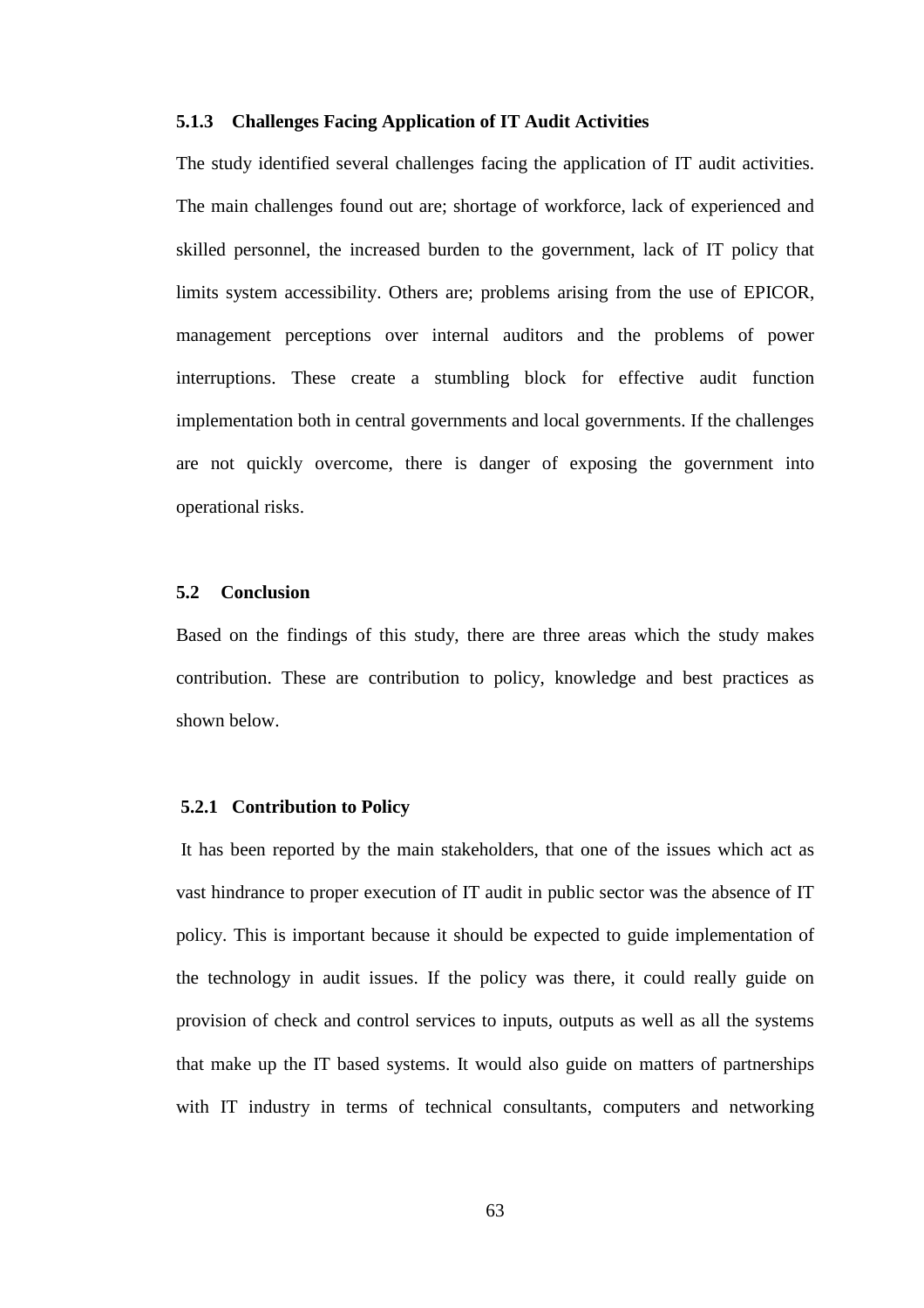equipment, telecommunications, database management and hosting, servers, security, firewalls, intrusion detection and software maintenance.

#### **5.2.2 Contribution to Knowledge**

This study has documented several challenges and contributions which IT audit face in its application. Some of the challenges like power interruptions, management perceptions and lack of IT policy are peculiar to this study. This adds up to the body of knowledge. Apart from that, there has been found out some perceptions which stakeholders have over the use of IT audit. Such findings add up to new knowledge and provide activation for further research.

## **5.2.3 Contribution to Best Practices**

Findings on perceptions of the main stakeholders on the use of IT in auditing as well as challenges reported provide lessons to the managers. These include; the best way of using IT audit in connection to understanding how users perceive it and the strategies that need to put in place in order to eradicate or at least decrease the impact of the challenges in the use of IT audit.

#### **5.3 Recommendations**

Based on the findings of the study, this section provides recommendations which fall under the three categories, namely; recommendations to local governments, recommendations to central government and recommendations to auditors.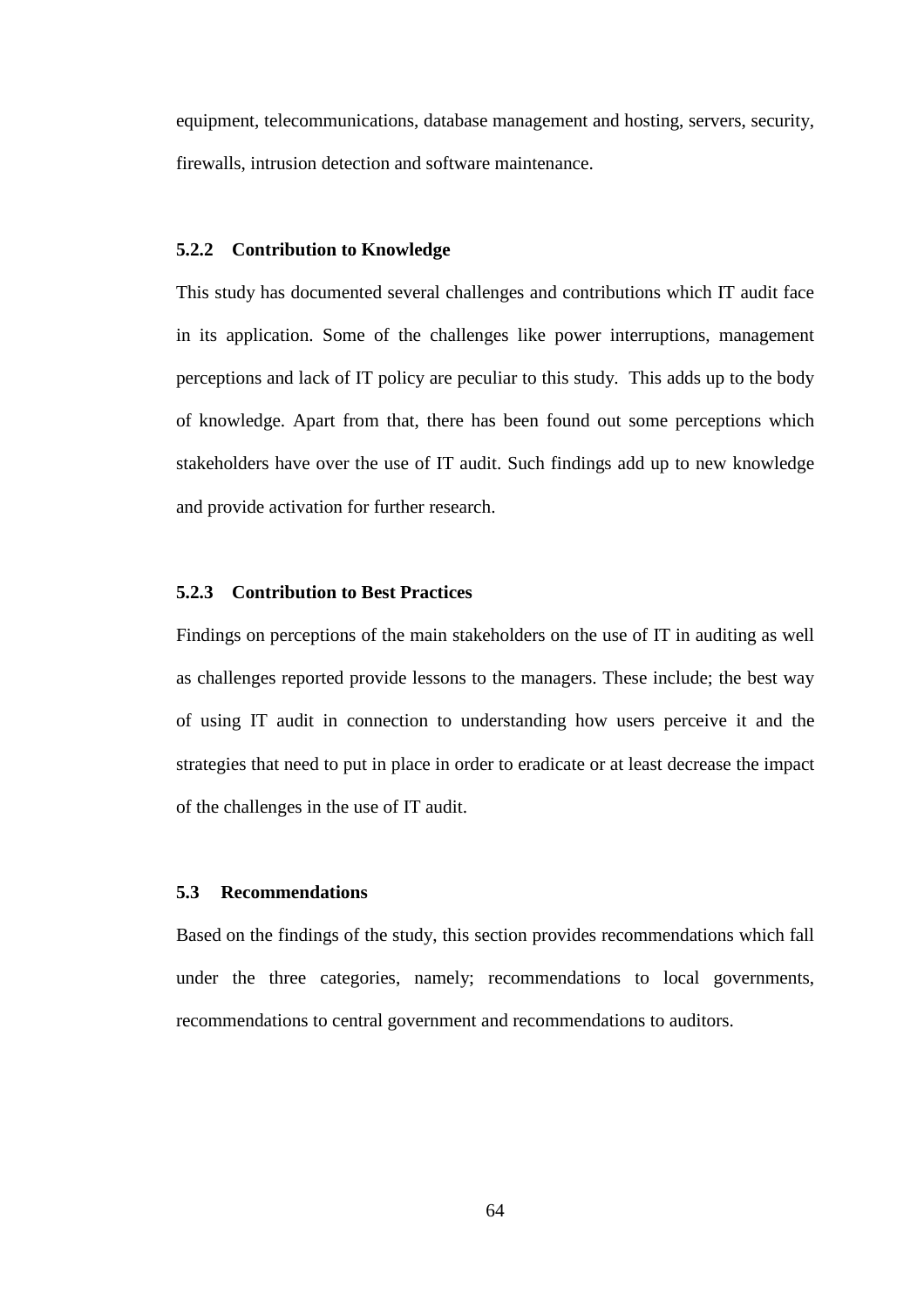#### **5.3.1 Recommendation to the Central Government**

- 1) Since the mother document to guide IT audit usage is not in place, it is highly recommended that the government should take a lead to have the policy in place.
- 2) The government is advised to employ more staff in the section of internal audit. This will enable both central and local governments to conduct the auditing exercise fully and effectively.
- 3) The government is hereby advised to use both systems (manual system and IT based) in parallel. This would help to create a fallback position in case of technology associated problems which hinder accessibility of the database.

# **5.3.2 Recommendations to Local Governments**

In order to strengthen the audit unit of the local governments as well as lessen the possibilities of encountering risks, the following are recommended to the Management of the organizations:

- 1) Providing a refresher training to staff so as to build their competencies in terms of how to deal with exposures to risks.
- 2) The management should do away with the culture of perceiving the internal audit as a police unit. In fact, this is a very important section that plays an advisory role to keep the public sector at safe zones in all the transactions it operates.
- 3) Staffs should be inculcated with a culture to follow the procedures and other designed policies. This should be in line with introducing heavy punishment to those who violate the regulations.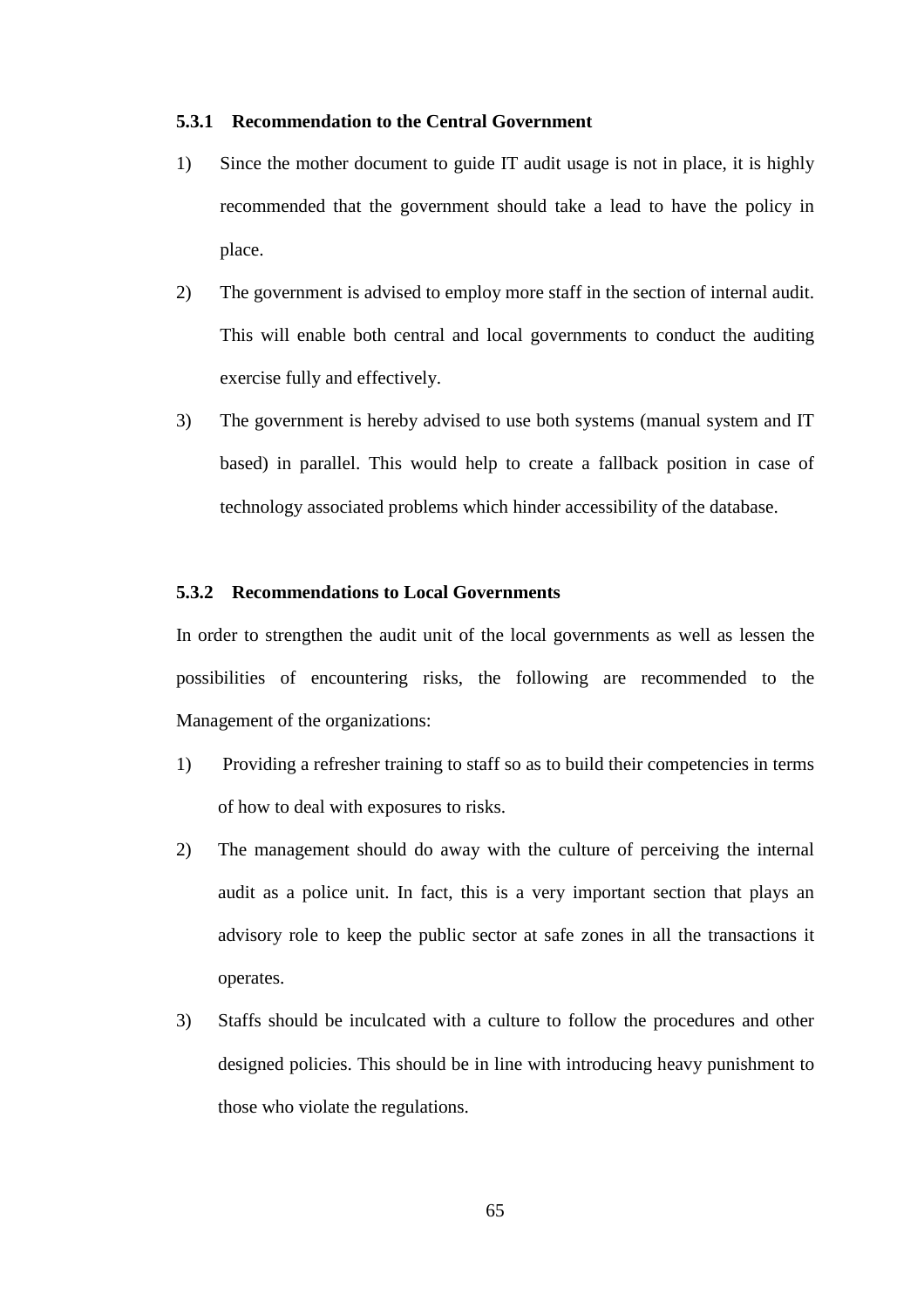- 4) Management is strongly advised to provide auditors with no limit in accessing computer resources (data, programs, equipment, and facilities) as well as documentations, so that; they can protect these resources against unauthorized modification, loss and disclosure.
- 5) Finally, the management should have regular audit especially surprise inspections. These are important in terms of making the staff always aware of proper recording, adherence to procedures, regulations and the like.

# **5.3.2 Recommendations to Auditors**

- 1) Auditors should have frequent review of documents to ensure there is proper vouching and documentation in the public sector, and approval of significant policy and procedural exceptions.
- 2) Auditors are advised not to become swayed by what is talked against them. They should play their roles and responsibilities of independence to enable wide operational risk management function and improved line of service management;

#### **5.4 Limitation of the Study**

This research work was based on a case study and was based only on two cases. Therefore, conclusion drawn from the study cannot be generalized statistically for all the public sector diversities. This is because the situation at one local government might be different from the rest of local authorities, even though it provides lessons to be learnt. It is thus acknowledged that if the study was conducted by widening of the scope, the findings could be richer and more interesting.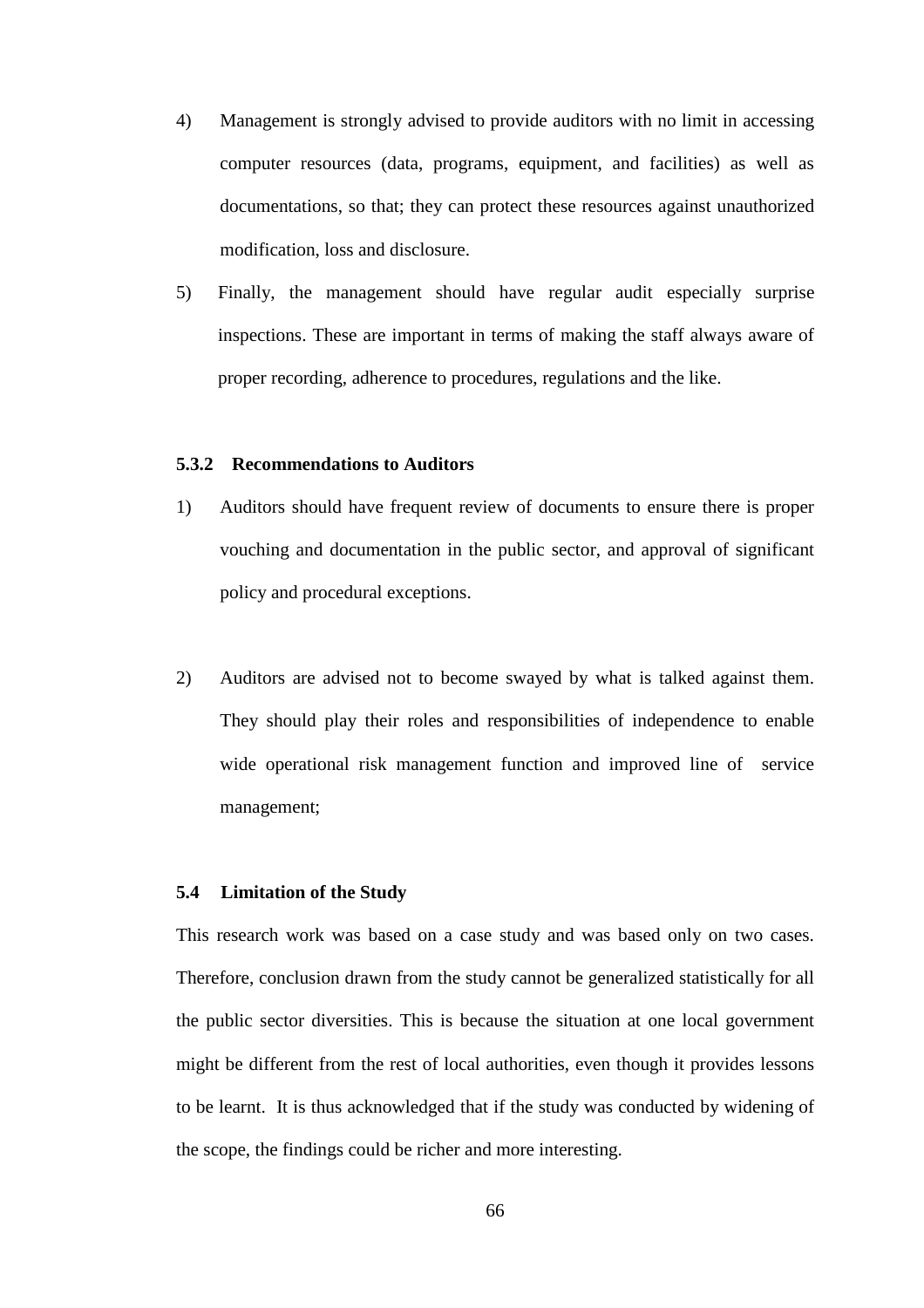# **5.5 Area for Further Study**

The study gives clues of what could be happen if the strategies suggested for dealing with challenges of IT are taken seriously. Therefore it is recommended that similar studies to be conducted in other local governments.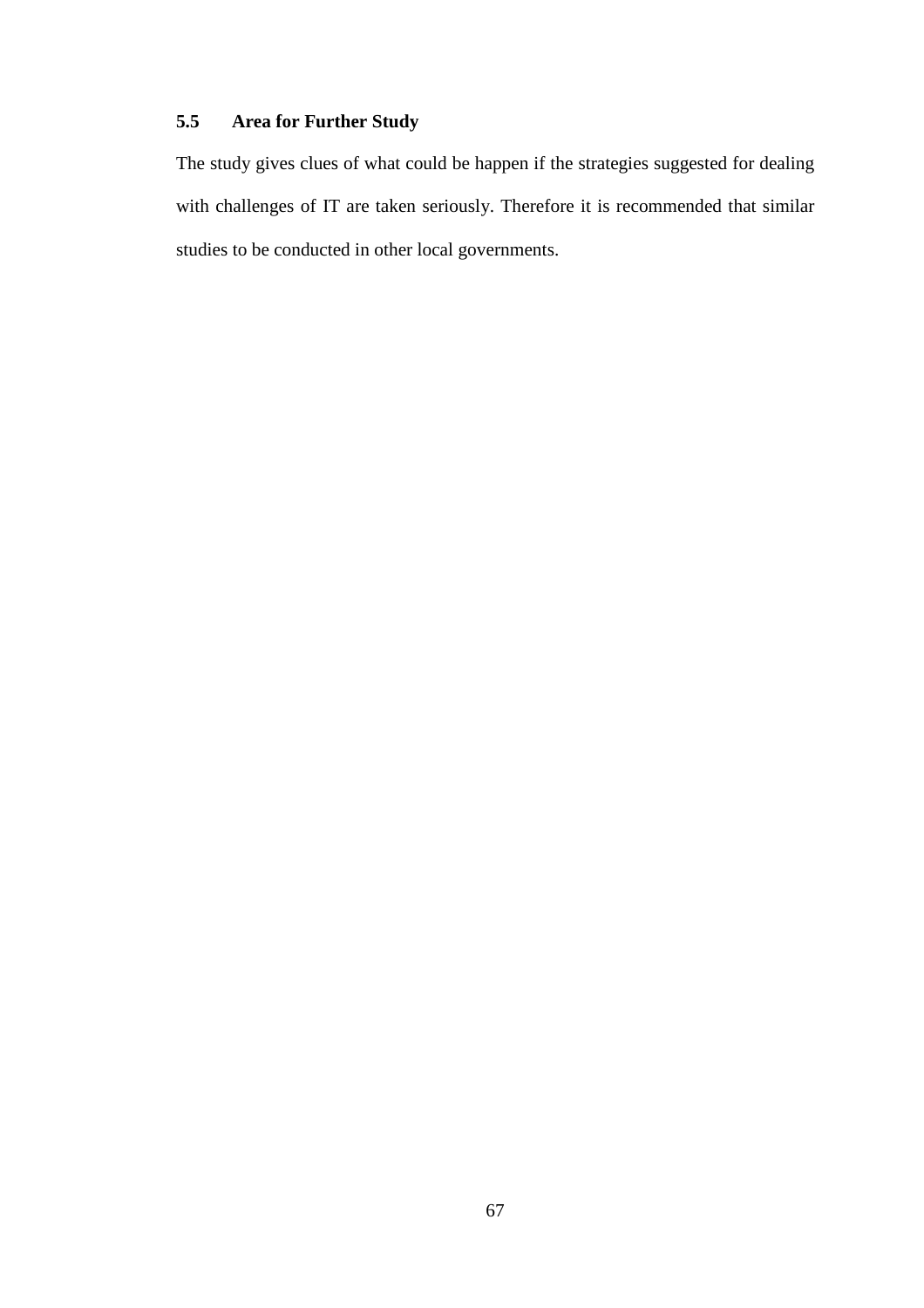#### **References**

- Anderson, U. (2003), *Assurance and Consulting Services. Research Opportunities in Internal Audit*. The Institute of Internal Auditors Research Foundation, Florida.
- Arens, A. A and Loebbecke, J (1994), *Auditing an Integrated Approach*, Prentice Hall International Editions,  $6<sup>th</sup>$  ed. USA.
- Babbie, E.R. (1992), *"The practice of social research",* Wadsworth, Belmont, California.
- Brown, I. (2002) *Advanced Information Systems Audit*, UCE-Centre for International Audit. UCE-Birmingham.
- Campbell, T and Stanley, H. (1996), "Technology, multimedia, and qualitative research in education", *Journal of Research on Computing in Education,* Vol. 30, No. 9, pp. 122-133.
- Chambers, A. and Rand, G. (1997), *Auditing the IT Environment: Assessing and Measuring Risk and Control*, Management Audit Limited. London. UK.
- CIIA (1999), *Audit survey results*. 4<sup>th</sup> Ed. *The Chartered Institute of Internal Auditors*: United Kingdom. London.
- CIPFA (1998), *Computer Audit Guidelines*. 5th Ed. *The Chartered Institute of Public Finance and Accountancy*: Endorsed by the IIA- United Kingdom. London.
- Clackett, P (2000),"Blueprint for an inside job", *Public Finance Journal,* (CIPFA) Vol. 10, No. 5, pp. 22-27.
- Cornford, T. and Smithson, S. (1996), *Project Research in Information Systems*: A Student's Guide. Macmillan Press Ltd, London.
- Dale J. and Ellis C. Y.W (2008), "*Practicing Information Technology Auditing for Fraud"*, Information Systems Control Journal , Vol. 1, 2008 [online] Available from http://www.itgi.org [Accessed on  $16<sup>th</sup>$  June 2013]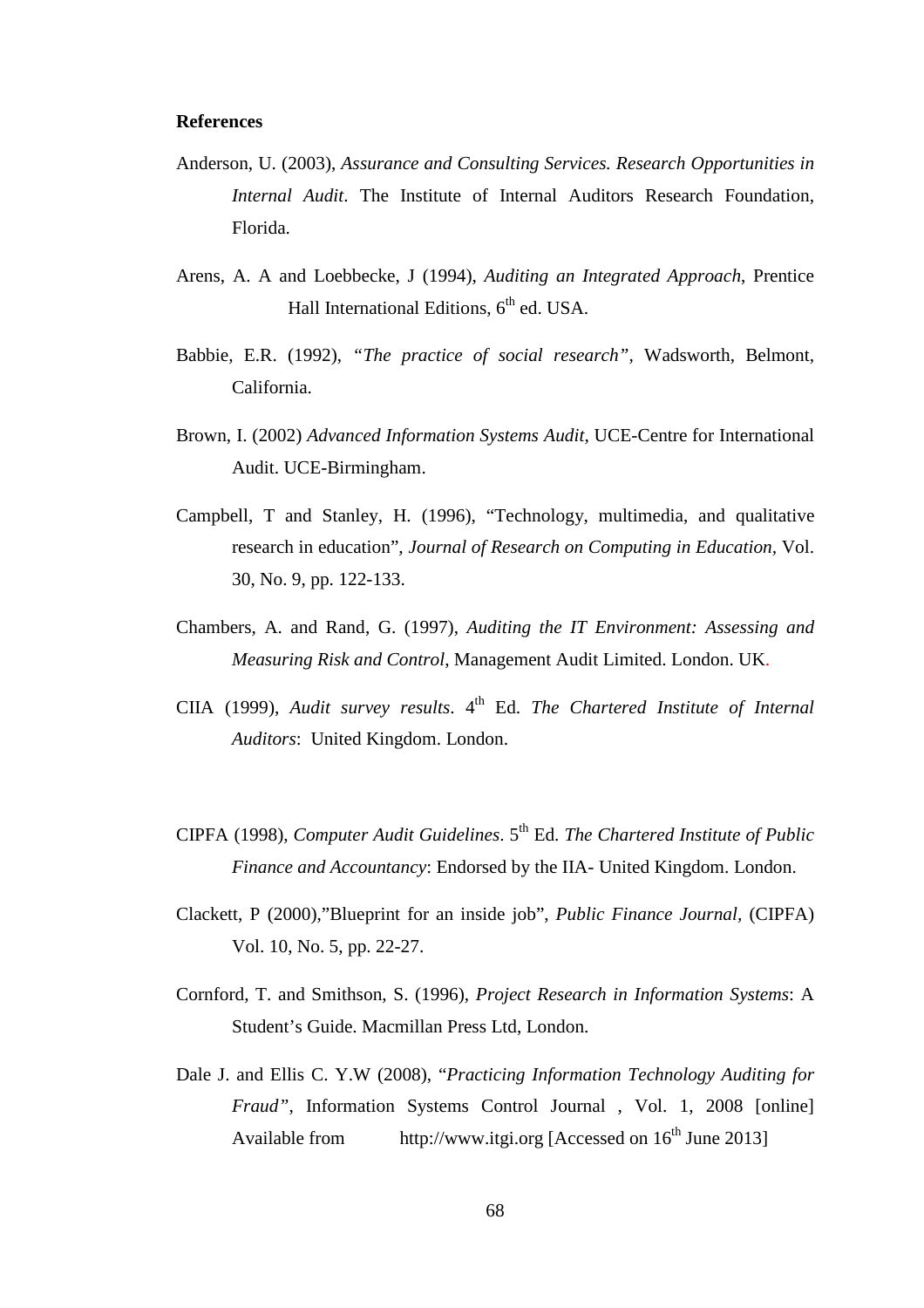- Davies M (2001), "The changing face of internal audit in the local Government", *Journal of finance and management in public services*, Vol.1. pp 72.
- Dormer, S and Corlett, T (2001), *Advanced Information System Auditing.* The IIA (UK and Ireland). London.
- Fink, A (1995), *The survey Hand Book*, Thousand Oaks, California, sage.
- Frenzel, C. (1996), *Management of Information Technology*, 2<sup>nd</sup> Ed. Boyd and Frase Publishing Company, Danver .

 Gummesson, Evert (2000), *Qualitative Methods in Management Research,* (Second Edition), Sage Publications, Inc. Thousand Oaks, London, New Delhi.

 Janesick, Valerie J. (1998), "The Dance of Qualitative Research Design: Metaphor, Methodolatry, and Meaning", In Norman K., Denzin and Yvonna S. Lincoln (eds.), *Strategies of Qualitative Inquiry*, Sage Publications, International Educational and Professional Publisher, Thousand Oaks, London, New Delhi.

- Jankowicz, A. (1995), *Business Research Projects*, 2<sup>nd</sup> Ed. International Thomson Business Press, London.
- Jean, C.B, Cynthia, J, Michael L.E, and Karla M.J. (2003), "The effect of Training on auditors' acceptance of an electronic Work System", *International Journal of Accounting Information System*, vol.1, 227-250.

Kenan-Flagler (2007), *Business & Industry*, The Dryden Press, Chicago.

- Ki Min, S. (2000), "An Integrated Approach Toward Strategic Information Systems Planning", Hyundai Information Technology, [Online] Available from http://www.mis.postech.ac.kr/research/Full/AN%INTEGRATED%APPROA CH%20TOWARD%20STRATEGIC%20INFORMATION%20SYSTEMS% PLANNING.doc [Accessed 22 June 2013]
- Krishnaswami, O.R. (2002), *Methodology of Research in Social Sciences*, Himalaya Publishing House, Mumbai.

 Kothari, C. (2002), *Research Methodology; Methods and Techniques,* 2nd Ed, K. K. Gupta Ltd, Delhi.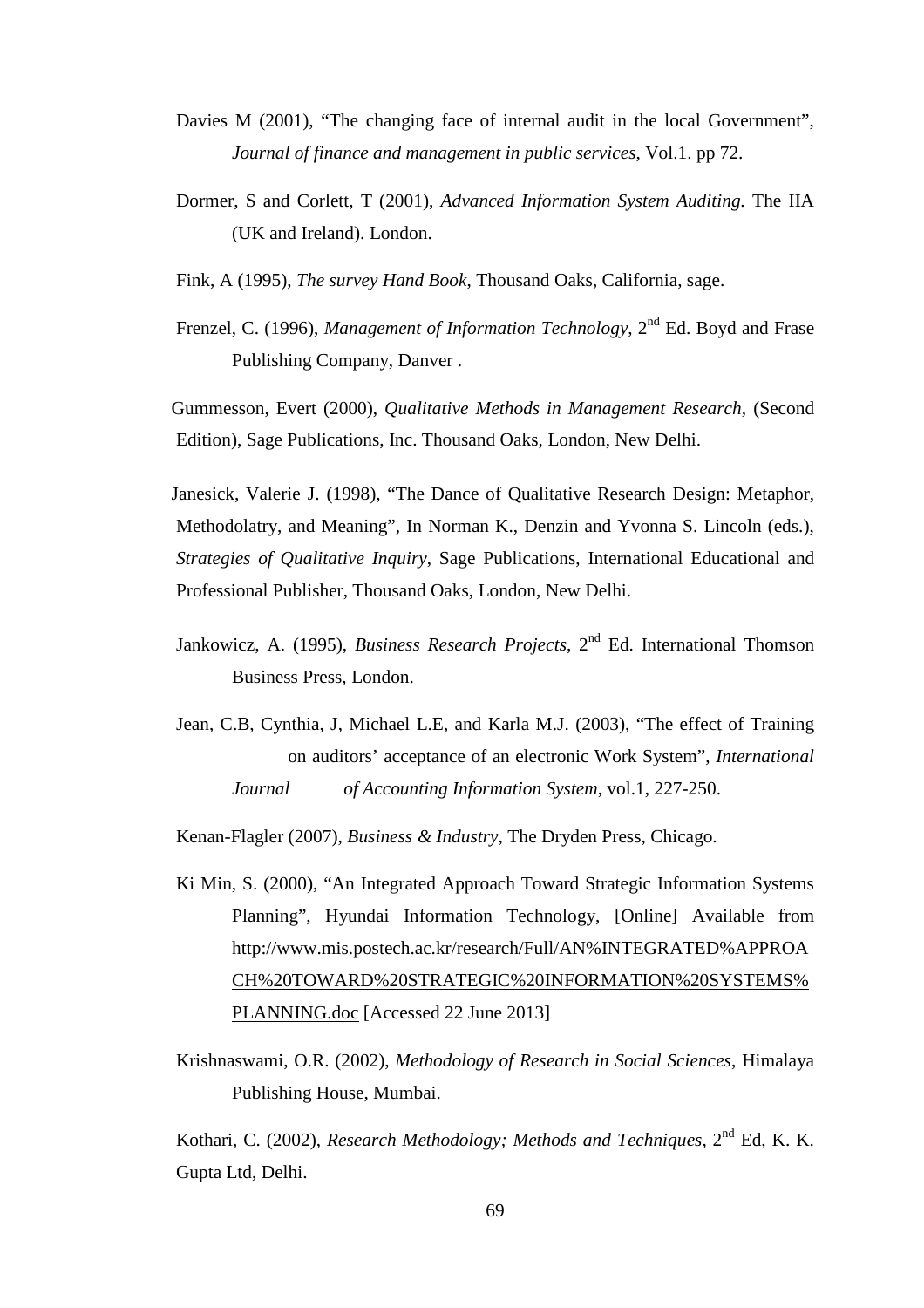- Lynch, A and Gomaa, M. (2003), "Understanding the Potential impact of InformationTechnology on the Susceptibility of Organizations to fraudulent employee behaviour", *International Journal of Accounting Information System*, vol.6, 26 – 28.
- Maher, M. and Akers, M. (2003) Internal Audit's role in System Development: "The CEO's Perspectives", *Internal Auditing*, Vol. 18 Issue 1. Boston Jan/Feb 2003 [Online] Available from http://proquest.umi.com/pqdwebindex [Accessed 15 June. 2013].
- Messier, W.F., (2003), "Research in and Development of Audit Decision Aids," Judgment and Decision-Making Research in Accounting and Auditing", edited by R.H. Ashton and A.H. Ashton (New York, NY: Cambridge University Press.
- Mock, T .J and Wright, A. (1999), "An exploratory study of auditor evidential planning judgments Auditing", *A Journal of Practice and Theory*, Vol. 12(2): 39–40.
- Murray, L. (1989), *Information Technology: Agent of Change,* Cambridge University Press. Cambridge.
- Mwasalwiba, E. (2003), Strategic Organisational Development: An Assignment Submitted to Prof. Syed on  $9<sup>th</sup>$  June 03. UCE, Birmingham.
- Nyoni, J (2007), The Internal Audit Function an: The University of Dar es Salaam, Dar es Salaam.
- Nunnally, J. (1978), *Psychometric Theory*, 2<sup>nd</sup> ed., McGraw Hill publishing, New York.
- Patrick, M.Q (1998), *The internal audit perspectives*,  $2<sup>nd</sup>(ed)$  Sage publications Thousand, Oaks, California.

Richard (2009), *Auditing, Principles and Practice,* Prentice – Hall, India.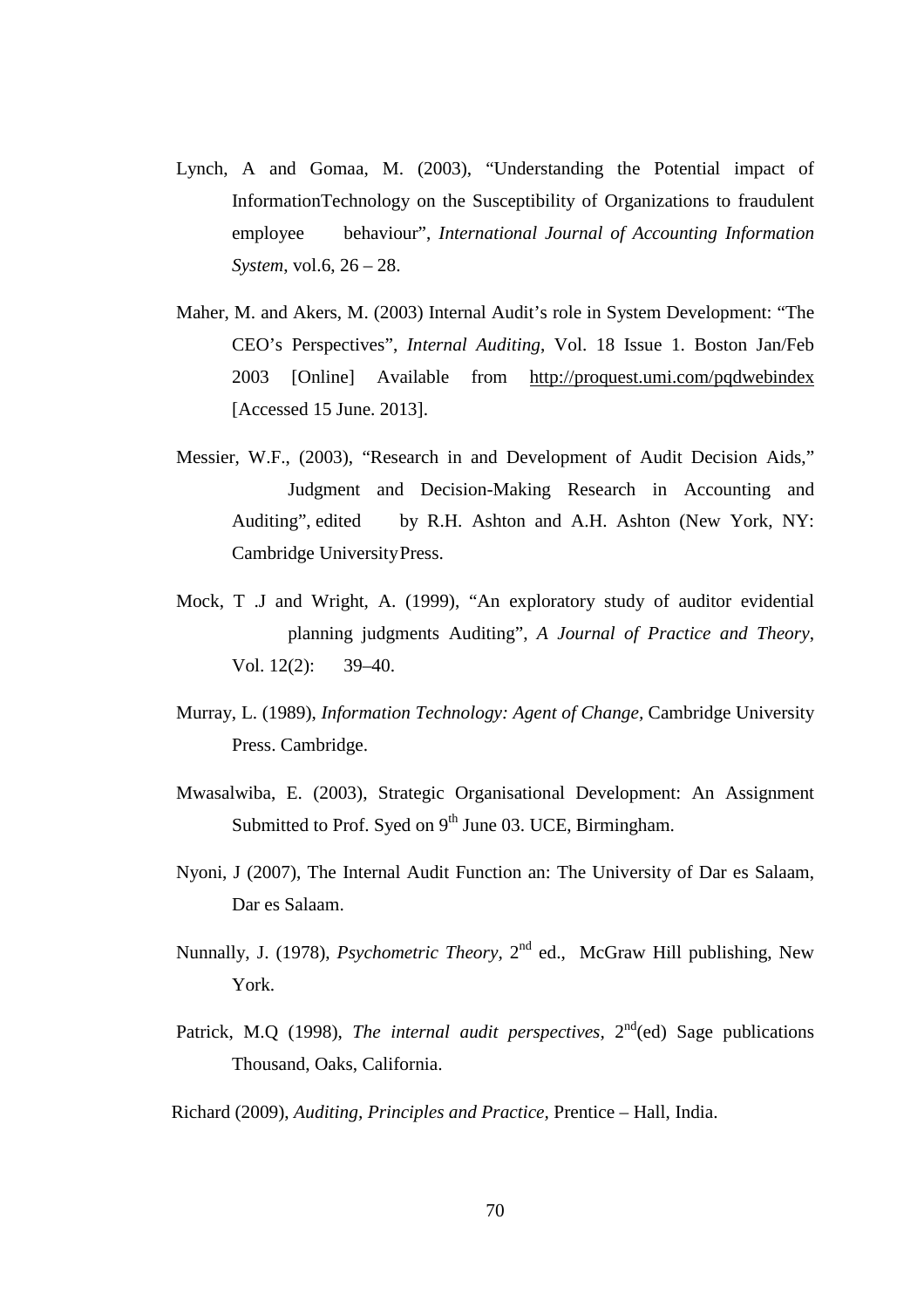- Ruud, T. (2003), The Internal Audit Function an Integral Part of Organisational Governance. *Research Opportunities in Internal Audit*. The Institute of Internal Auditors Research Foundation, Florida.
- Roth, J. (1998), "How do internal auditors add value", *Internal Auditor*, Vol. 60, No. 1, pp. 33-37.
- Saunders, M. (2000), *Research Methods for Business Students*. 2<sup>nd</sup> ed. Prentice Hall, London.
- Saunders, M. (2003), *Research Methods for Business Students*. Prentice Hall, London.
- Scammer, A (1999), *Eye in the Sky: Vision of the Information Future.* Aslib/IMI. London.
- Sellen, AJ and Harper, R.H.R. (2002), *The Myth of the Paperless Office*, Cambridge (MA) MIT Press; London.
- Silltow, J. (2002), *Business Information System Auditing.* The IIA (UK & Ireland), London.

 Stake, Robert E. (1998), "Case Studies" In *Strategies of Qualitative Inquiry*, Norman K. Denzin and Yvonna S. Lincoln (Eds.), Sage Publications, International Educational and Professional Publisher, Thousand Oaks, London, New Delhi.

- Stone, W. (1997) "Electronic commerce: can internal auditors help to mitigate the risks?" *Institute of Internal Auditor,.* [Online] Available from http://www.findarticles.com/ [Accessed on June 2013].
- Syed, A. (2002), "Context and Approaches to Modern Internal Audit", *Internal/External Audit.* Centre for International Audit, UCE, Birmingham.
- TAFE Institutes (2002), "ICT Strategic Planning Guide", *A Guide to ICT Strategic Planning for TAFE Institutes.* [Online] Available from http://www.ask.co.uk [Accessed 12 June 2013].
- The IIA-UK and Ireland (2000), "What Role Can Internal Audit Play in IT Development", *Professional Issues Bulletin* [Online] Available from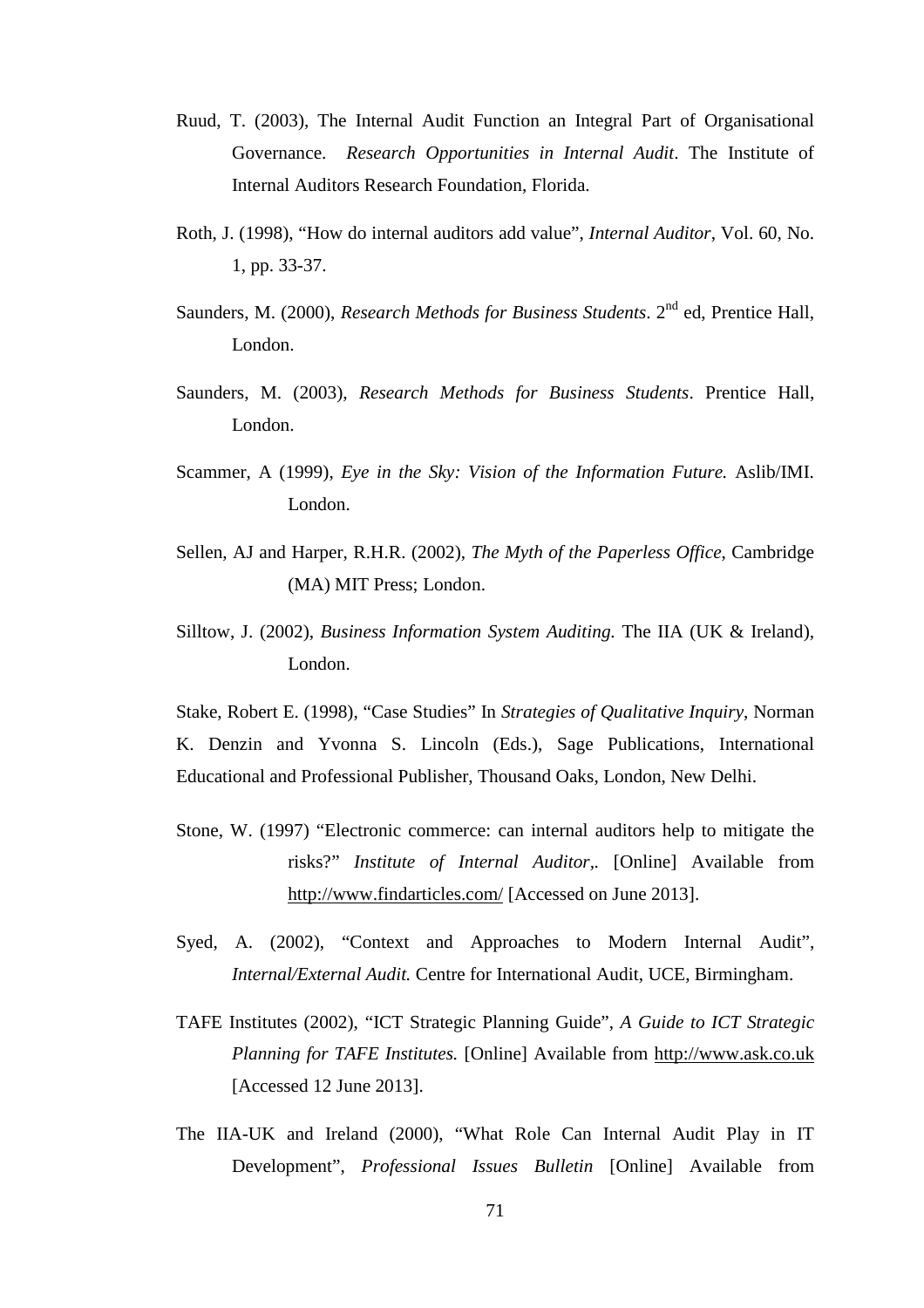http://www.blindtiger.co.uk/IIA/uploads/-38c9a362-ed71ce5fa5--7db7/PIB-IaandIT.doc [Accessed 12 June 13]

- Thomas, G. (2000), A new role for IT Audit, *Internal Auditing Journal*, March issue,  $25 - 27$
- *United Republic of Tanzania (2005) Public Expenditure Review- Annual Consultative Meeting (Local Government Fiduciary Assessment, Joint Evaluation Report; 2006),* Dar es Salaam*.*
- *United Republic of Tanzania (2006) Public Expenditure Review- Annual Consultative Meeting (Local Government Fiduciary Assessment, Joint Evaluation Report; 2006),* Dar es Salaam*.*
- United Republic of Tanzania *(2006),* EPICOR, [www.epicor.com/…/ENT\_GOV\_CS\_Govt%20Tanzania\_June05.pdf [Accessed 12 June 13].
- United Republic of Tanzania (2007), Annual General Report of the Controller and Auditor General (On the Financial Statements of Local Government Authorities for the financial year 2007/2008), Dar es Salaam.
- United Republic of Tanzania (2008), Annual General Report of the Controller and Auditor General (On the Financial Statements of Local Government Authorities for the financial year 2007/2008), Dar es Salaam.
- United Republic of Tanzania (2011), Annual General Report of the Controller and Auditor General (On the Financial Statements of Local Government Authorities for the financial year 2011/2012), Dar es Salaam.
- United Republic of Tanzania (2012), Population and Housing Census, Dar es Salaam.
- Vanstapel, F. (2004), *The guidelines for internal control standards for the public sector*, intosai [online] [online] Available fromhttp://www.intosai.connexcchosting.net/blueline/upload/1guicspubsece.p df [Accessed on 15 June 13].

Vaus, D. (1996), *Survey in Social Research*. 4<sup>th</sup> ed., UCL Press Ltd. London.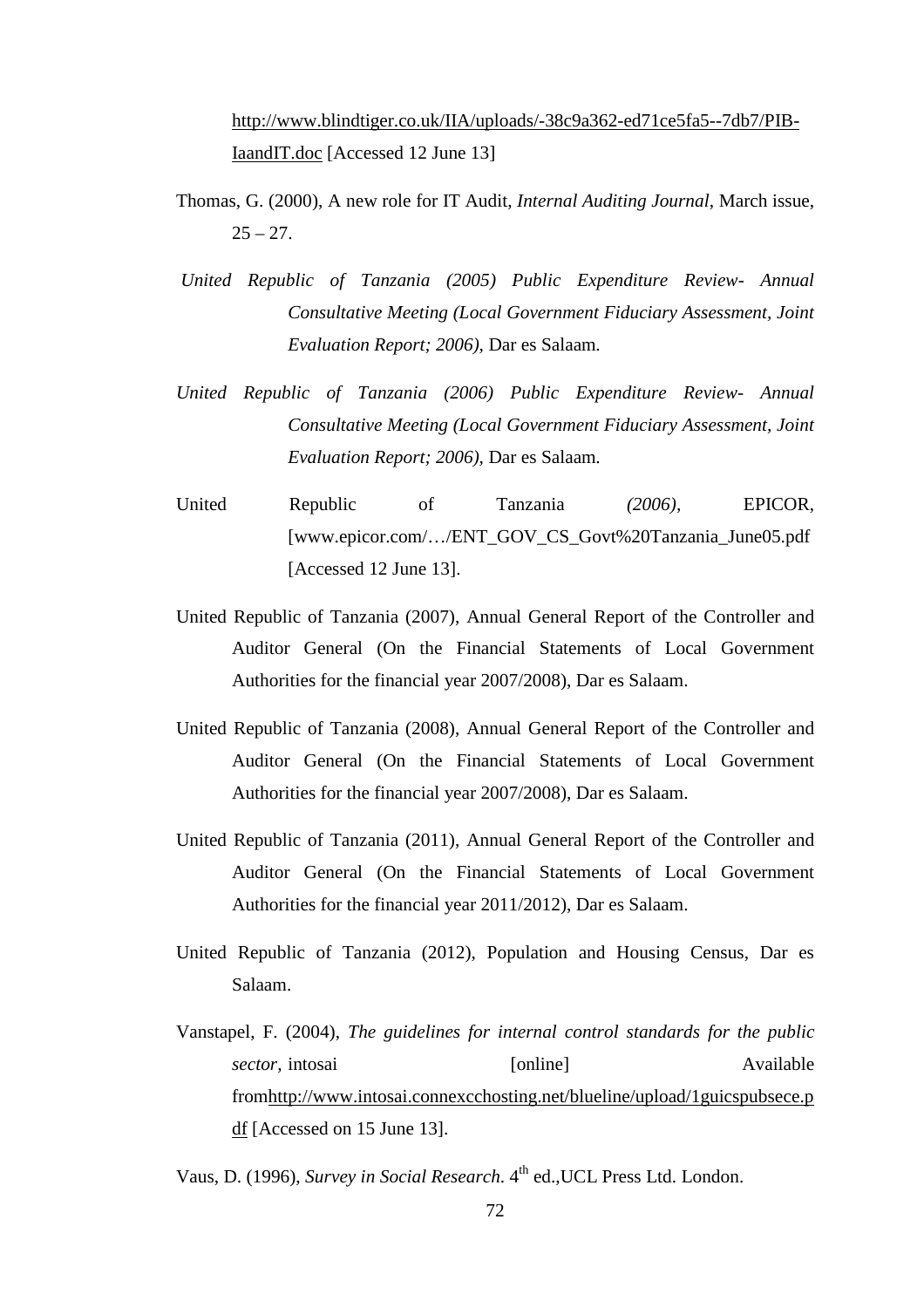Wallace, P. E. (2002), "The Influence of Technology on Auditing", *Pennsylvania CPA Journal.* [Online] Available from http://www.picpa.org/articles/pa\_cpa\_journal [Accessed on June 2013].

Williams, P.(2000), "Leaving paper behind", *Accountancy Age,* 2nd March, p 22-29

World Bank, (2002) " Multinational expenditure Report", The Dryden Press, N/Y.

 Yin, Robert K. (1994), *Case Study Research: Design and Methods*, (Second Edition), Sage Publications, International Educational and Professional Publisher, Thousand Oaks, London, New Delhi.

Zikmund, W. (1984),*Business Research Methods*, The Dryden Press, Chicago.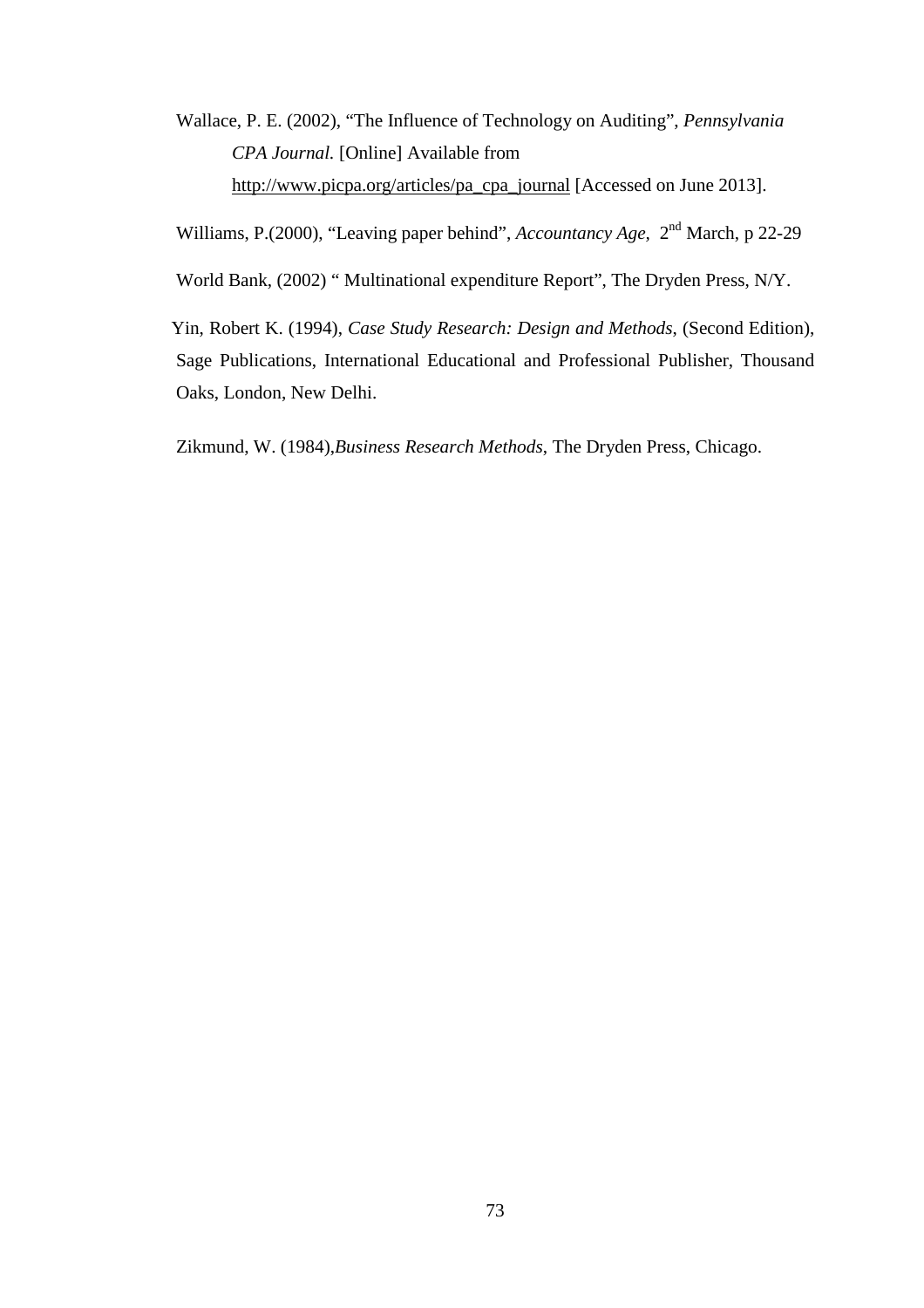#### **Appendix 1: Questionnaires for Staff**

This study is based at the University of Dodoma. Its major objective is to asses on the contributions and challenges of technology on internal audit in the public sector – by taking a case of Dodoma municipality and Chamwino District. Therefore, you are kindly requested to participate in this study by filling in this short questionnaire. In case the final account of this work may contain confidential information and its report could be harmful to organization or individual, confidentiality is assured by the University. Such report will be seen only by the Supervisor and Examiner for examination purposes.

# **SECTION A: RESPONDENTS INFORMATION**

1) Please tick  $\sqrt{ }$  appropriately on the following:

|    | a) Age of respondent: $11-20$ years $21-30$ years $31-40$ years $\Box$ |
|----|------------------------------------------------------------------------|
|    | 41-50 years $\Box$ 51 and above $\Box$                                 |
| b) | Sex of respondent: Male   Female                                       |

| C) |              | Level of education of respondent: |
|----|--------------|-----------------------------------|
|    | Primary      |                                   |
|    | Secondary    |                                   |
|    | Degree       |                                   |
|    | Above degree |                                   |

# **SECTION B: PERCEPTIONS REGARDING IT AUDITING:**

2) The following set of statements relates to your feelings about the use of IT in audit activities. For each statement, please show the extent to which you believe IT auditing has the feature described by the statement. For example, placing a five on the line means you strongly agree that IT has the feature, and a one means you strongly disagree. You may as well choose any of the numbers in the middle to show how strong your feelings are. There are no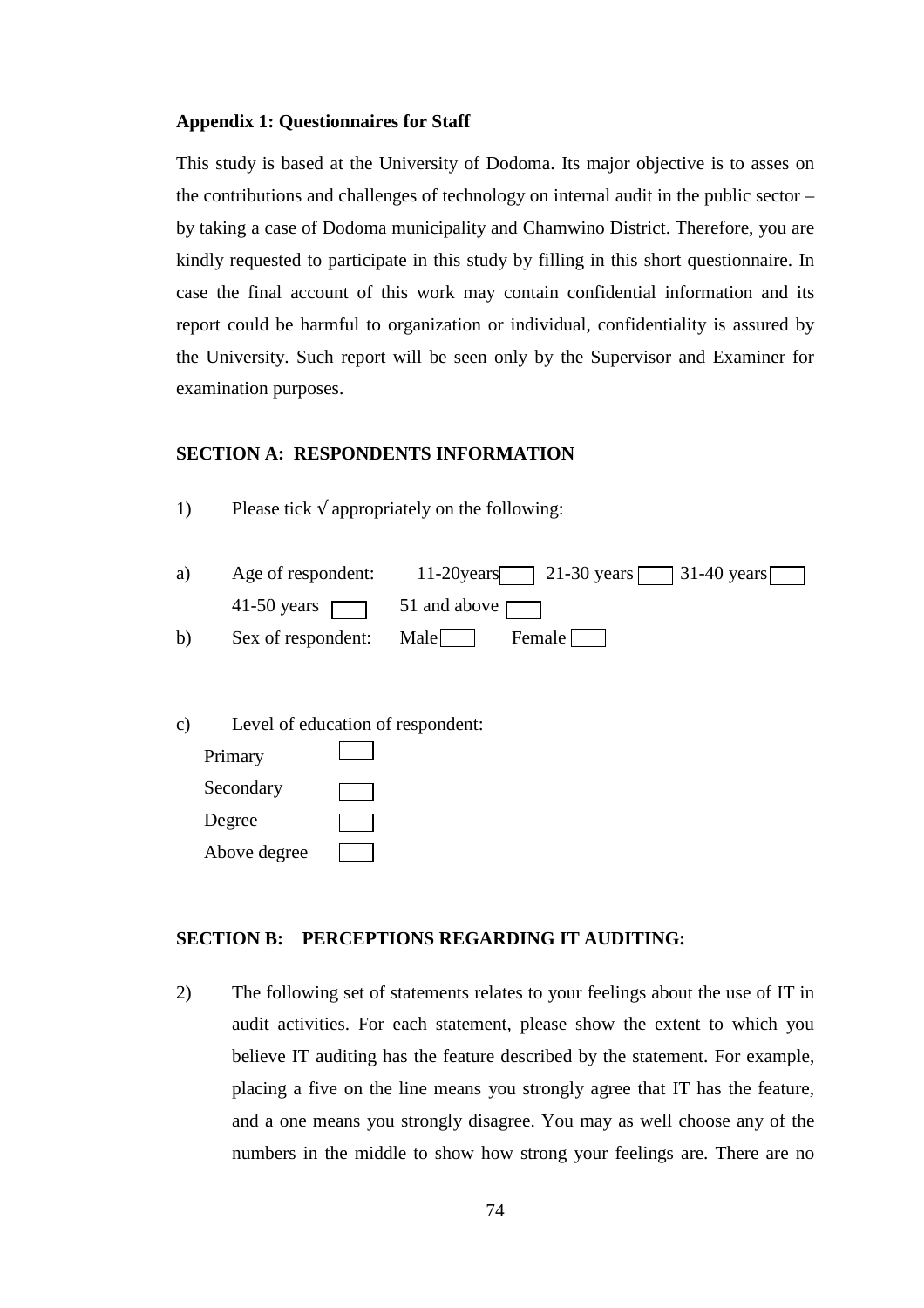right or wrong answers; all we are interested in is a number that shows your perceptions about IT in auditing. Please circle the appropriate number.

| S/N            | <b>Statement</b>                     | 1 | $\mathbf{2}$ | 3 | 4 | 5 |
|----------------|--------------------------------------|---|--------------|---|---|---|
| 1              | Application<br>of IT<br>in<br>audit  |   |              |   |   |   |
|                | activities is very helpful in report |   |              |   |   |   |
|                | preparation in your organization.    |   |              |   |   |   |
| $\overline{2}$ | Introduction of IT audit has         |   |              |   |   |   |
|                | reduced the<br>difficulties<br>rose  |   |              |   |   |   |
|                | during manual auditing               |   |              |   |   |   |
| 3              | It is easy and friendly to use IT in |   |              |   |   |   |
|                | auditing.                            |   |              |   |   |   |
| $\overline{4}$ | IT auditing adds something to        |   |              |   |   |   |
|                | internal control as compared to      |   |              |   |   |   |
|                | audit<br>of<br>manual<br>in<br>terms |   |              |   |   |   |
|                | efficiency and effectiveness.        |   |              |   |   |   |
| 5              | IT auditing helps in assessment      |   |              |   |   |   |
|                | process and mitigation of risk.      |   |              |   |   |   |
| 6              | Management has been aggressive       |   |              |   |   |   |
|                | to IT auditing application due to    |   |              |   |   |   |
|                | its positive<br>impact<br>the<br>on  |   |              |   |   |   |
|                | of<br>Financial<br>preparation       |   |              |   |   |   |
|                | statements/reports.                  |   |              |   |   |   |
| 7              | I prefer manual audit to IT in       |   |              |   |   |   |
|                | audit in the local governments.      |   |              |   |   |   |
| 8              | audit is<br>complicated<br>IT<br>to  |   |              |   |   |   |
|                | undertake compared to manual         |   |              |   |   |   |
|                | audit                                |   |              |   |   |   |

|  | 1=Strongly Disagree, 2=Disagree, 3= Neutral, 4=Agree, 5=Strongly Agree |  |  |  |
|--|------------------------------------------------------------------------|--|--|--|
|  |                                                                        |  |  |  |

3) Why you think that IT auditing is better than manual auditing? Please mention and briefly explain at least four reasons.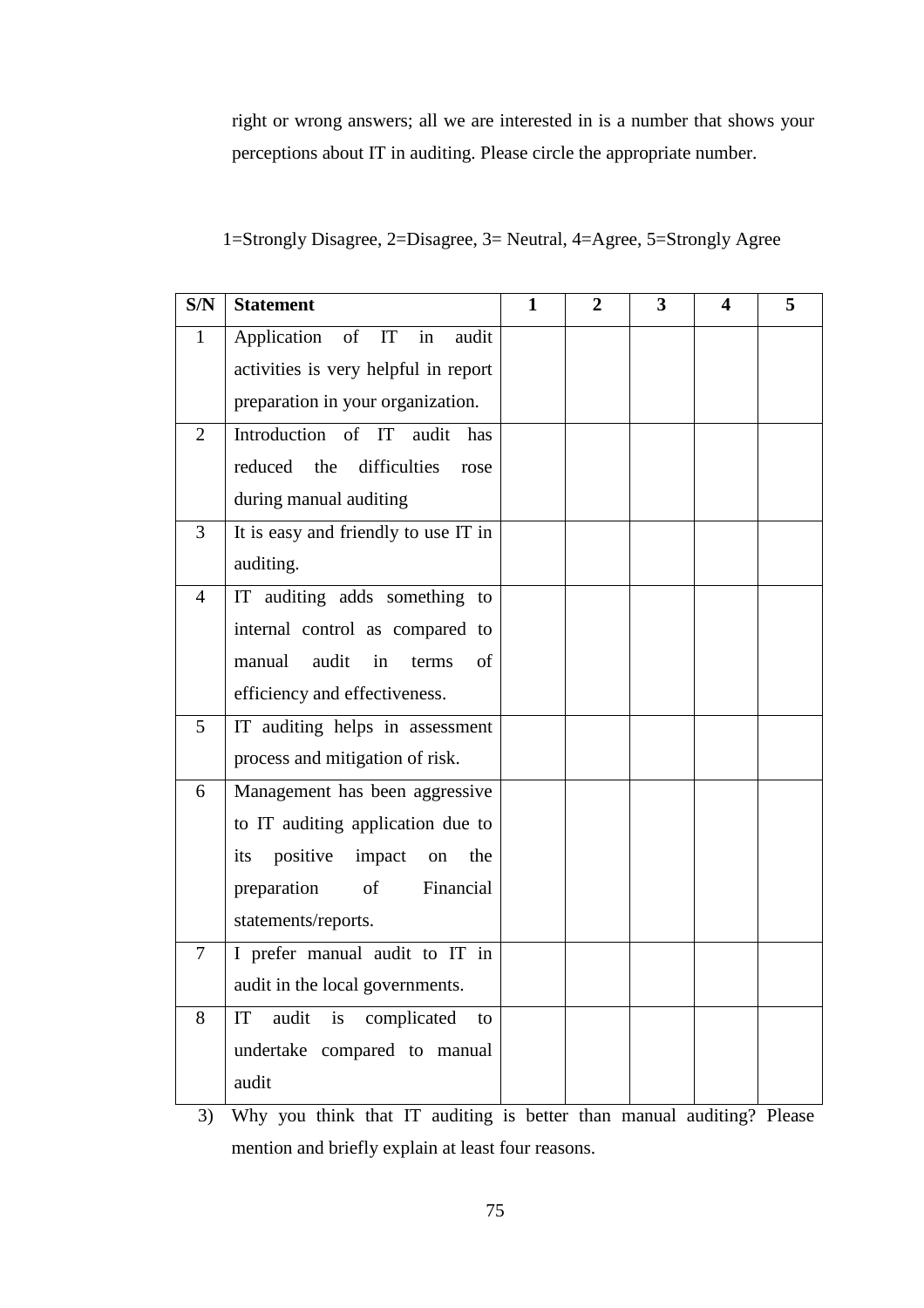| a)            |  |
|---------------|--|
|               |  |
|               |  |
| b)            |  |
|               |  |
|               |  |
| $\mathbf{c})$ |  |
|               |  |
|               |  |
| $\rm d$       |  |
|               |  |
|               |  |
| e)            |  |
|               |  |
|               |  |
|               |  |

# **B: THE CONTRIBUTION OF IT IN AUDIT ACTIVITIES**

| 4) | What type of computerized system has your organization implemented so |
|----|-----------------------------------------------------------------------|
|    | far? Please mention.                                                  |
|    |                                                                       |
| 5) | For how long have you been using IT in auditing?                      |
|    | Less than 1 year                                                      |
|    | 1 year                                                                |
|    | 2 years                                                               |
|    | 3 years                                                               |
|    | 4 years                                                               |
|    | 5 years                                                               |
|    | More than 5 years                                                     |
| 6) | From your experience, what are the contributions of IT audit in your  |
|    | organization? Please mention at least five.                           |
|    |                                                                       |
|    | b)                                                                    |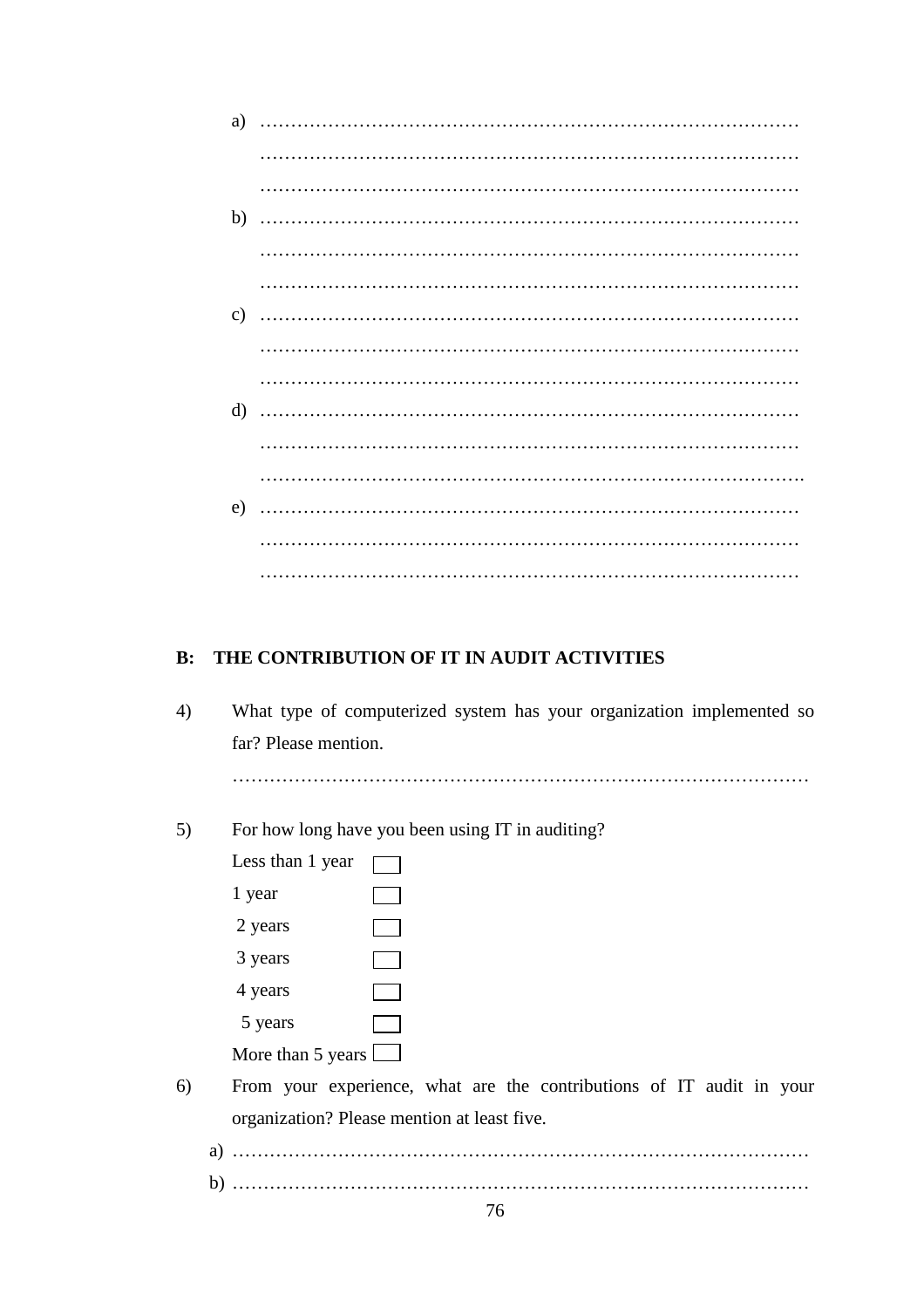- 7) For each of the contributions you mentioned in question 6) above; please give a short description explaining how you feel the issue is a contribution.
	- a) ………………………………………………………………………………… ………………………………………………………………………………… ………………………………………………………………………………… b) ………………………………………………………………………………… ………………………………………………………………………………… c) ………………………………………………………………………………… ………………………………………………………………………………… ………………………………………………………………………………… d) …………………………………………………………………………………  $\mathcal{L}^{(n)}$ ………………………………………………………………………………… e) …………………………………………………………………………………  $\mathcal{L}^{(n)}$ …………………………………………………………………………………. f) ………………………………………………………………………………… ………………………………………………………………………………… …………………………………………………………………………………

# **C. CHALLENGES FACING THE APPLICATION OF IT AUDIT ACTIVITIES**

8) What are challenges facing IT audit in your organization? Please mention at least five and give a short explanation as to why you feel is a challenge.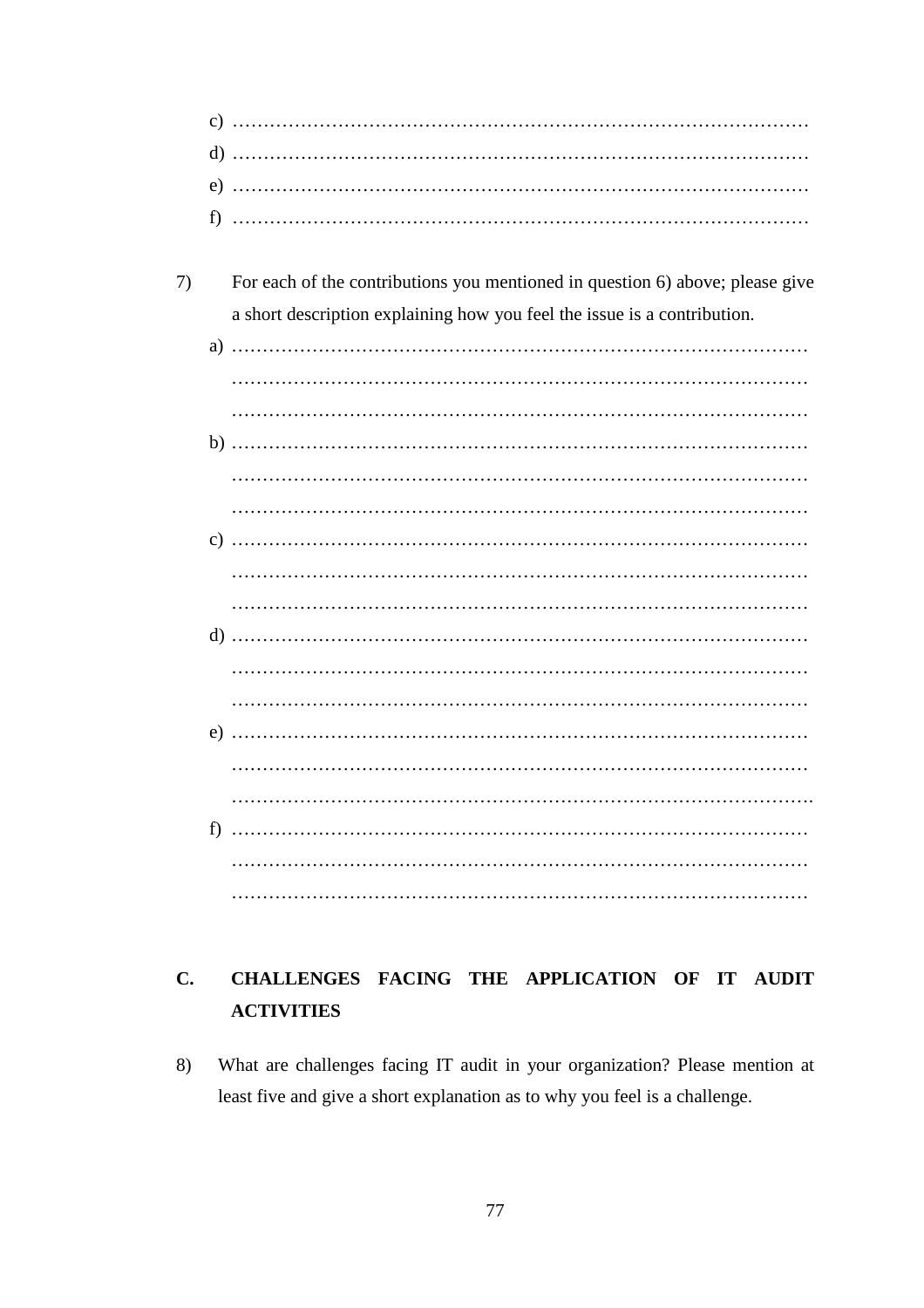|               | a)            |                                                                             |
|---------------|---------------|-----------------------------------------------------------------------------|
|               |               |                                                                             |
|               |               |                                                                             |
|               | b)            |                                                                             |
|               |               |                                                                             |
|               |               |                                                                             |
|               | $\mathbf{c})$ |                                                                             |
|               |               |                                                                             |
|               |               |                                                                             |
|               | $\mathbf{d}$  |                                                                             |
|               |               |                                                                             |
|               |               |                                                                             |
|               | e)            |                                                                             |
|               |               |                                                                             |
|               |               |                                                                             |
|               |               |                                                                             |
|               |               |                                                                             |
|               |               |                                                                             |
| 9)            |               | In your opinion, what do you think needs to be done in order to enhance the |
|               |               | application of technology in internal audit? Please give as<br>many         |
|               |               | recommendations as you deem fit.                                            |
|               |               |                                                                             |
| a)            |               |                                                                             |
|               |               |                                                                             |
| b)            |               |                                                                             |
|               |               |                                                                             |
|               |               |                                                                             |
| $\mathbf{c})$ |               |                                                                             |
|               |               |                                                                             |
|               |               |                                                                             |
| d)            |               |                                                                             |
|               |               |                                                                             |
| $\epsilon$ )  |               |                                                                             |
|               |               |                                                                             |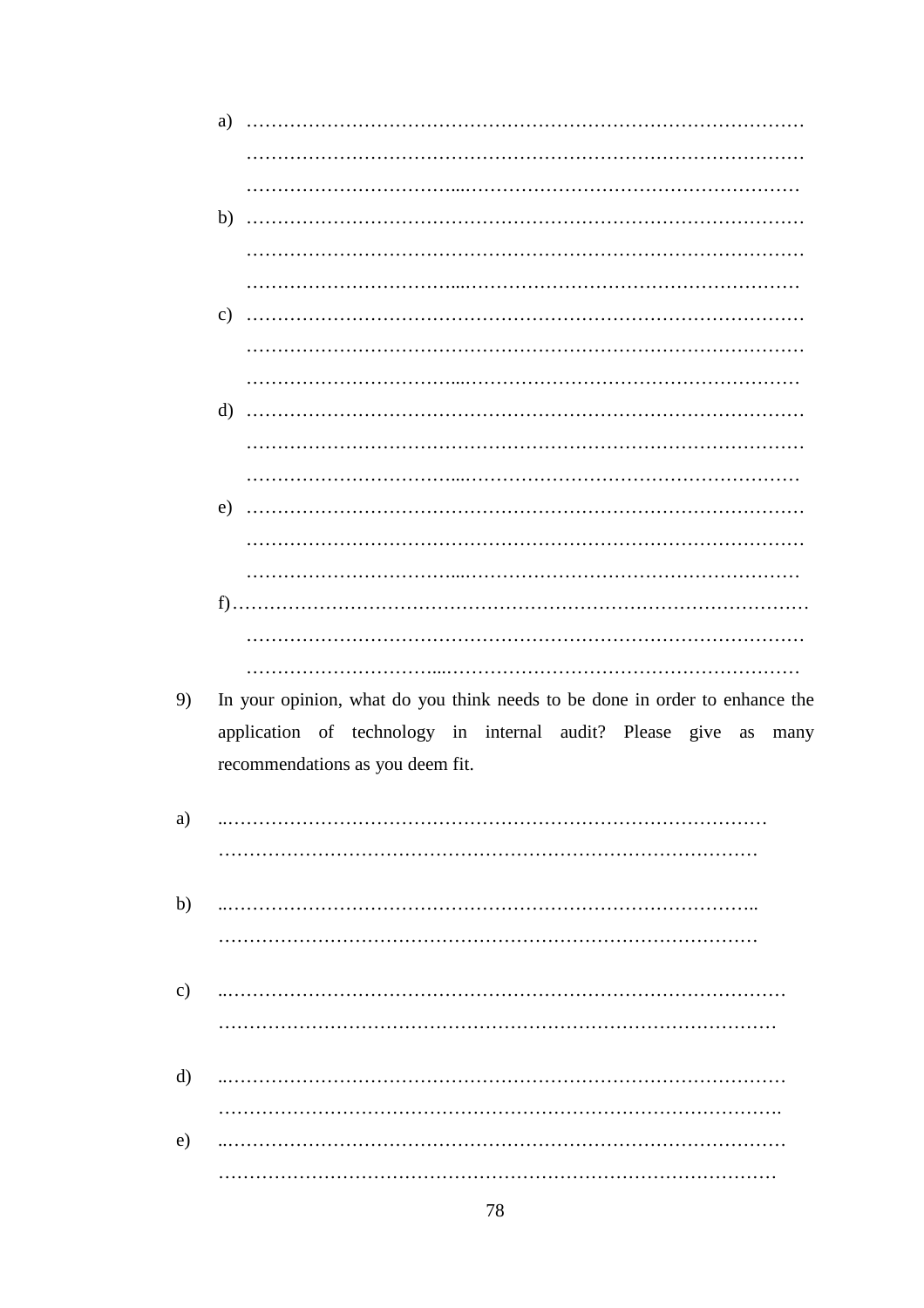| f)           |  |
|--------------|--|
|              |  |
| $\mathbf{g}$ |  |
|              |  |
| h)           |  |
|              |  |

Thank you so much for participating in this study.